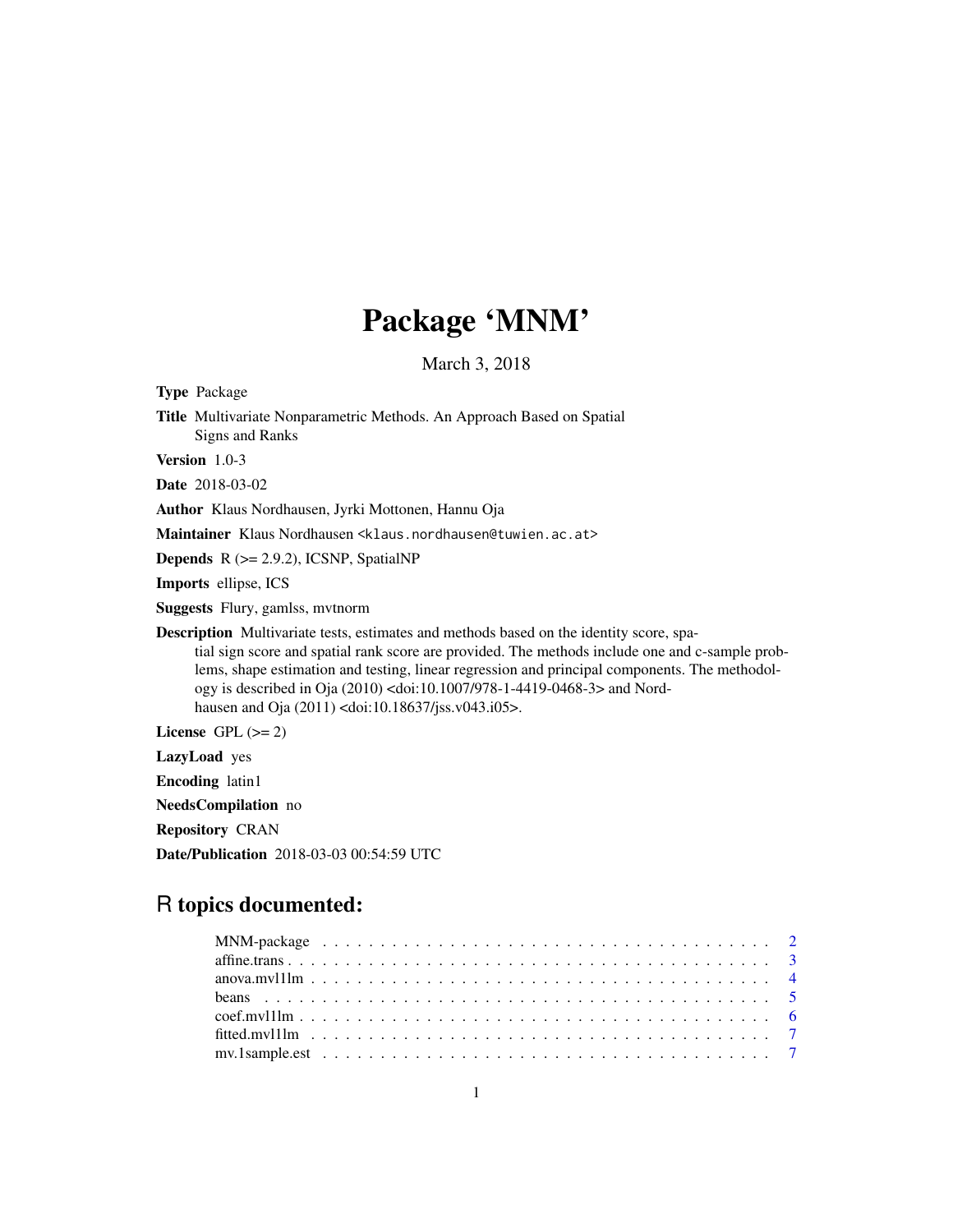<span id="page-1-0"></span>

| Index |                                  | 43       |
|-------|----------------------------------|----------|
|       |                                  | 42       |
|       |                                  | 41       |
|       |                                  | 41       |
|       |                                  | 40       |
|       |                                  | 40       |
|       |                                  | 38       |
|       |                                  | 37       |
|       |                                  | 37       |
|       |                                  | 36       |
|       | residuals.myl1lm                 | 35       |
|       |                                  | 35       |
|       |                                  | 34       |
|       | $print.mv11lm \dots \dots \dots$ | 34       |
|       |                                  | 33       |
|       |                                  | 33       |
|       |                                  | 32       |
|       |                                  | 32       |
|       |                                  | 30       |
|       |                                  | 28       |
|       |                                  | 27       |
|       |                                  | 26       |
|       | pairs2                           | 25       |
|       | mv.shape.test                    | 23<br>24 |
|       | mv.shape. est                    | 21       |
|       | $mv.111m$                        | 18       |
|       |                                  | 17       |
|       |                                  | 15       |
|       |                                  | 13       |
|       |                                  | 12       |
|       |                                  | 10       |
|       |                                  | 9        |
|       |                                  |          |

MNM-package *Multivariate Nonparametric Methods. An Approach Based on Spatial Signs and Ranks.*

# Description

Multivariate tests, estimates and methods based on the identity score, spatial sign score and spatial rank score are provided. The methods include one and c-sample problems, shape estimation and testing, linear regression and principal components.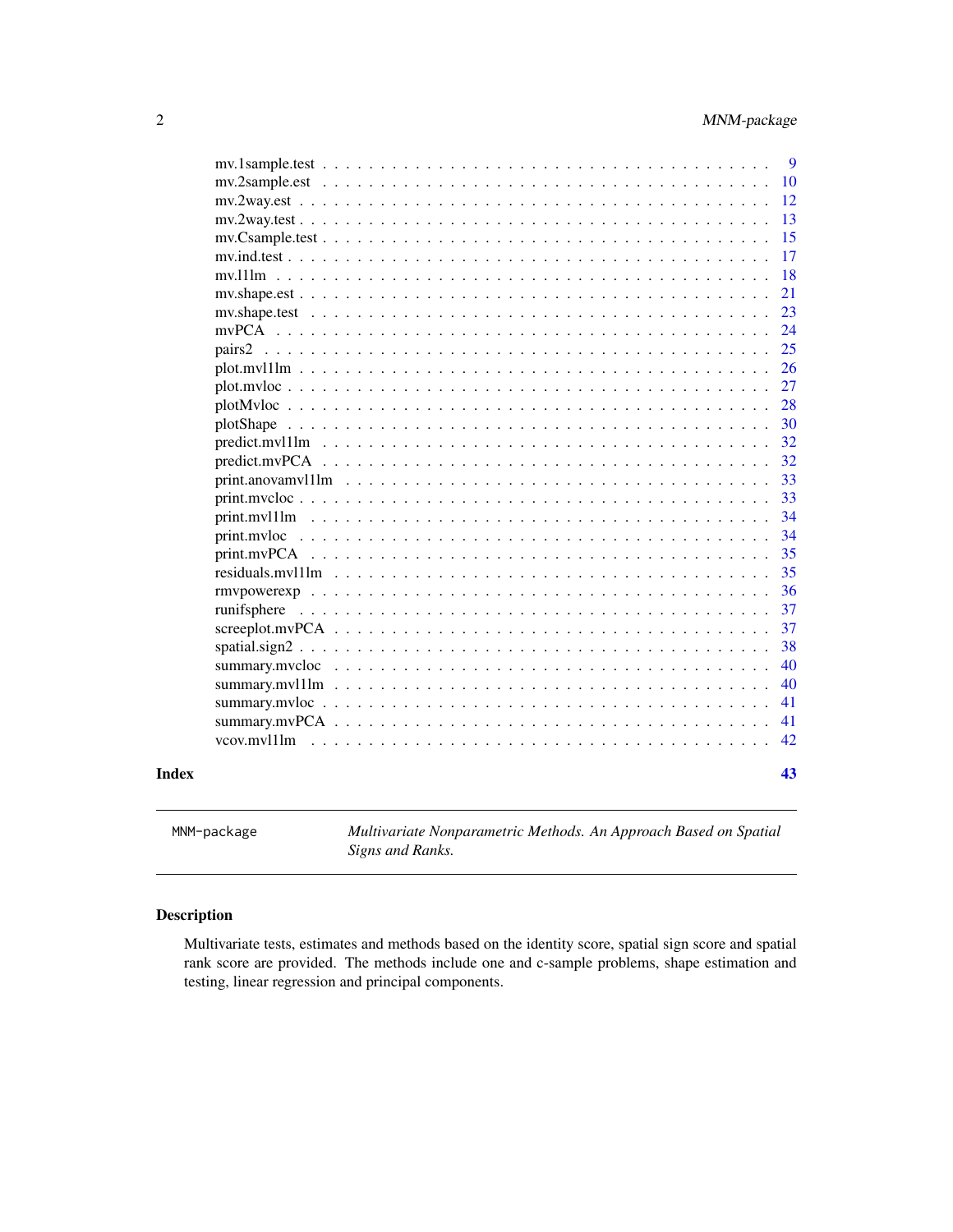#### <span id="page-2-0"></span>affine.trans 3

#### Details

| Package: | MNM        |
|----------|------------|
| Type:    | Package    |
| Version: | $1.0 - 3$  |
| Date:    | 2018-02-03 |
| License: | $GPL (=2)$ |

The methods implemented here are mainly described in Oja (2010) and the package can be used to reproduce most of the examples in the book. The book will be refered to as the MNM book.

# Author(s)

Klaus Nordhausen, Jyrki Möttönen and Hannu Oja

Maintainer: Klaus Nordhausen, <klaus.nordhausen@tuwien.ac.at>

# References

Oja, H. (2010), Multivariate Nonparametric Methods with R. An Approach Based on Spatial Signs and Ranks, Springer. <doi:10.1007/978-1-4419-0468-3>.

Nordhausen, K. and Oja, H. (2011), Multivariate L1 Methods: The Package MNM, Journal of Statistical Software, 43, 1-28. <doi:10.18637/jss.v043.i05>.

| affine.trans | <b>Function For Affine Data Transformation</b> |
|--------------|------------------------------------------------|
|              |                                                |

# Description

Function for transformations of the form  $Ax + b$  or  $A^{1/2}x + b$ 

#### Usage

 $affine.transpose(X, A = diag(1, dim(X)[2]), b = rep(0, dim(X)[2]),$ A.sqrt = FALSE, na.action = na.fail)

#### Arguments

| X         | a numeric data frame or matrix with p columns.                                                    |
|-----------|---------------------------------------------------------------------------------------------------|
| A         | full rank p times p matrix.                                                                       |
| b         | numeric vector of length p.                                                                       |
| A.sqrt    | logical. If TRUE the symmetric square root of A will be used.                                     |
| na.action | a function which indicates what should happen when the data contain 'NA's.<br>Default is to fail. |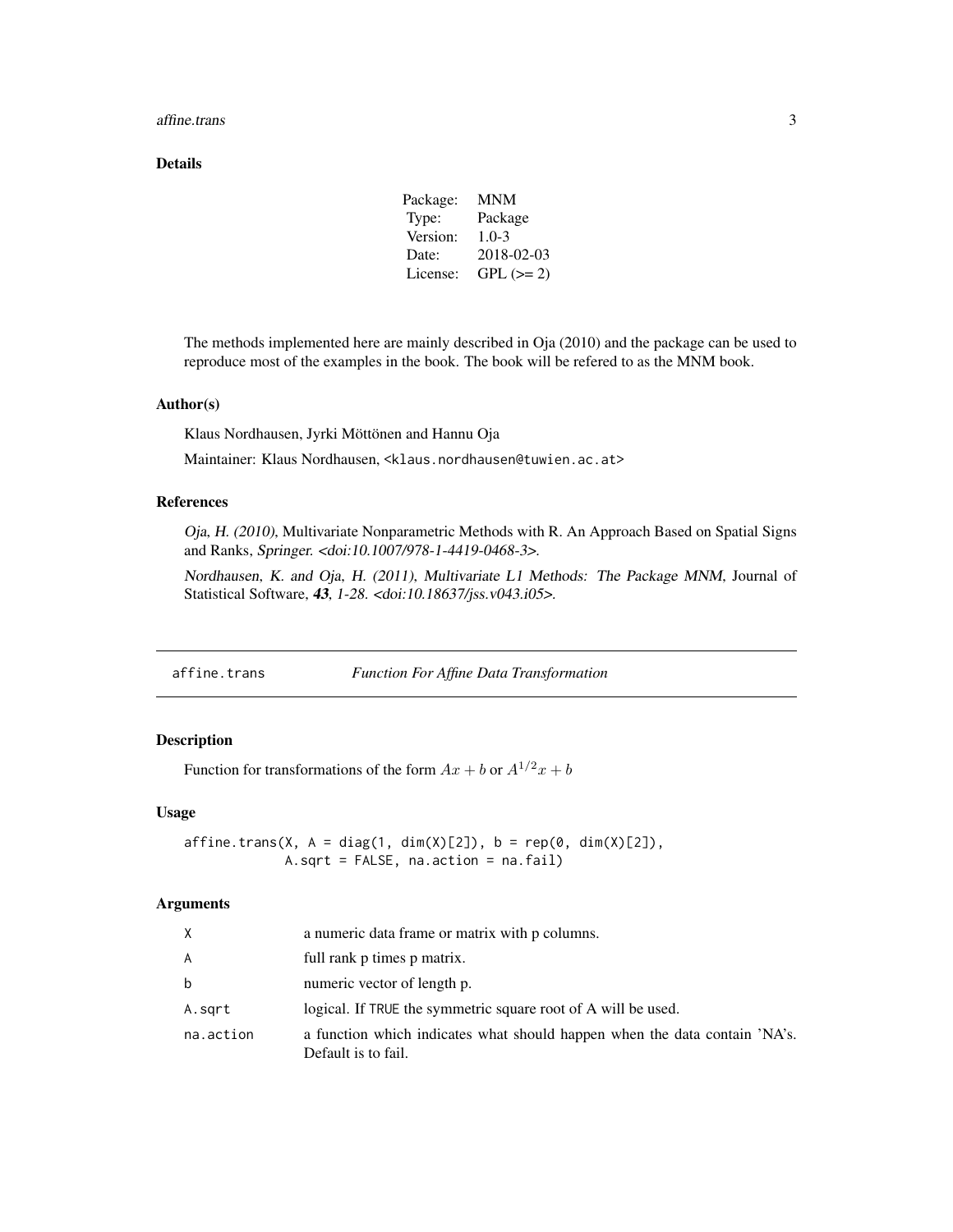#### Value

a matrix.

#### Author(s)

Klaus Nordhausen

#### Examples

```
data(iris)
IRIS \le iris[,1:4]
colMeans(IRIS)
cov(IRIS)
IRIS.trans <- affine.trans(IRIS, solve(cov(IRIS)), colMeans(IRIS),TRUE)
colMeans(IRIS.trans)
cov(IRIS.trans)
```
anova.mvl1lm *Comparisons between Multivariate Linear Models*

#### Description

Comparisons between nested multivariate linear models fitted by  $mv.111m$ . The comparison can be based on score type of tests and Wald type of tests.

#### Usage

```
## S3 method for class 'mvl1lm'
anova(object, object2 = NULL, test = "Score", \ldots)
```
#### Arguments

| object    | an object of class my 111m. This gives the full model.                                |
|-----------|---------------------------------------------------------------------------------------|
| object2   | an object of class my 111m or NULL. This gives the restricted (nested) model.         |
| test      | The test to be used. Options are Score and Wald. The score version is the<br>default. |
| $\ddotsc$ | needed for other methods.                                                             |

# Details

If only object is provided the function tests if all parameters equal zero. If object and object2 are provided the function tests the null hypothesis that the the restricted model (object2) is true. For details see chapter 13 of the MNM book. Note that it is the users responsibility to make sure that the two models are nested and fitted on the same data. For the regular L2 regression [anova.mlm](#page-0-0) provides more options.

<span id="page-3-0"></span>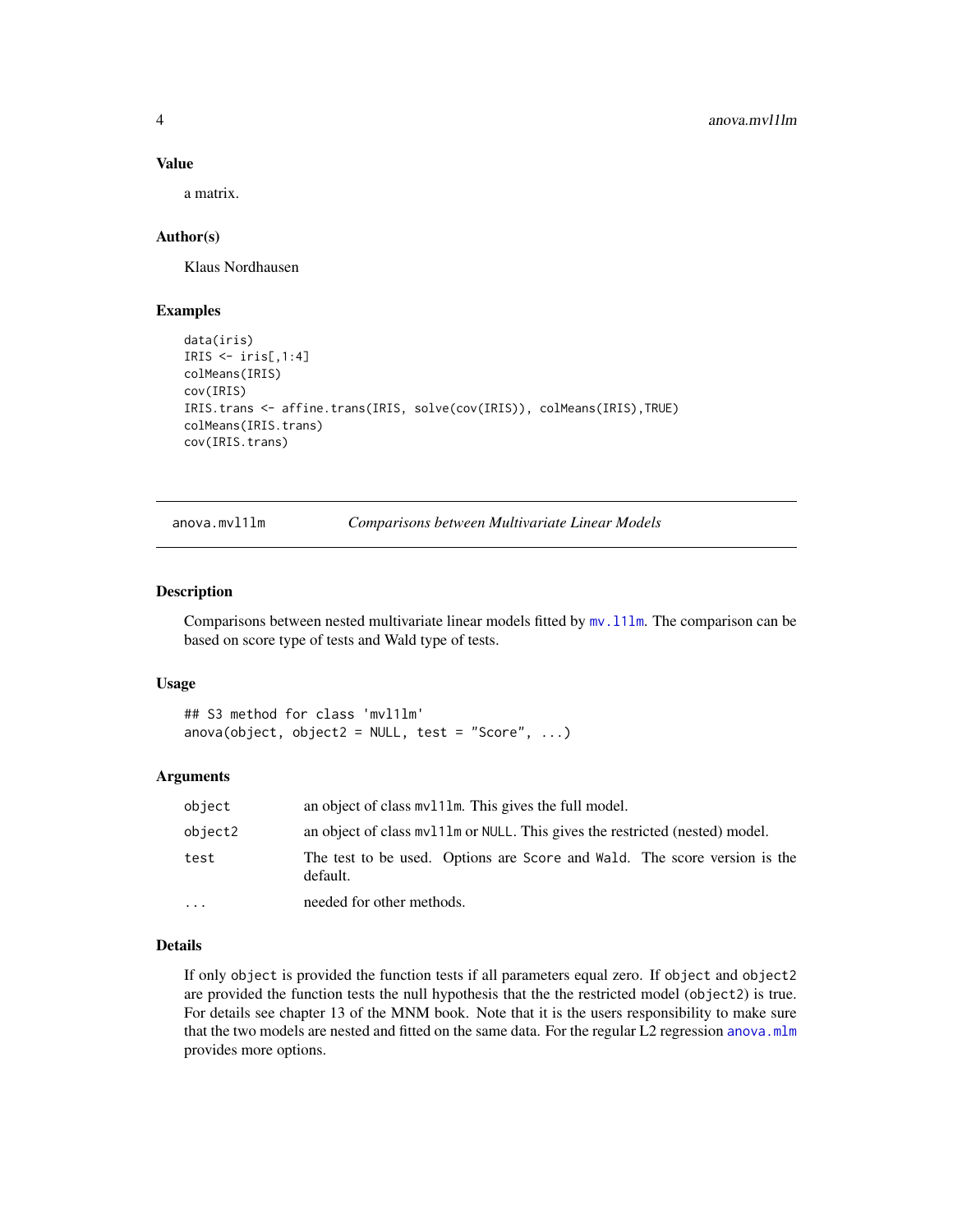#### <span id="page-4-0"></span>beans 5

# Value

A list with class 'anovamvl1lm' containing the following components:

| models    | the model call(s) of object and object2. |
|-----------|------------------------------------------|
| method    | type of the test used.                   |
| statistic | value of the test statistic.             |
| parameter | degrees of freedom.                      |
| p.value   | p-value of the test.                     |

# Author(s)

Klaus Nordhausen

#### References

Oja, H. (2010), Multivariate Nonparametric Methods with R, Springer.

Nordhausen, K. and Oja, H. (2011), Multivariate L1 Methods: The Package MNM, Journal of Statistical Software, 43, 1-28.

#### Examples

```
# creating simple data
```

```
X \le - \text{cbind}(\text{rep}(1,100), \text{rmor}(\text{100}, \text{c}(0,0,0)))B \le - matrix(c(4,1,1,0.5,-3,2,2,2),ncol=4, byrow=TRUE)
Y \le - X %*% t(B) + rmvnorm(100, c(0, 0), diag(0.2, 2))DAT \leq data.frame(x1=X[,2],x2=X[,3], x3=X[,4])
FullModel <- mv.l1lm(Y \sim x1 + x2 + x3, scores= "s", stand="i", data=DAT)
RestModel <- mv.111m(Y ~ x1, scores= "s", stand="i", data=DAT)
anova(FullModel)
anova(FullModel, RestModel)
anova(FullModel, RestModel, test="W")
```
beans *Randomized Block Experiment of Plots of Beans*

#### Description

Results of a randomized block experiment in the Cook Islands involving the effect of six different treatments on plots of beans infested by the serpentine leaf miner insect.

#### Usage

data(beans)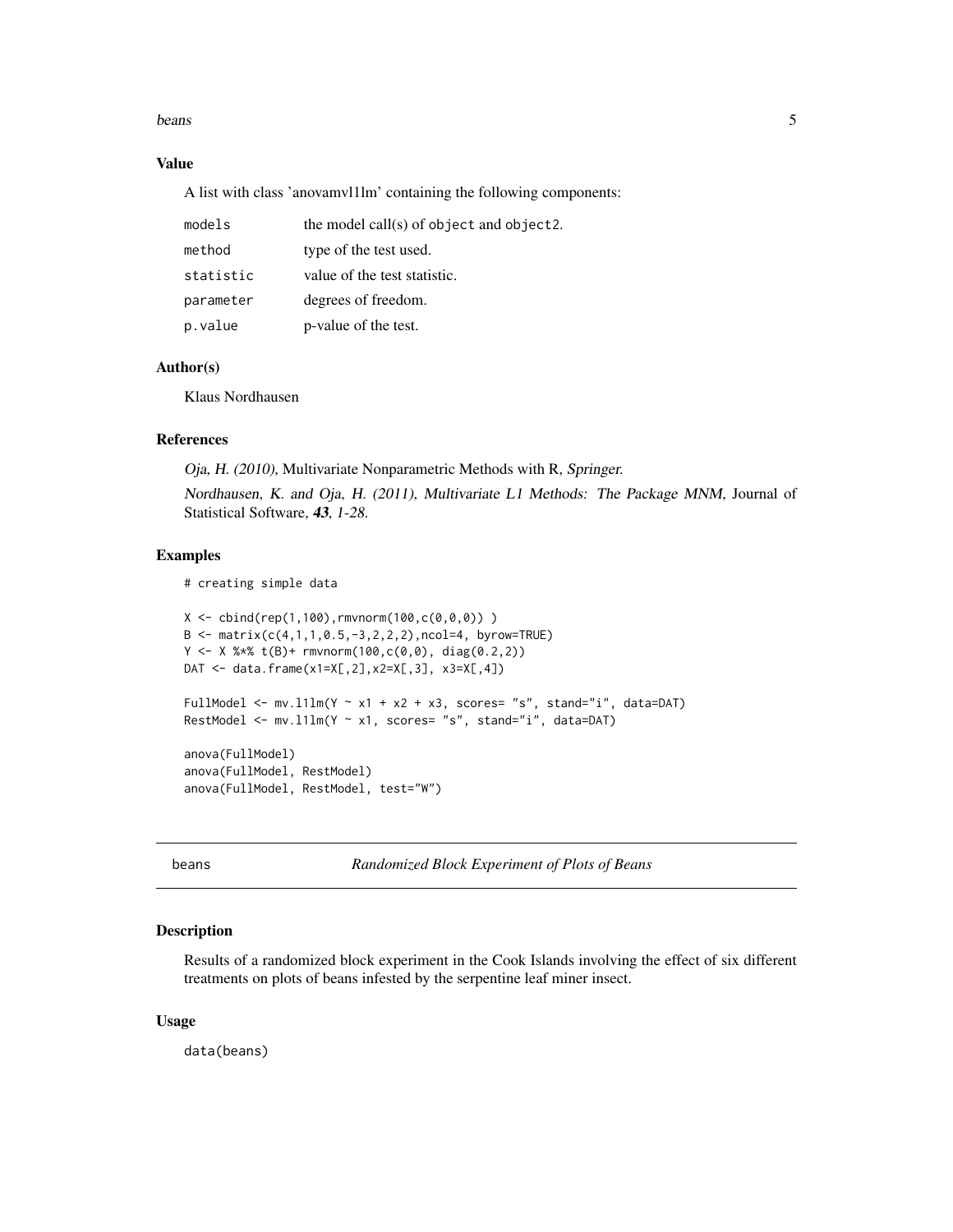<span id="page-5-0"></span>A data frame with 24 observations on the following 5 variables.

Block a factor with levels 1 2 3 4.

Treatment a factor with levels 1 2 3 4 5 6.

y1 a numeric vector. The number of miners per leaf.

- y2 a numeric vector. The weight of beans per plot (in kg).
- y3 a numeric vector. 1/sin(sqrt(p)), where p is the proportion of leaves infested with borer.

#### Details

The value of variable y3 in Block 4 for Treatment 2 is an estimate of a missing value.

#### Source

Data courtesy of Dr. R. Fullerton.

# References

Seber, G. A. F. (1998), Multivariate Observations, London: Arnold.

#### Examples

data(beans) plot(beans)

coef.mvl1lm *Coefficients of an mvl1lm Object*

# Description

Extracts the coefficents of an mvl1lm object.

#### Usage

```
## S3 method for class 'mvl1lm'
coef(object, ...)
```
#### Arguments

| object  | an object of class mv111m. |
|---------|----------------------------|
| $\cdot$ | needed for other methods.  |

#### Details

Note that for rank scores the intercept, even when specified in the model, is not considered a coefficient.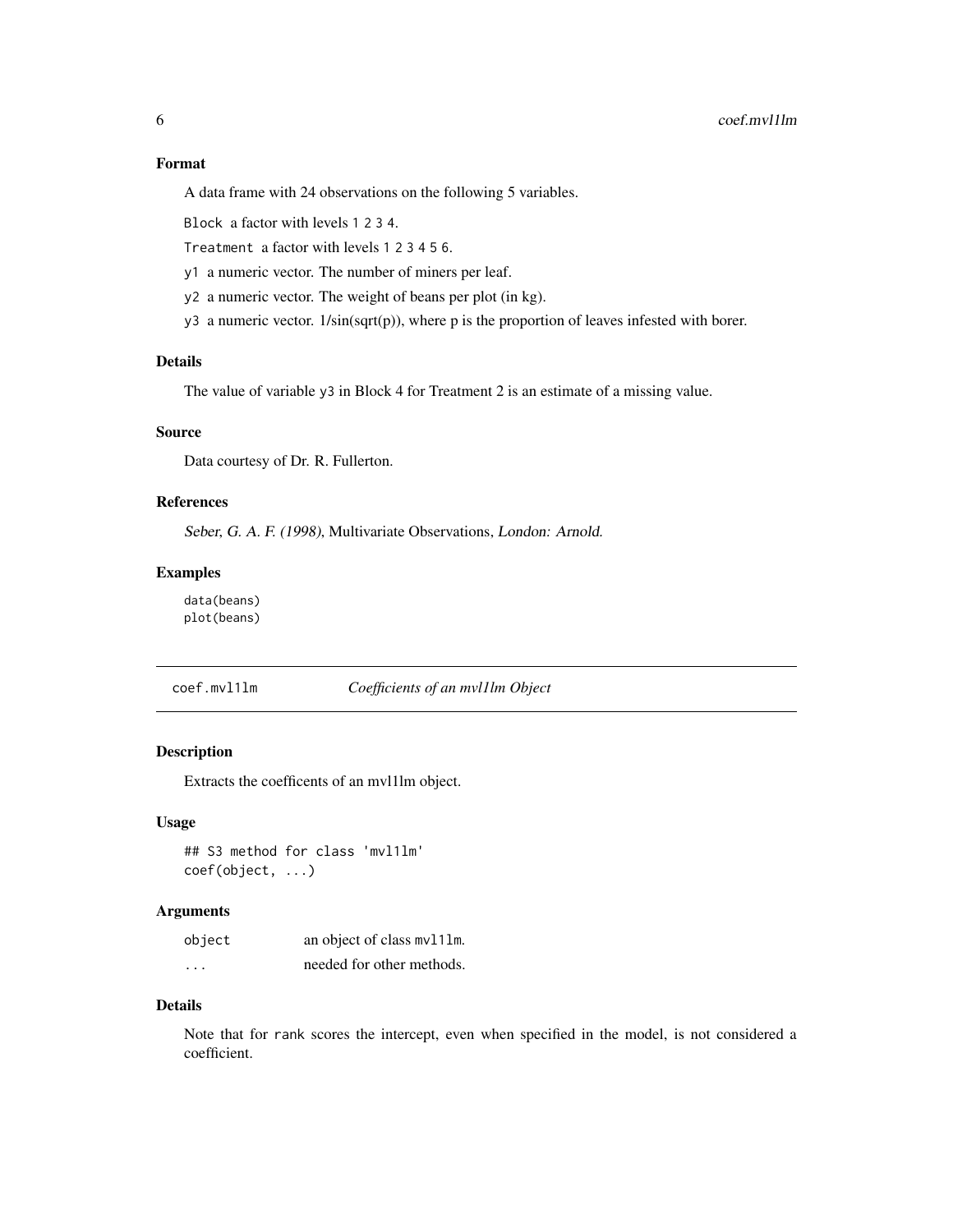# <span id="page-6-0"></span>fitted.mvl1lm 7

# Author(s)

Klaus Nordhausen

fitted.mvl1lm *Fitted Values of an mvl1lm Object*

# Description

Extracts the fitted values of an mvl1lm object.

#### Usage

## S3 method for class 'mvl1lm' fitted(object, ...)

# Arguments

| object   | an object of class mv111m. |
|----------|----------------------------|
| $\cdots$ | needed for other methods.  |

#### Author(s)

Klaus Nordhausen

<span id="page-6-1"></span>mv.1sample.est *Multivariate One Sample Location Estimates*

#### Description

Estimates the multivariate location for different score functions and their asymptotic covariance matrices in the one sample case.

#### Usage

```
mv.1sample.est(X, score = "identity", stand = "outer", maxiter = 100,
               eps = 1e-06, na.action = na.fail, ... )
```
# Arguments

| $\times$  | a numeric data frame or matrix.                                                                   |
|-----------|---------------------------------------------------------------------------------------------------|
| score     | the score to be used. Possible choices are identity, sign and rank.                               |
| stand     | the standardization method used. Possible choices are outer and inner.                            |
| maxiter   | maximum number of iterations. Used only for score = "sign" and score = "rank".                    |
| eps       | convergence tolerance. Used only for score = "sign" and score = "rank".                           |
| .         | arguments that can be passed on to functions used for the estimation of location.                 |
| na.action | a function which indicates what should happen when the data contain 'NA's.<br>Default is to fail. |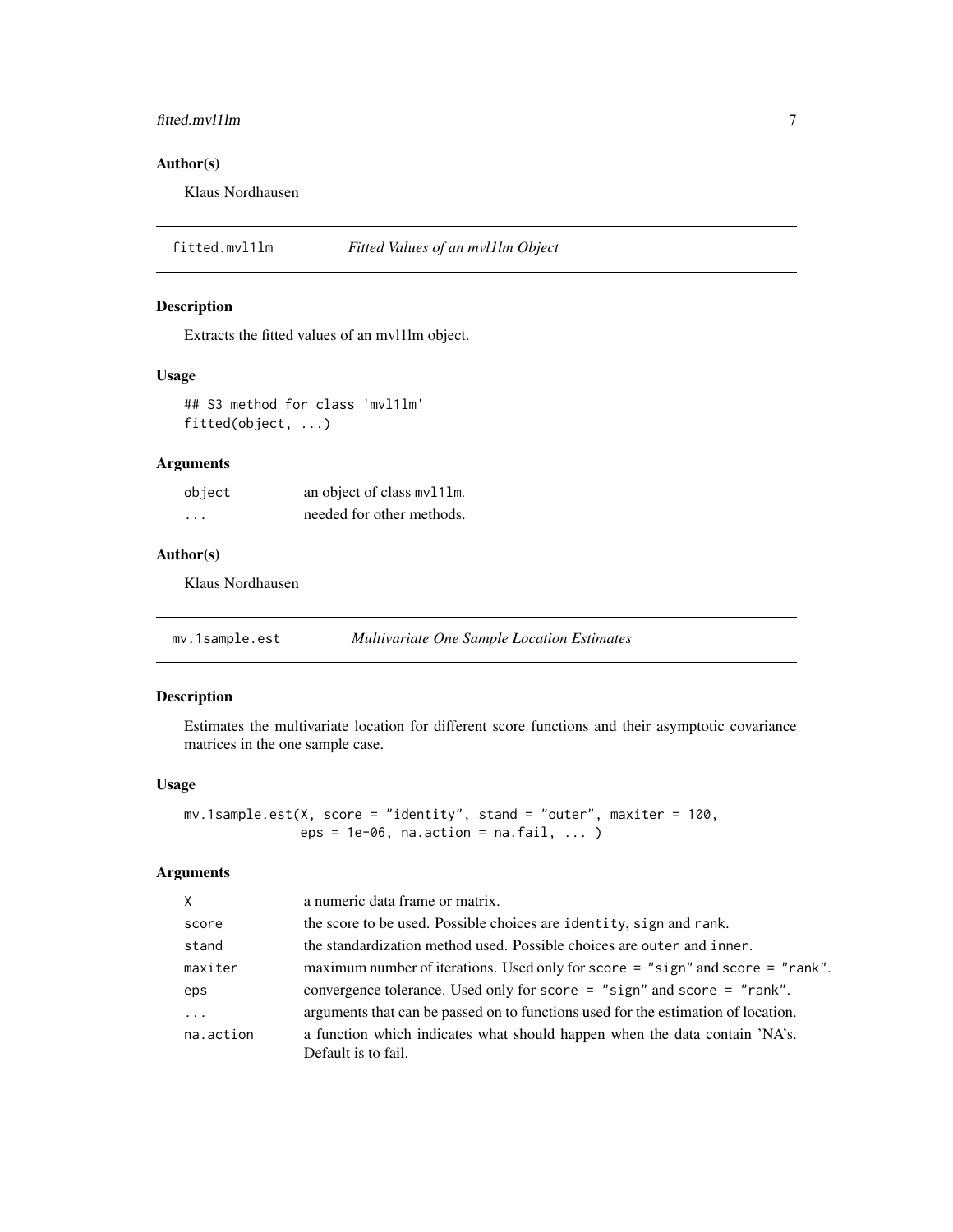#### <span id="page-7-0"></span>Details

For identity scores the location estimate is the regular mean vector. For the spatial sign score it is the spatial median in the outer standardization case and the Hettmansperger-Randles estimate in the inner standardization case. The rank estimate is the spatial Hodges-Lehmann estimator, either regular (stand = "outer") or affine equivariant (stand = "inner").

Computation with outer standardization is faster than with inner standardization and especially the rank version might be slow and memory consuming.

For further details see chapters 3, 5, 6, 7 and 8 of the MNM book.

#### Value

A list with class 'mvloc' containing the following components:

| location | the location estimate as a vector.                         |
|----------|------------------------------------------------------------|
| VCOV     | the asymptotic covariance matrix of the location estimate. |
| est.name | name of the location estimate.                             |
| dname    | name of the data set.                                      |

#### Author(s)

Klaus Nordhausen

#### References

Oja, H. (2010), *Multivariate Nonparametric Methods with R*, Springer.

Nordhausen, K. and Oja, H. (2011), Multivariate L1 Methods: The Package MNM, Journal of Statistical Software, 43, 1-28.

# See Also

[spatial.sign](#page-0-0), [spatial.signrank](#page-0-0), [spatial.median](#page-0-0), [HR.Mest](#page-0-0)

# Examples

```
set.seed(1)
X \leq r mvt(100, diag(c(1, 2, 0.5)), 3)
est.Hot.X <- mv.1sample.est(X)
est.SS.o.X <- mv.1sample.est(X,"s")
est.SS.i.X <- mv.1sample.est(X,"s","i")
est.SR.o.X <- mv.1sample.est(X,"r")
est.SR.i.X <- mv.1sample.est(X,"r","i")
est.SR.o.X
summary(est.SR.o.X)
# plotting
```
plot(est.Hot.X, est.SS.i.X, est.SR.i.X, X)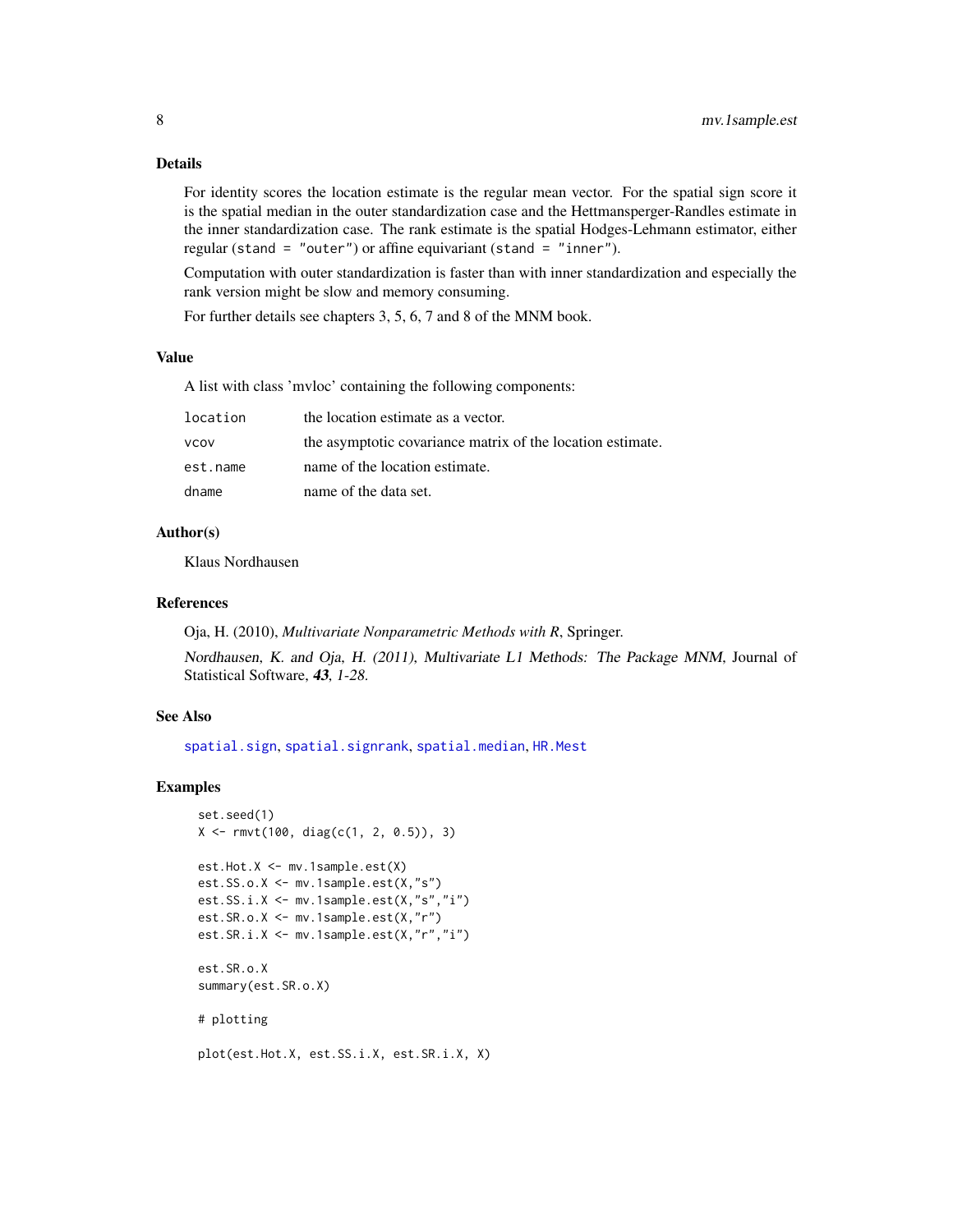```
# or
plot(est.Hot.X, est.SS.i.X, est.SR.i.X)
```
<span id="page-8-1"></span>mv.1sample.test *Multivariate Location Tests*

#### Description

Tests for multivariate location using different score functions.

#### Usage

```
mv.1sample.test(X, mu = 0, score = "identity", stand = "outer",
                method = "approximation", n.simu = 1000,
                na.action = na.fail)
```
# Arguments

| X         | a numeric data frame or matrix.                                                                                                                      |
|-----------|------------------------------------------------------------------------------------------------------------------------------------------------------|
| mu        | the null hypothesis value. Default is the zero vector.                                                                                               |
| score     | the score to be used. Possible choices are identity, sign and rank.                                                                                  |
| stand     | the standardization method used. Possible choices are outer and inner.                                                                               |
| method    | method for the computation of the p-value for the spatial sign and spatial signed-<br>rank tests. Possible choices are approximation and signchange. |
| n.simu    | number of simulated sign changes if method=signchange.                                                                                               |
| na.action | a function which indicates what should happen when the data contain 'NA's.<br>Default is to fail.                                                    |

# Details

The tests provided here are the Hotelling's T^2 test, the spatial sign test and the signed-rank test and their affine invariant versions in the one sample location case.

Note that for the identity score the provided test is not the traditional Hotelling's T^2 test because here the covariance matrix is computed wrt to the null value and not wrt to the sample mean. Use the function [HotellingsT2](#page-0-0) for the traditional version of Hotelling's T^2 test. Details about the tests can be found in the chapters 5-8 of the MNM book.

#### Value

A list with class 'htest' containing the following components:

| statistic | the value of the test statistic.                                                                  |
|-----------|---------------------------------------------------------------------------------------------------|
| parameter | the degrees of freedom for the test statistic or the number of replications in the<br>simulation. |
| p.value   | the p-value for the test.                                                                         |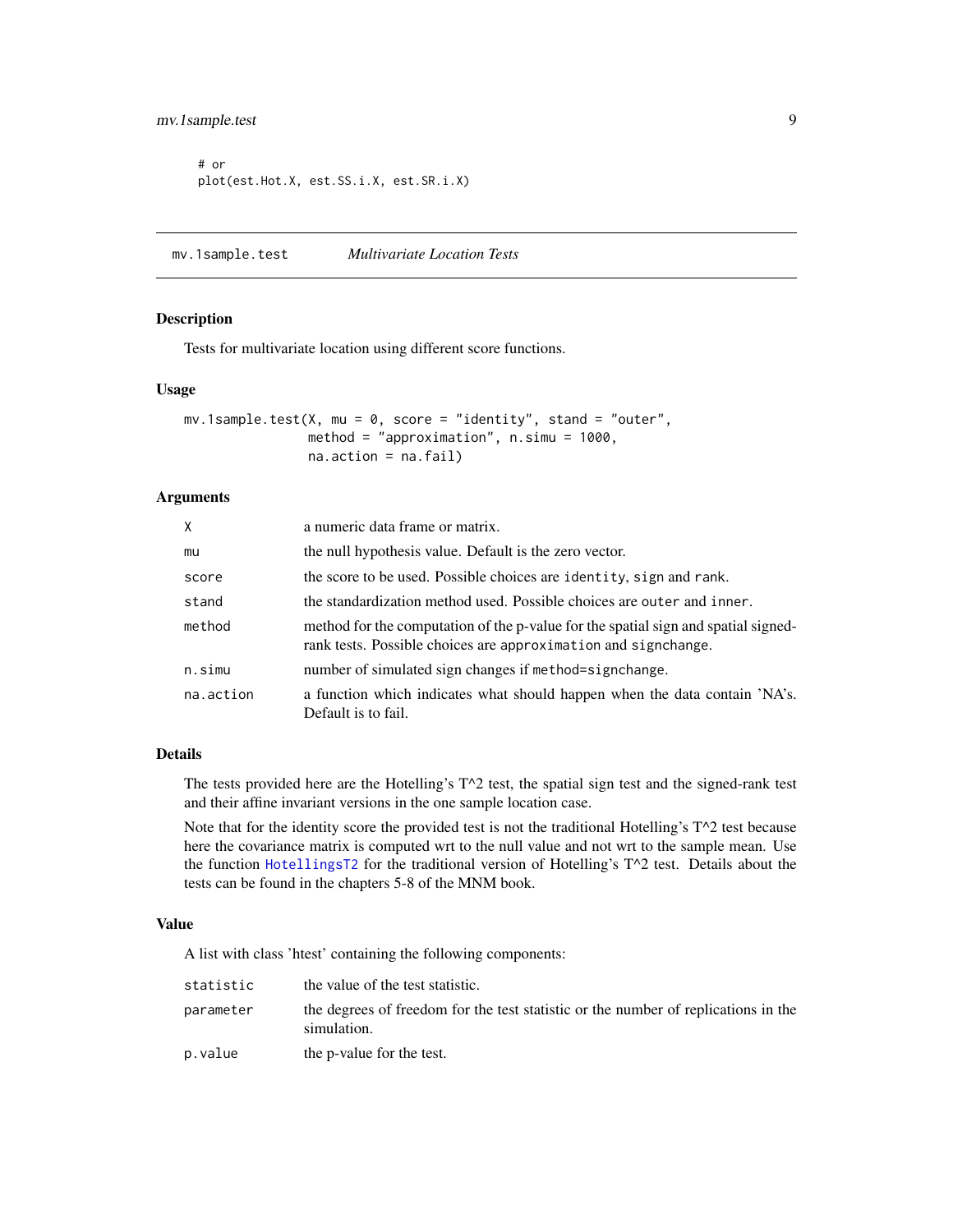<span id="page-9-0"></span>

| null.value  | the specified hypothesized value of the location.              |
|-------------|----------------------------------------------------------------|
| alternative | a character string with the value 'two sided'.                 |
| method      | a character string indicating what type of test was performed. |
| data.name   | a character string giving the name of the data set.            |

#### Author(s)

Klaus Nordhausen

#### References

Oja, H. (2010), Multivariate Nonparametric Methods with R, Springer.

Nordhausen, K. and Oja, H. (2011), Multivariate L1 Methods: The Package MNM, Journal of Statistical Software, 43, 1-28.

#### See Also

[HotellingsT2](#page-0-0), [sr.loc.test](#page-0-0)

#### Examples

```
library(mvtnorm)
X <- rmvt(100, diag(c(1, 2, 0.5)), 3)
mv.1sample.test(X,mu=c(0,0,0.5))
mv.1sample.test(X,score="s", stand="i")
mv.1sample.test(X,score="s", stand="i", method="s")
mv.1sample.test(X,score="r", stand="o")
mv.1sample.test(X,score="r", stand="i")
```
<span id="page-9-1"></span>mv.2sample.est *Multivariate Two Sample Shift Estimates*

#### Description

Estimates the multivariate shift for different score functions and their asymptotic covariance matrices in the two sample case.

#### Usage

```
mv.2sample.est(X, g, score = "identity", stand = "outer",
               maxiter = 100, eps = 1e-06, na.action = na.fail,
               ...)
```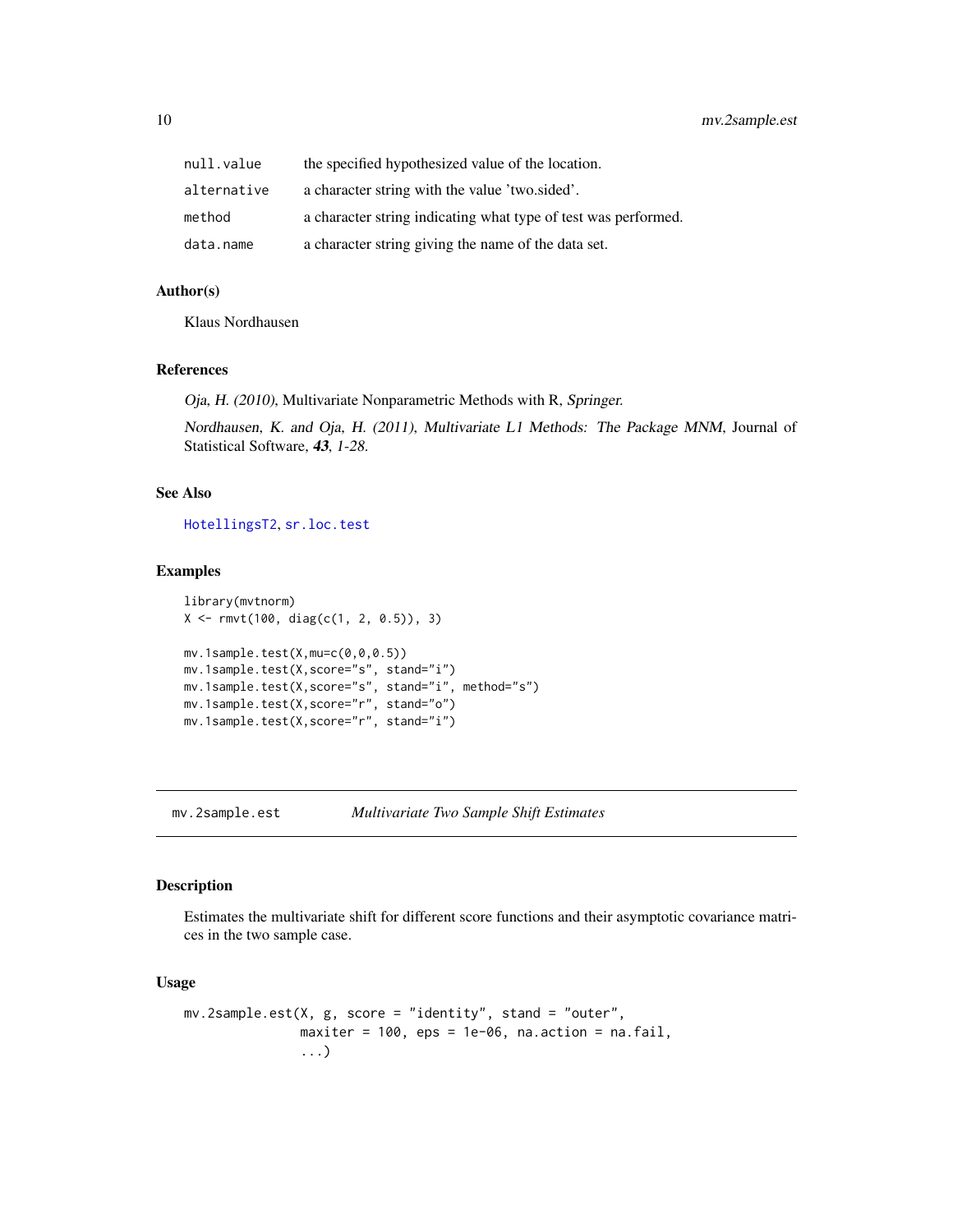# <span id="page-10-0"></span>mv.2sample.est 11

#### Arguments

| $\times$  | a numeric data frame or matrix.                                                                   |
|-----------|---------------------------------------------------------------------------------------------------|
| g         | a factor with two levels                                                                          |
| score     | the score to be used. Possible choices are identity, sign and rank.                               |
| stand     | the standardization method used. Possible choices are outer and inner.                            |
| maxiter   | maximum number of iterations. Used only for score = "sign" and score = "rank".                    |
| eps       | convergence tolerance. Used only for score $=$ "sign" and score $=$ "rank".                       |
| na.action | a function which indicates what should happen when the data contain 'NA's.<br>Default is to fail. |
| $\cdots$  | arguments that can be passed on to functions used for the estimation of location.                 |

#### Details

This implements the location estimates and their asymptotic covariance matrices as described in chapter 11 of the MNM book. Note that the shift is the parameter for the defference between 'values of level 1 - values of level 2' where the levels are as defined in the factor g.

For the general c sample location case the function  $mv$ . 111m might be used.

#### Value

A list with class 'mvloc' containing the following components:

| location    | the location estimate as a vector.                         |
|-------------|------------------------------------------------------------|
| <b>VCOV</b> | the asymptotic covariance matrix of the location estimate. |
| est.name    | name of the location estimate.                             |
| dname       | name of data set for which the location was computed.      |

#### Author(s)

Klaus Nordhausen

#### References

Oja, H. (2010), Multivariate Nonparametric Methods with R, Springer.

Nordhausen, K. and Oja, H. (2011), Multivariate L1 Methods: The Package MNM, Journal of Statistical Software, 43, 1-28.

# See Also

[spatial.sign](#page-0-0), [spatial.signrank](#page-0-0)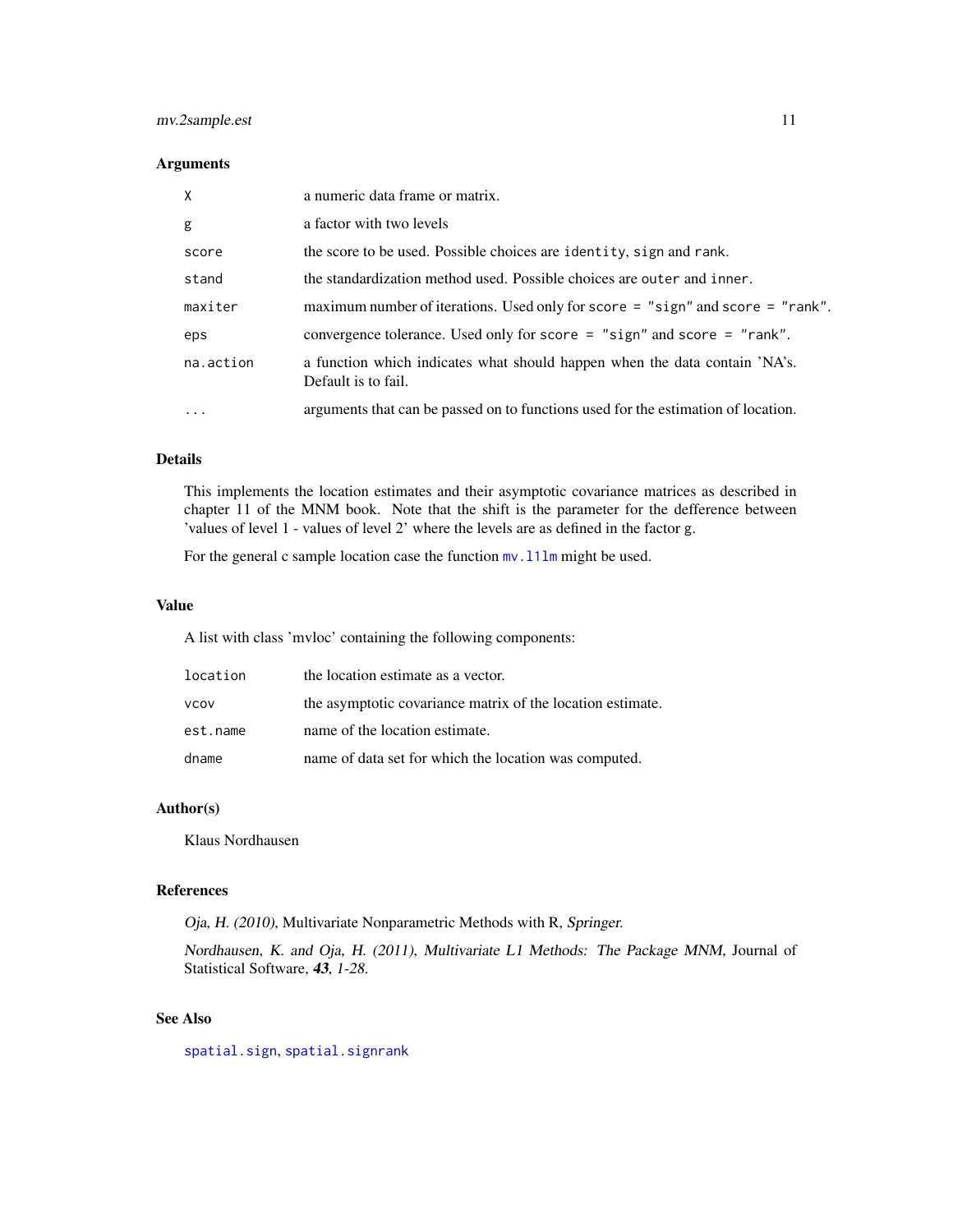#### Examples

```
X1<- rmvnorm(50,c(0,0,0))
X2<- rmvnorm(70,c(1,1,2))
X<-rbind(X1,X2)
g<-factor(rep(1:2,c(50,70)))
  est.Hot.X <- mv.2sample.est(X, g)
  est.SS.o.X <- mv.2sample.est(X, g, "s")
  est.SS.i.X <- mv.2sample.est(X, g, "s", "i")
  est.SR.o.X <- mv.2sample.est(X, g, "r")
  est.SR.i.X <- mv.2sample.est(X, g, "r", "i")
  est.SS.o.X
  summary(est.SS.o.X)
  # plotting
  plotMvloc(est.Hot.X, est.SS.i.X, est.SR.i.X)
```
<span id="page-11-1"></span>mv.2way.est *Treatment Effect Estimates in the Randomized Complete Block Case*

# Description

The treatment effect estimates for different score functions and their asymptotic covariance matrices in the randomized complete block case.

#### Usage

```
mv.2way.est(x, block, treatment, score = c("identity", "sign", "rank"),
             stand = c("outer", "inner"),
            eps=1.0e-10, n.iter=1000, na.action = na.fail)
```
#### Arguments

| $\mathsf{x}$ | a numeric data frame or matrix.                                                                   |
|--------------|---------------------------------------------------------------------------------------------------|
| block        | a factor with at least two levels.                                                                |
| treatment    | a factor with at least two levels.                                                                |
| score        | the score to be used. Possible choices are identity, sign and rank.                               |
| stand        | the standardization method used. Possible choices are outer and inner.                            |
| eps          | convergence criterion.                                                                            |
| n.iter       | maximum number of iterations.                                                                     |
| na.action    | a function which indicates what should happen when the data contain 'NA's.<br>Default is to fail. |

<span id="page-11-0"></span>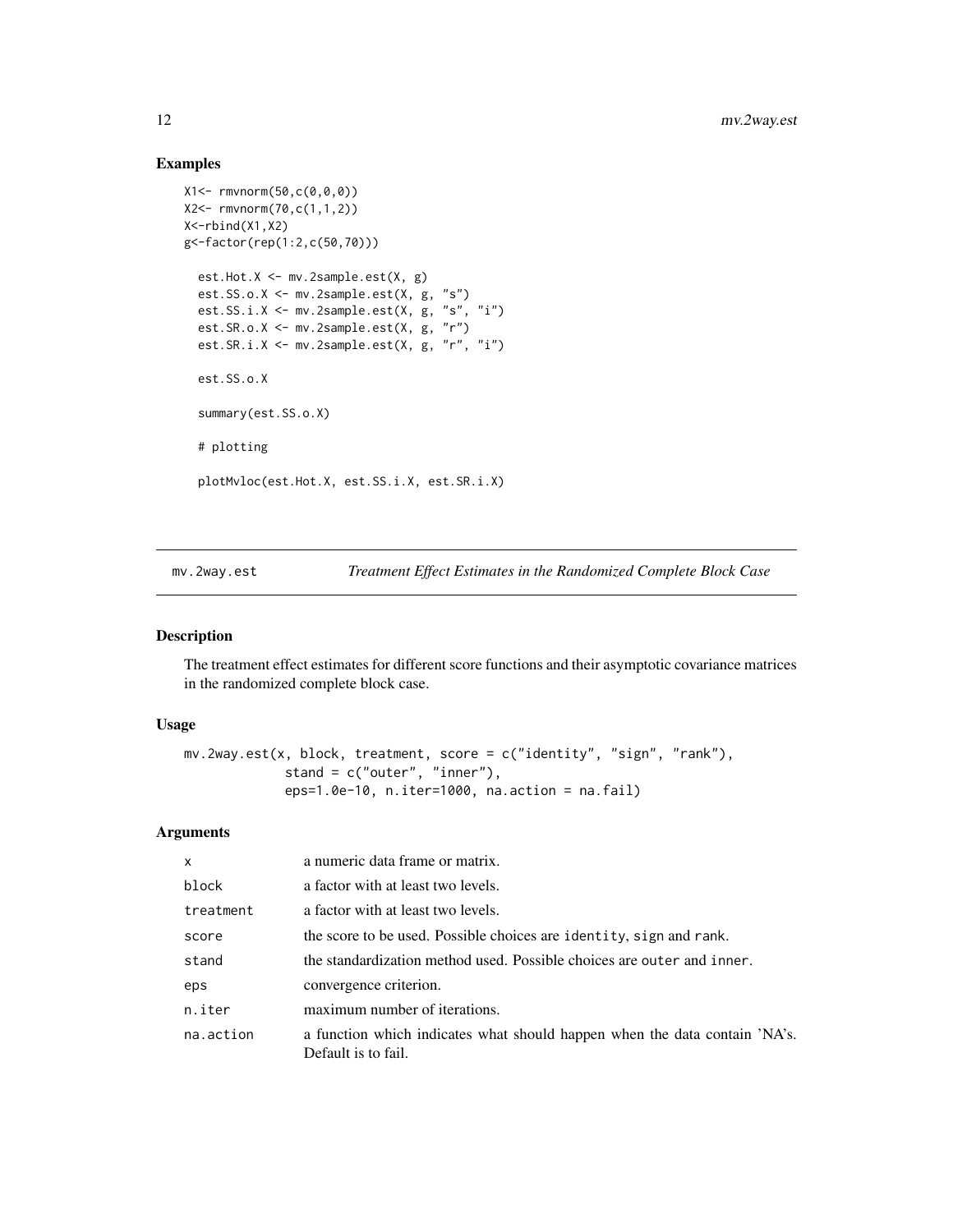# <span id="page-12-0"></span>mv.2way.test 13

#### Details

This implements the treatment effect estimates described in chapter 12 of the MNM book.

#### Value

A list of length c(c-1)/2 with class 'mvcloc' where c is the number of treatments. Each component of the list is a list with class 'mvloc' containing the following components:

| location    | the adjusted treatment effect estimate when comparing the treatment pair given<br>in dname. |
|-------------|---------------------------------------------------------------------------------------------|
| <b>VCOV</b> | the asymptotic covariance matrix of the adjusted treatment effect estimate.                 |
| est.name    | name of the adjusted treatment effect estimate.                                             |
| dname       | the treatment pair for which the adjusted treatment effect estimate was com-<br>puted.      |

#### Author(s)

Jyrki Möttönen <jyrki.mottonen@helsinki.fi>

#### References

Oja, H. (2010), Multivariate Nonparametric Methods with R, Springer.

#### See Also

[mv.2way.test](#page-12-1), [mv.1sample.est](#page-6-1), [mv.2sample.est](#page-9-1)

#### Examples

```
data(beans)
est<-mv.2way.est(beans[,3:5],beans$Block,beans$Treatment,score="r",stand="i")
summary(est)
```
<span id="page-12-1"></span>mv.2way.test *Randomized Complete Block Design.*

#### Description

Multivariate tests for testing the null hypothesis that there is no treatment effect in a randomized complete block design using different scores.

#### Usage

```
mv.2way.test(x, block, treatment, score = c("identity", "sign",
             "rank"), stand = c("outer", "inner"),
            method = c("approximation", "permutation"),
            n.simu = 1000, eps=1.0e-10, n.iter=10000,
             na.action = na.fail)
```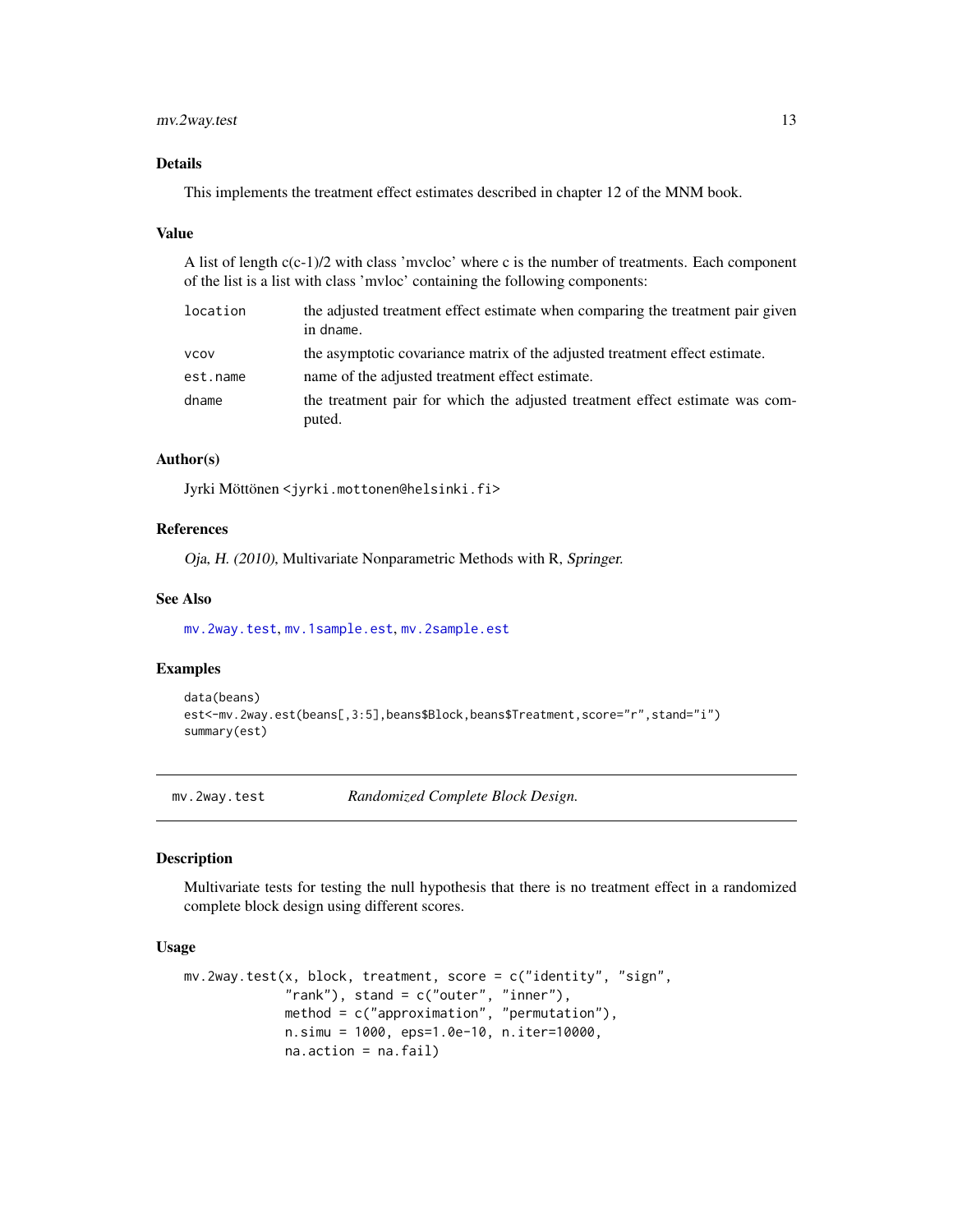# Arguments

| X         | a numeric data frame or matrix of response variables.                                                                                         |
|-----------|-----------------------------------------------------------------------------------------------------------------------------------------------|
| block     | a factor with at least two levels.                                                                                                            |
| treatment | a factor with at least two levels.                                                                                                            |
| score     | the score to be used. Possible choices are identity, sign and rank.                                                                           |
| stand     | the standardization method used. Possible choices are outer and inner.                                                                        |
| method    | method for the computation of the p-value for the spatial sign and spatial rank<br>tests. Possible choices are approximation and permutation. |
| n.simu    | number of simulated permutations if method="permutation".                                                                                     |
| eps       | convergence criterion.                                                                                                                        |
| n.iter    | maximum number of iterations.                                                                                                                 |
| na.action | a function which indicates what should happen when the data contain 'NA's.<br>Default is to fail.                                             |

#### Details

This implements the tests described in chapter 12 of the MNM book.

#### Value

A list with class 'htest' containing the following components:

| statistic   | the value of the test statistic.                                                                  |
|-------------|---------------------------------------------------------------------------------------------------|
| parameter   | the degrees of freedom for the test statistic or the number of replications in the<br>simulation. |
| p.value     | the p-value for the test.                                                                         |
| null.value  | the specified null hypothesis value of the location.                                              |
| alternative | a character string with the value 'two.sided'.                                                    |
| method      | a character string indicating what type of test was performed.                                    |
| data.name   | a character string giving the name of the data set and of the grouping vector.                    |

#### Author(s)

Jyrki Möttönen <jyrki.mottonen@helsinki.fi>

#### References

Oja, H. (2010), Multivariate Nonparametric Methods with R, Springer.

# See Also

[mv.1sample.test](#page-8-1), [mv.Csample.test](#page-14-1) , [mv.2way.est](#page-11-1)

<span id="page-13-0"></span>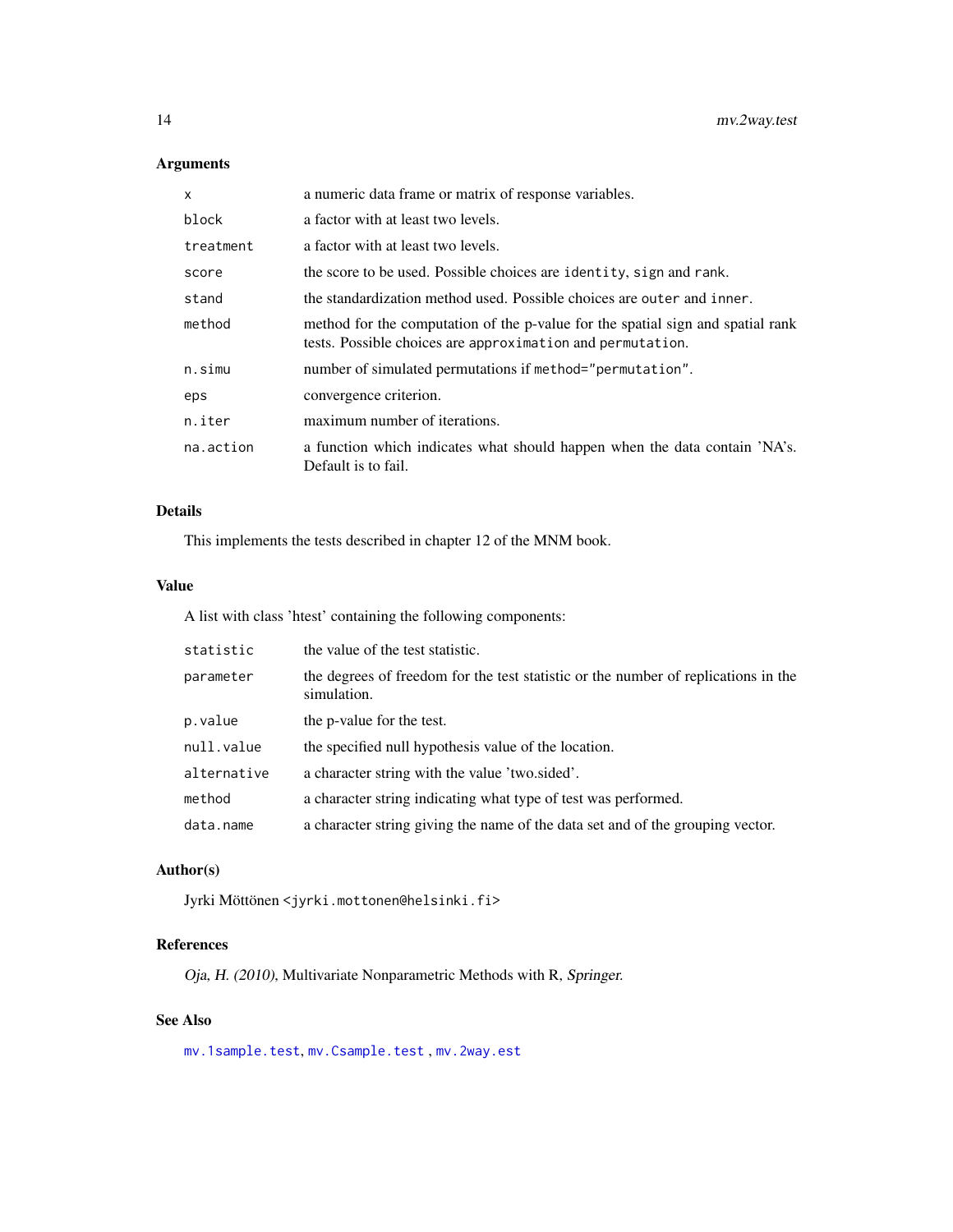# <span id="page-14-0"></span>mv.Csample.test 15

# Examples

```
blocks \leq gl(10, 5)
treatments <- factor(rep(1:5, 10))
X \leq -rmvnorm(n = 50, mean = c(1,2,3), sigma = diag(3))
mv.2way.test(X, blocks, treatments, score="r", stand="i", method="a")
```
<span id="page-14-1"></span>mv.Csample.test *C Sample Test of Location*

# Description

Several samples location tests using different scores.

#### Usage

```
mv.Csample.test(X, g, score = "identity", stand = "outer",
                method = "approximation", n.simu = 1000,
                na. action = na. fail, ...)
```
# Arguments

| $\mathsf{X}$ | a numeric data frame or matrix of response values.                                                                                                    |
|--------------|-------------------------------------------------------------------------------------------------------------------------------------------------------|
| g            | a factor with at least two levels.                                                                                                                    |
| score        | the score to be used. Possible choices are identity, sign and rank.                                                                                   |
| stand        | the standardization method used. Possible choices are outer and inner.                                                                                |
| method       | method for the computation of the p-value for the spatial sign and spatial signed-<br>rank tests. Possible choices are approximation and permutation. |
| n.simu       | number of simulated sign changes if method="permutation".                                                                                             |
| na.action    | a function which indicates what should happen when the data contain 'NA's.<br>Default is to fail.                                                     |
| .            | arguments that can be passed on to functions used for the estimation of the<br>spatial signs and spatial ranks.                                       |

# Details

This implements the location tests based on identity, sign or rank scores as described in chapter 11 of the MNM book.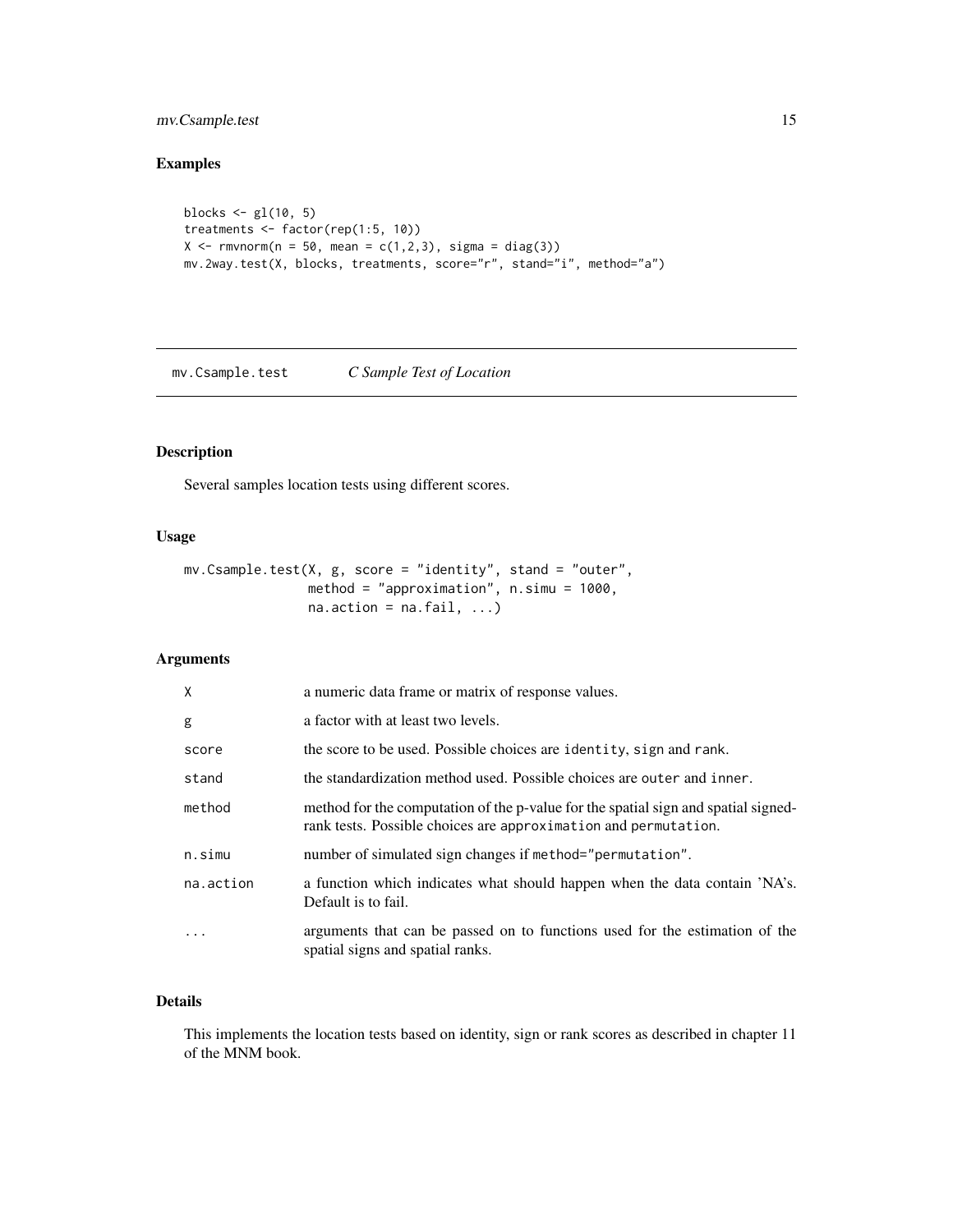# <span id="page-15-0"></span>Value

A list with class 'htest' containing the following components:

| statistic   | the value of the test statistic.                                                                  |
|-------------|---------------------------------------------------------------------------------------------------|
| parameter   | the degrees of freedom for the test statistic or the number of replications in the<br>simulation. |
| p.value     | the p-value for the test.                                                                         |
| null.value  | the specified hypothesized value of the location.                                                 |
| alternative | a character string with the value 'two.sided'.                                                    |
| method      | a character string indicating what type of test was performed.                                    |
| data.name   | a character string giving the name of the data set and of the grouping vector.                    |

#### Author(s)

Klaus Nordhausen

#### References

Oja, H. (2010), Multivariate Nonparametric Methods with R, Springer.

Nordhausen, K. and Oja, H. (2011), Multivariate L1 Methods: The Package MNM, Journal of Statistical Software, 43, 1-28.

# See Also

[spatial.sign](#page-0-0), [spatial.rank](#page-0-0), [HotellingsT2](#page-0-0)

#### Examples

```
X <- rmvt(150,diag(1,3))
g1 \leftarrow g1(3,50)mv.Csample.test(X, g1)
mv.Csample.test(X, g1, score = "s")
mv.Csample.test(X, g1, score = "r")
Y \le - rbind(rmvnorm(40,c(0,0,0)), rmvnorm(60,c(0,0,0.4)))
g2 <- factor(rep(1:2, c(40, 60)))
mv.Csample.test(Y, g2, score = "r")
mv.Csample.test(Y, g2, score = "r", method="p")
```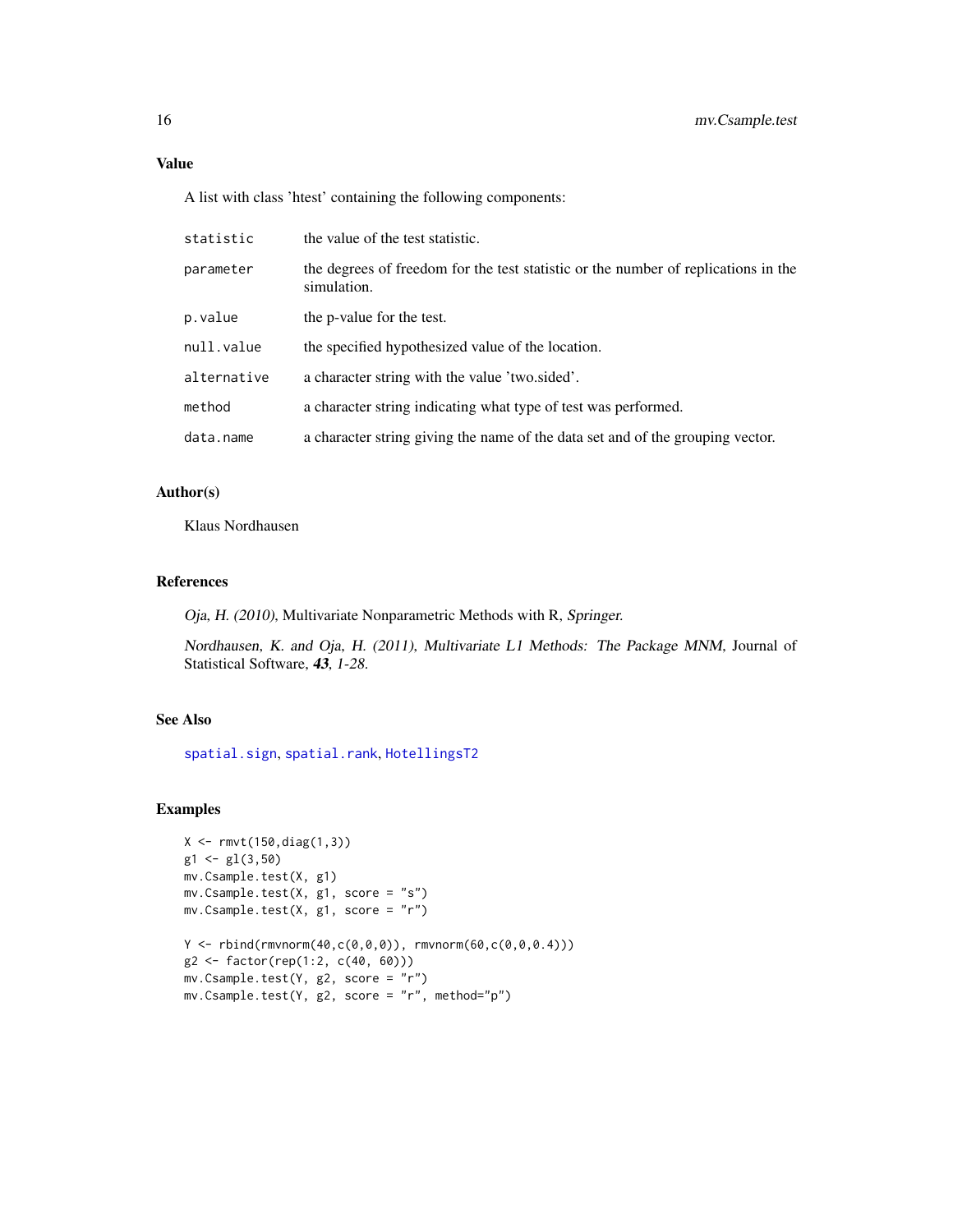<span id="page-16-0"></span>

Tests for independence of two vectors using different scores.

#### Usage

```
mv.ind.test(X, Y, score = "identity", method = "approximation",
            n.simu = 1000, na. action = na.fail)
```
# Arguments

| $\times$  | a numeric data frame or matrix. Must have the same number of rows as Y.                                                                       |
|-----------|-----------------------------------------------------------------------------------------------------------------------------------------------|
| Y         | a numeric data frame or matrix. Must have the same number of rows as X.                                                                       |
| score     | the score to be used. Possible are identity, sign, symm and rank.                                                                             |
| method    | method for for computation of the p-value for the spatial sign and spatial signed-<br>rank tests. Possible are approximation and permutation. |
| n.simu    | number of permutations if method="permutation".                                                                                               |
| na.action | a function which indicates what should happen when the data contain 'NA's.<br>Default is to fail.                                             |

# Details

This implements the independence tests as described in chapter 10 of the MNM book. Note that only inner test versions are implemented and that for the symmetrized sign score only the approximative method for the computation of the p-value is available.

#### Value

A list with class 'htest' containing the following components:

| statistic   | the value of the test statistic.                                                                  |
|-------------|---------------------------------------------------------------------------------------------------|
| parameter   | the degrees of freedom for the test statistic or the number of replications in the<br>simulation. |
| p.value     | the p-value for the test.                                                                         |
| null.value  | the specified null hypothesis value.                                                              |
| alternative | a character string with the value 'two.sided'.                                                    |
| method      | a character string indicating what type of test was performed.                                    |
| data.name   | a character string giving the name of the two data matrices.                                      |

# Author(s)

Klaus Nordhausen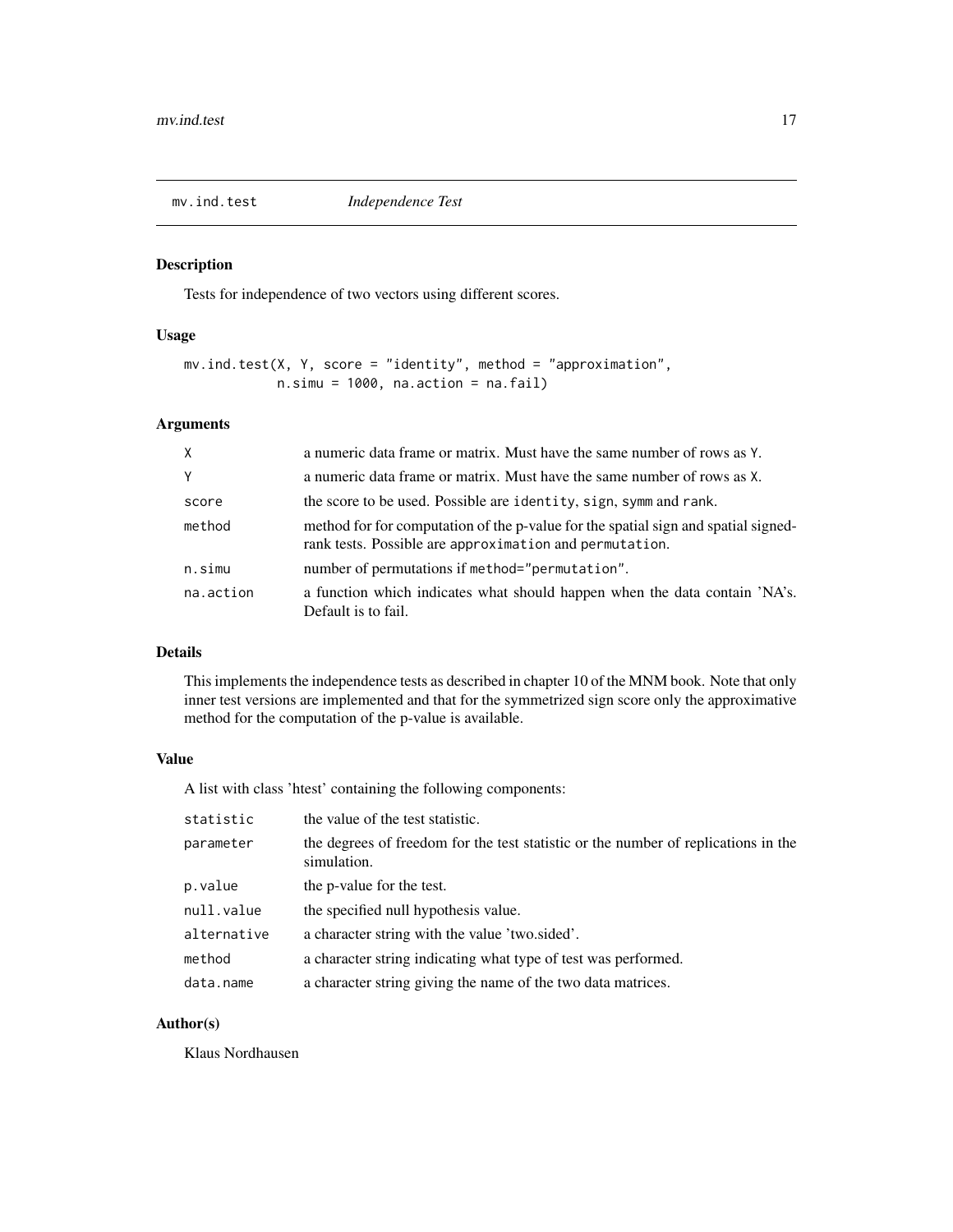#### <span id="page-17-0"></span>References

Oja, H. (2010), Multivariate Nonparametric Methods with R, Springer.

Nordhausen, K. and Oja, H. (2011), Multivariate L1 Methods: The Package MNM, Journal of Statistical Software, 43, 1-28.

#### Examples

```
X <- rmvt(150,diag(1,3),df=3)
Y \leftarrow \text{rmvt}(150, \text{ matrix}(c(1, 0.5, 0.5, 1), \text{nrow=2}), df=3)mv.ind.test(X, Y)
mv.ind.test(X, Y, method = "p")
mv.ind.test(X, Y, score = "si")
mv.ind.test(X, Y, score = "si", method = "p")
mv.ind.test(X, Y, score = "r")
mv.ind.test(X, Y, score = "r", method = "p")
mv.ind.test(X, Y, score = "sy")
```
<span id="page-17-1"></span>

| mv.111m |        | Linear Regression Based on Identity, Spatial Sign or Spatial Rank |  |  |  |  |
|---------|--------|-------------------------------------------------------------------|--|--|--|--|
|         | Scores |                                                                   |  |  |  |  |

#### Description

This function fits a multivariate linear regression model based on identity, spatial sign or spatial rank scores. Both inner and outer standardization are possible.

#### Usage

```
mv.l1lm(formula, scores = "identity", stand = "outer",
        maxiter = 1000, eps = 1e-06, eps. S = 1e-06,
        x = TRUE, y = TRUE, data, subset, na.action)
```
#### Arguments

| formula | an object of class "formula" (or one that can be coerced to that class): a symbolic<br>description of the model to be fitted. The left part of the formula (the response)<br>must be a n x p matrix with at least two columns. |
|---------|--------------------------------------------------------------------------------------------------------------------------------------------------------------------------------------------------------------------------------|
| scores  | score to be used. Can be either "identity", "sign" or "rank".                                                                                                                                                                  |
| stand   | can be "outer" or "inner".                                                                                                                                                                                                     |
| maxiter | maximum number of iterations. Used only for score $=$ "sign" and score $=$ "rank".                                                                                                                                             |
| eps     | convergence tolerance. Used only for score = "sign" or score = "rank".                                                                                                                                                         |
| eps.S   | lower limit for the residual norms. Used only for score = "sign" or score = "rank"<br>in the iteration procedure to avoid to divide by a zero norm.                                                                            |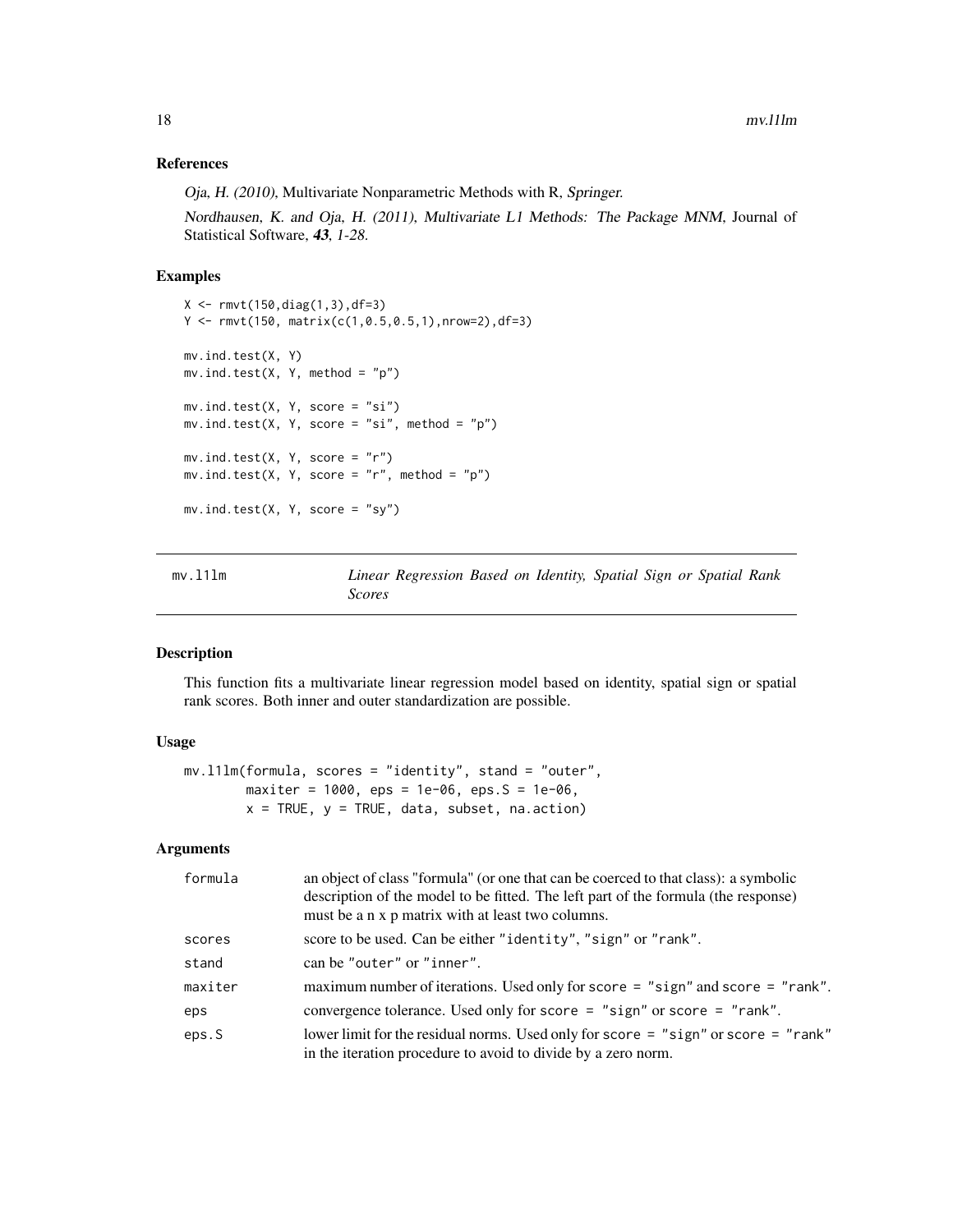#### <span id="page-18-0"></span>mv.l1lm 19

| $\mathsf{x}$ | logical. Indicating whether the design matrix 'x' returned from the model matrix<br>should be stored. Default is TRUE. Might be needed for example in the anova<br>function.                                                                                                                |
|--------------|---------------------------------------------------------------------------------------------------------------------------------------------------------------------------------------------------------------------------------------------------------------------------------------------|
| y            | logical. Indicating whether the response matrix 'y' should be stored. Default is<br>TRUE.                                                                                                                                                                                                   |
| data         | an optional data frame, list or environment (or object coercible by 'as.data.frame'<br>to a data frame) containing the variables in the model. If not found in 'data',<br>the variables are taken from 'environment(formula)', typically the environment<br>from which 'my. llm' is called. |
| subset       | an optional vector specifying a subset of observations to be used in the fitting<br>process.                                                                                                                                                                                                |
| na.action    | a function which indicates what should happen when the data contain 'NA's.                                                                                                                                                                                                                  |

#### Details

The theory behind this function is described in detail in Chapter 13 of the MNM book.

For regular multivariate L2-regression the function  $\text{lm}$  $\text{lm}$  $\text{lm}$  might be more efficient and offers more methods. Note however that the results given by  $\text{lm}$  $\text{lm}$  $\text{lm}$  and  $\text{mv}$ . 11 $\text{lm}$  may differ slightly due to different divisors of the covariance matrix.

The algorithms for the sign and rank scores are still in an early phase and therefore any feedback is very welcome. For example if  $p+1$  residuals are 0, then the algorithms may not return correct values. Note also that the computations for rank scores might be slow.

Rank regression does not provide an estimate for the intercept parameter is not considered a parameter, a Hodges-Lehmann estimator of the residuals is then an estimate when an interecept term is in the formula. For the one sample case however the function cannot be used for rank scores. We recommend that the regression function should not be used for the one or two sample case. There are distinct functions designed for that purpose. Note furthermore that in the two sample case the covariance matrix returned from the regression function differs slightly from the one returned by the function [mv.2sample.est](#page-9-1) since there matrix A is computed in a different way.

In general it is recommended to use the data argument and specify there the data frame that contains the variables and matrices. For having a matrix Y in a data frame for example the following methods work:

- MyData  $\leq$  data.frame $(I(Y), \ldots)$ or • MyData <- data.frame(...)
- MyData\$Y <- Y

Otherwise also the function [cbind](#page-0-0) can be used on the left side of the formula to combine numeric vectors on the fly.

# Value

mv.l1ml returns an object of 'class' mvl1lm.

The functions summary is the best choice to view the results. The generic accessor functions coefficients, fitted, residuals and vcov extract various useful features of the value returned by mv.l1ml.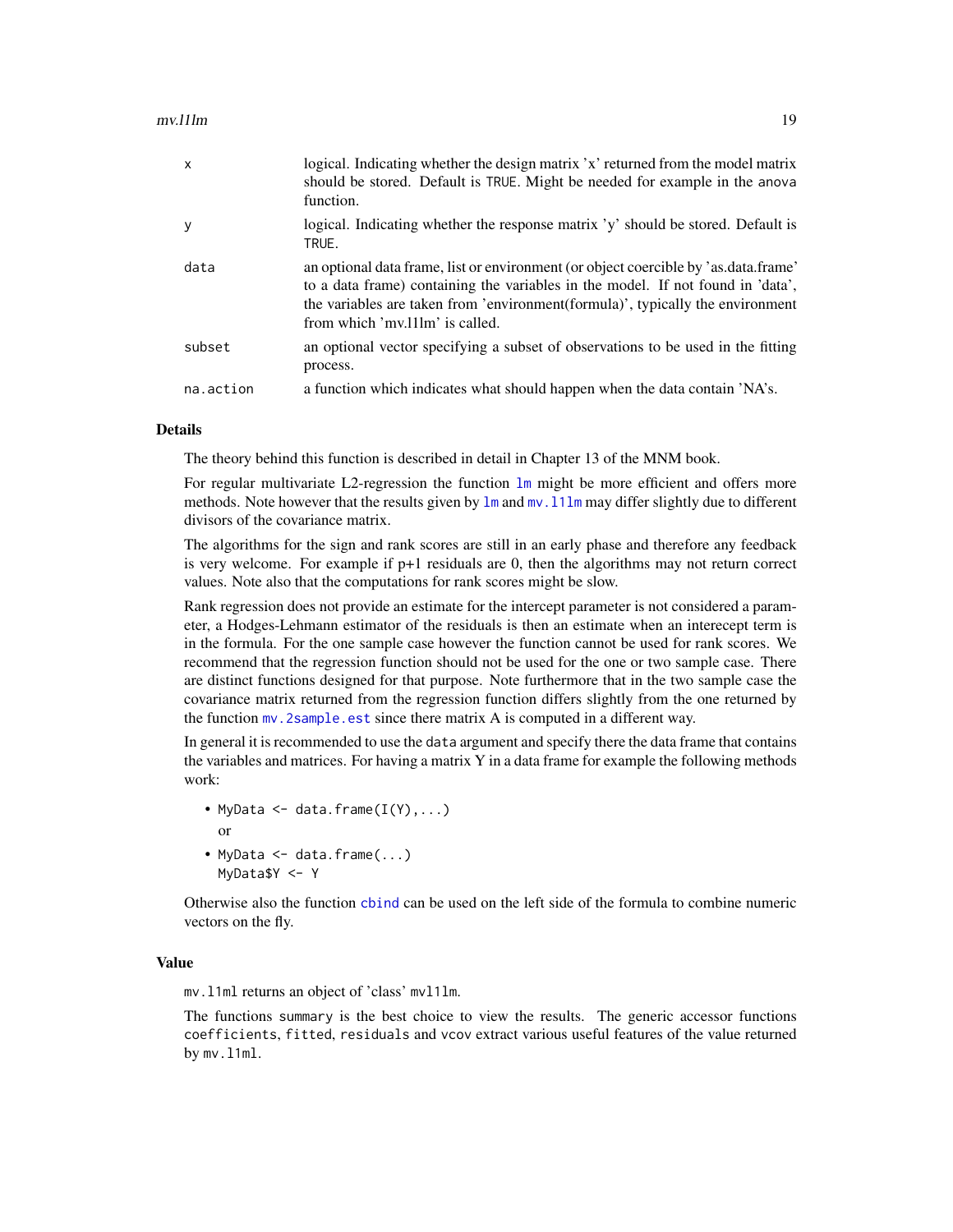<span id="page-19-0"></span>An object of class mv.l1ml is a list wich contains different information depending on the scores and standardization used. To see its content use the function [str](#page-0-0).

#### Author(s)

Klaus Nordhausen

#### References

Oja, H. (2010), Multivariate Nonparametric Methods with R, Springer.

Nordhausen, K. and Oja, H. (2011), Multivariate L1 Methods: The Package MNM, Journal of Statistical Software, 43, 1-28.

# See Also

[lm](#page-0-0), [mv.1sample.est](#page-6-1), [mv.1sample.test](#page-8-1), [mv.2sample.est](#page-9-1), [mv.Csample.test](#page-14-1)

#### Examples

```
# creating simple data
```

```
X \le - \text{cbind}(\text{rep}(1,100), \text{rmvnorm}(100, c(0,0,0)))B \le - matrix(c(4,1,1,0.5,-3,2,2,2),ncol=4, byrow=TRUE)
Y \leftarrow X %*% t(B)+ rmvnorm(100,c(0,0), diag(0.2,2))
DAT <- data.frame(x1=X[,2],x2=X[,3], x3=X[,4], Y=I(Y))
# true B
t(B)# example using identity scores
test1 <- mv.11lm(Y ~ x1 + x2 + x3, data=DAT)
print(test1)
summary(test1)
coef(test1)
vcov(test1)
head(fitted(test1))
head(residuals(test1))
# example using outer sign scores
test2 <- mv.l1lm(Y ~ x1 + x2 + x3, scores= "s", data=DAT)
print(test2)
summary(test2)
coef(test2)
vcov(test2)
head(fitted(test2))
head(residuals(test2))
# example using inner sign scores
test3 <- mv.l1lm(Y ~ x1 + x2 + x3, scores= "s", stand="i",
data=DAT)
```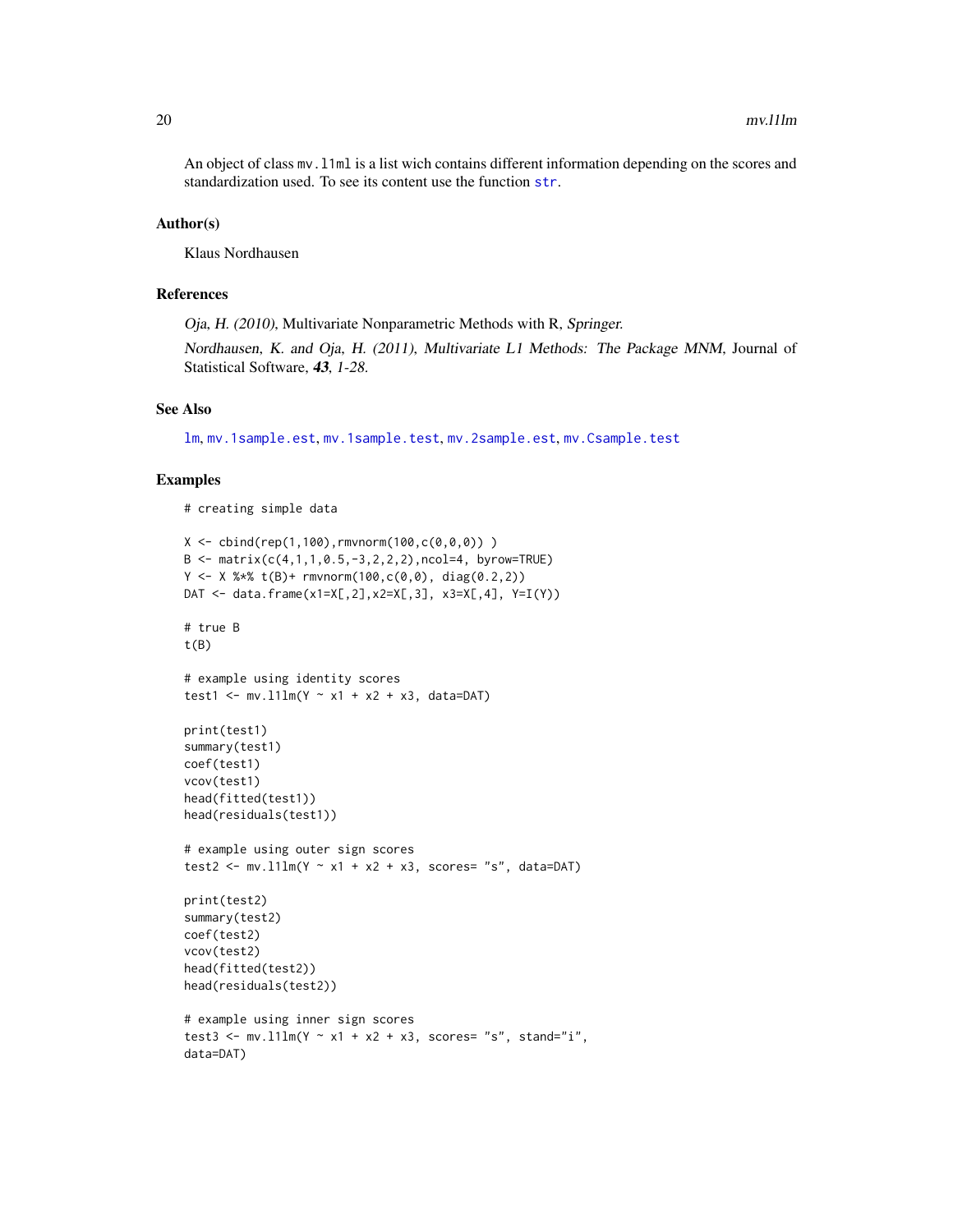# <span id="page-20-0"></span>mv.shape.est 21

```
print(test3)
summary(test3)
coef(test3)
vcov(test3)
head(fitted(test3))
head(residuals(test3))
# example using outer rank scores
test4 <- mv.111m(Y ~ x1 + x2 + x3, scores= "r", stand="o",
data=DAT)
print(test4)
summary(test4)
coef(test4)
vcov(test4)
head(fitted(test4))
head(residuals(test4))
# example using inner rank scores
test5 <- mv.l1lm(Y ~ x1 + x2 + x3, scores= "r", stand="i",
data=DAT)
print(test5)
summary(test5)
coef(test5)
vcov(test5)
head(fitted(test5))
head(residuals(test5))
# prediction
newData <- data.frame(x1=c(1,-2),x2=c(0.5,0.7), x3=c(-1,-1))
newData
predict(test1,newData)
predict(test2,newData)
predict(test3,newData)
predict(test4,newData)
predict(test5,newData)
```
mv.shape.est *Shape Matrices*

#### Description

Shape matrix estimates using different score functions.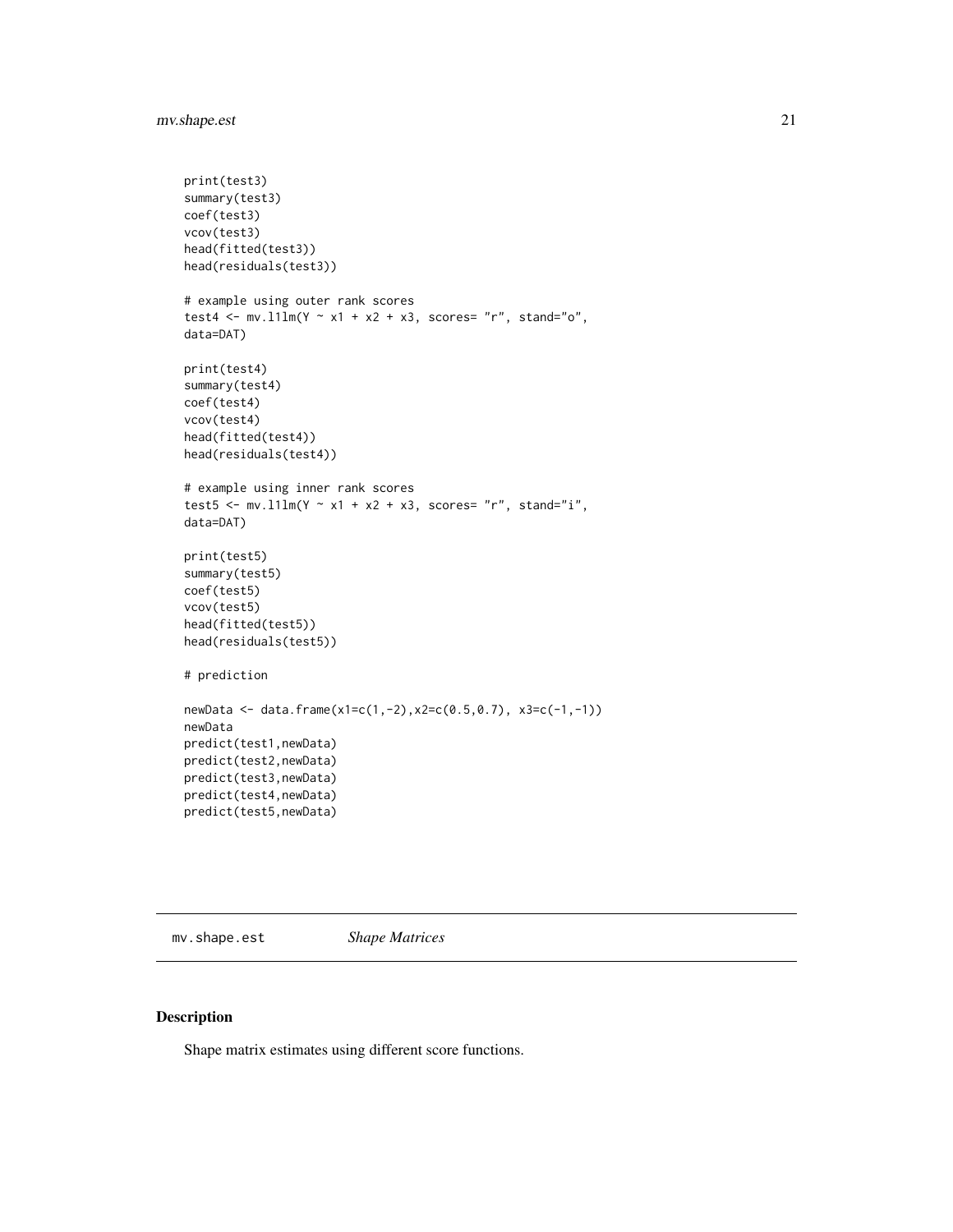#### <span id="page-21-0"></span>Usage

```
mv.shape.est(X, score = "identity", estimate = "outer",
            location = NULL, na.action = na.fail, ...)
```
# Arguments

| X         | a numeric data frame or matrix.                                                                   |
|-----------|---------------------------------------------------------------------------------------------------|
| score     | score to be used. Can be either "identity", "sign", "symmsign" or "rank".                         |
| estimate  | can be "outer" or "inner".                                                                        |
| location  | If NULL the location vector is estimated. Alternatively a numeric p vector of<br>location.        |
| na.action | a function which indicates what should happen when the data contain 'NA's.<br>Default is to fail. |
|           | further arguments passed to or from other methods.                                                |

# Details

This functions returns different shape matrices depending on the score function chosen. For details see chapter 9 of the MNM book.

#### Value

a matrix

#### Author(s)

Klaus Nordhausen

# References

Oja, H. (2010), Multivariate Nonparametric Methods with R, Springer.

Nordhausen, K. and Oja, H. (2011), Multivariate L1 Methods: The Package MNM, Journal of Statistical Software, 43, 1-28.

# See Also

[cov](#page-0-0), [tyler.shape](#page-0-0), [duembgen.shape](#page-0-0), [HR.Mest](#page-0-0), [spatial.shape](#page-0-0)

# Examples

```
data(iris)
IRIS \leftarrow iris[,1:4]
mv.shape.est(IRIS, "sign")
mv.shape.est(IRIS, "symmsign", "o")
mv.shape.est(IRIS, "rank")
```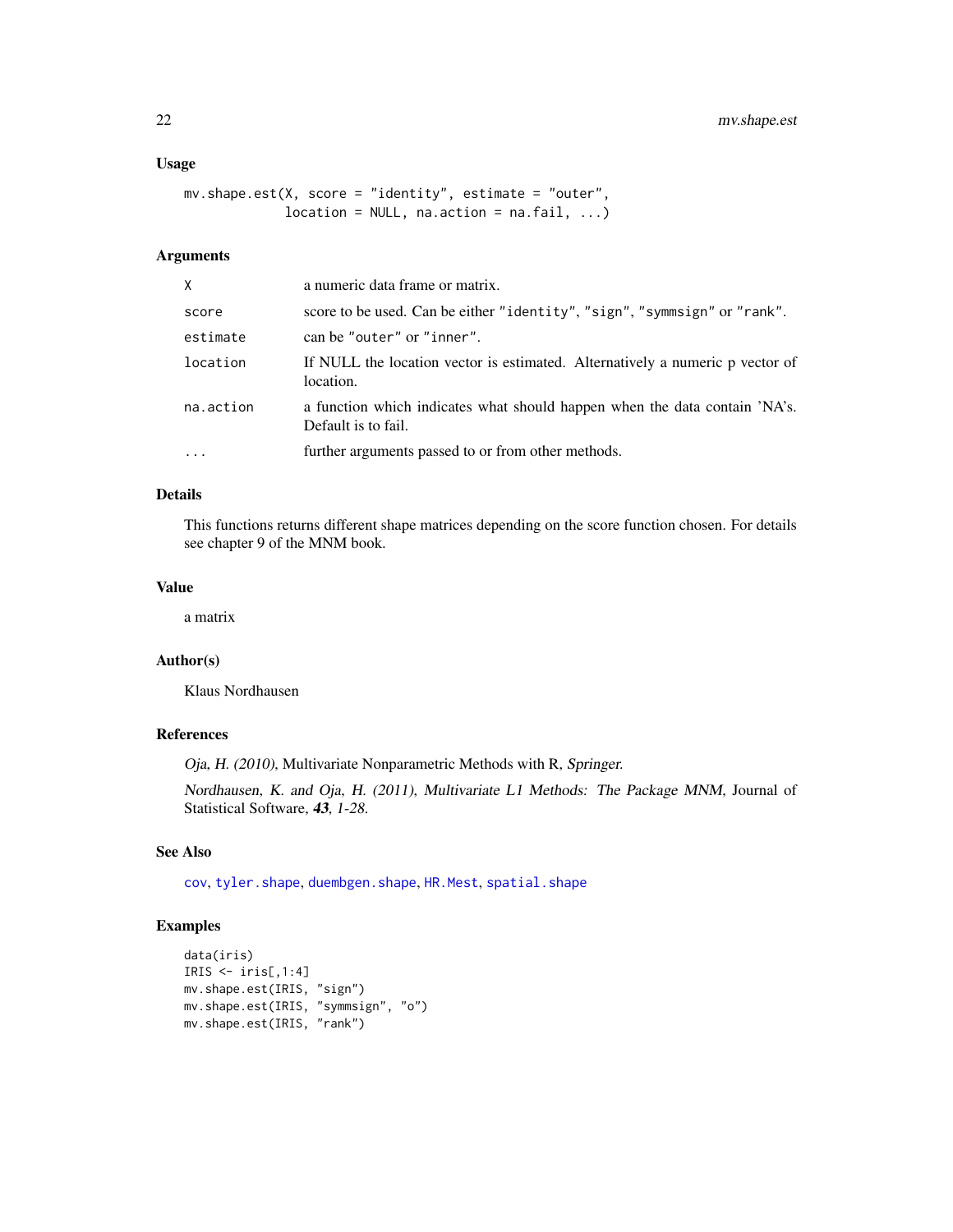<span id="page-22-0"></span>

Test for sphericity based on different score functions.

#### Usage

```
mv.shape.test(X, score = "identity", location = "est",
              na. action = na. fail, ...)
```
#### Arguments

| X         | a numeric data frame or matrix.                                                                                  |
|-----------|------------------------------------------------------------------------------------------------------------------|
| score     | the score to be used. Possible are identity, sign, and symmsign.                                                 |
| location  | specifies if the location should be estimated or taken to be the origin. Possible<br>choices are est and origin. |
| na.action | a function which indicates what should happen when the data contain 'NA's.<br>Default is to fail.                |
| $\cdots$  | arguments passed on to other functions.                                                                          |

#### Details

Note that here inner standardization is not logical. The rank score test is not implemented. Otherwise the tests are as described in chapter 9 of the MNM book.

To test for other "shapes" than sperical, transform the data accordingly and then test for spericity.

#### Value

A list with class 'htest' containing the following components:

| statistic | the value of the test statistic.                                                                  |
|-----------|---------------------------------------------------------------------------------------------------|
| parameter | the degrees of freedom for the test statistic or the number of replications in the<br>simulation. |
| p.value   | the p-value for the test.                                                                         |
| method    | a character string indicating what type of test was performed.                                    |
| data.name | a character string giving the name of the data used.                                              |

# Author(s)

Klaus Nordhausen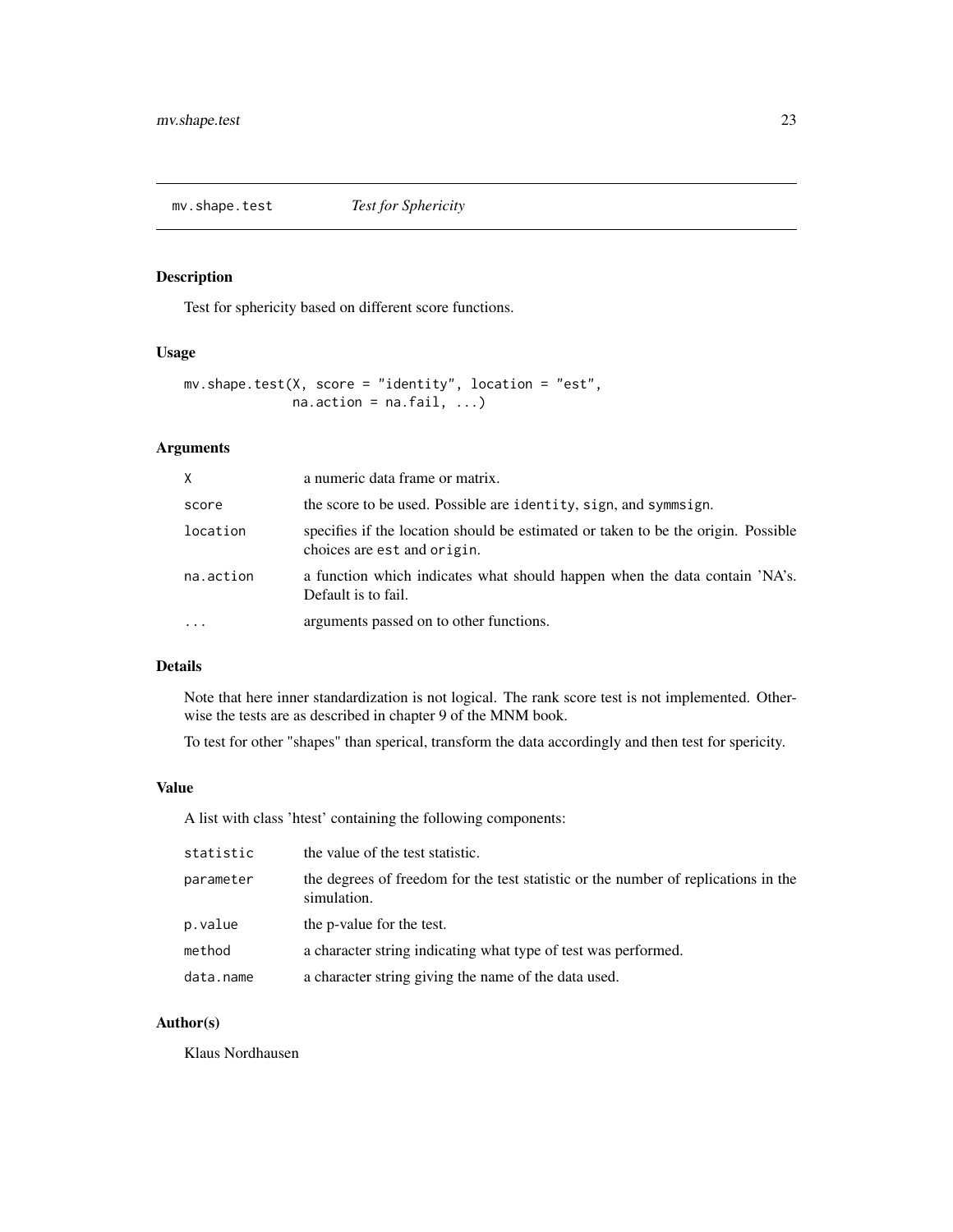# <span id="page-23-0"></span>References

Oja, H. (2010), Multivariate Nonparametric Methods with R, Springer.

Nordhausen, K. and Oja, H. (2011), Multivariate L1 Methods: The Package MNM, Journal of Statistical Software, 43, 1-28.

#### See Also

[sr.sphere.test](#page-0-0)

# Examples

```
X \leftarrow \text{rmvt}(150, \text{diag}(1, 3))mv.shape.test(X)
mv.shape.test(X,"sym")
```
#### mvPCA *Principal Component Analysis*

#### Description

Principal component analysis based on different score functions

#### Usage

```
mvPCA(X, score = "identity", estimate = "outer",na. action = na. fail, ...)
```
#### Arguments

| X         | a numeric data frame or matrix with p columns.                                                    |
|-----------|---------------------------------------------------------------------------------------------------|
| score     | score to be used. Can be either "identity", "sign", "symmsign" or "rank".                         |
| estimate  | can be "outer" or "inner".                                                                        |
| na.action | a function which indicates what should happen when the data contain 'NA's.<br>Default is to fail. |
|           | further arguments passed to or from other methods.                                                |

#### Details

PCA as descriped in chapter 9 of the MNM book. Note that here ALL scatter matrices used are standardized to have trace(p). This function differs from most other PCA functions in R in that it does not center the data. The 'mvPCA' class has a print, summary, plot and predict method.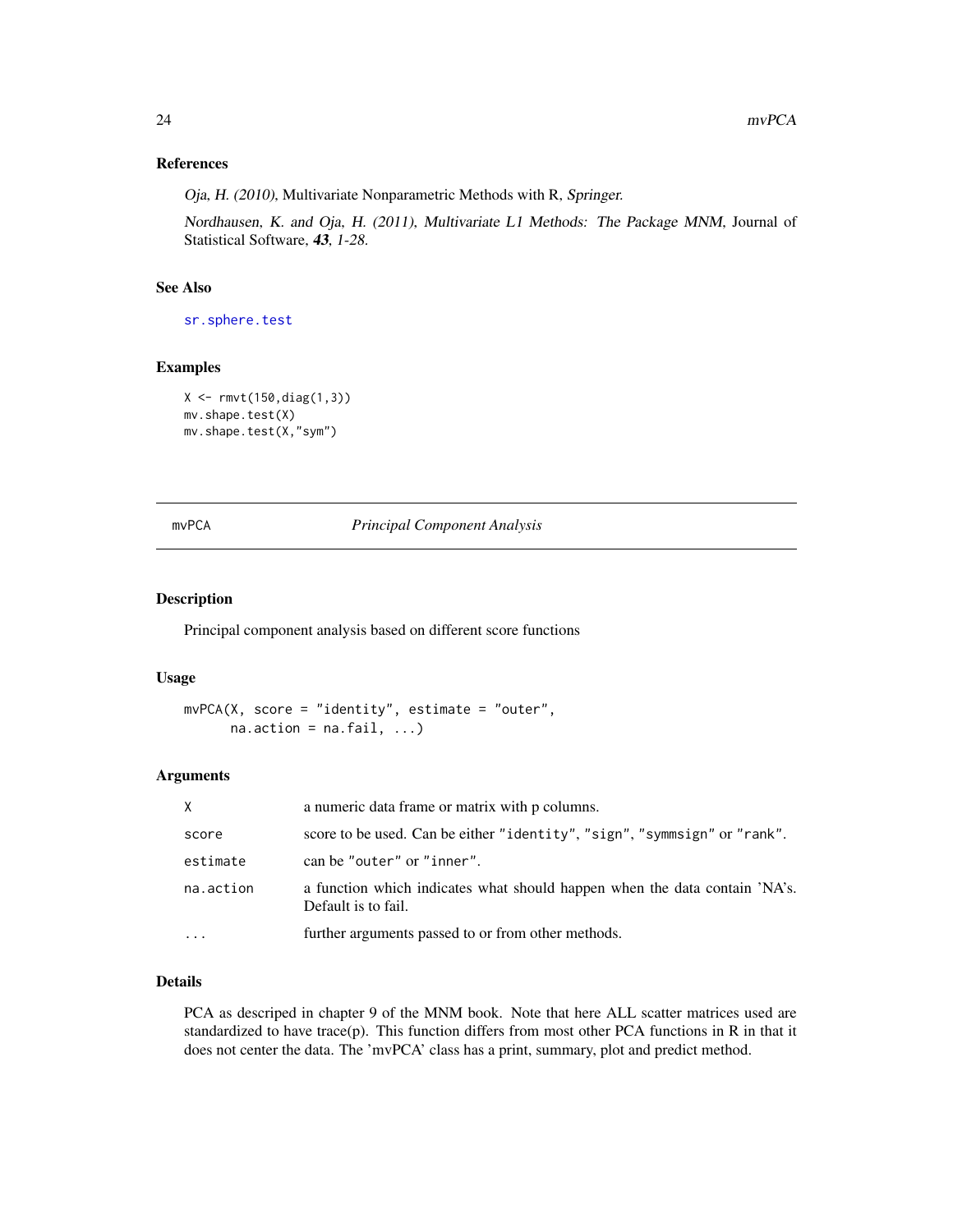#### <span id="page-24-0"></span>pairs2 25

# Value

A list with class 'mvloc' containing the following components:

| EigenV   | the standardized eigenvalues.                    |
|----------|--------------------------------------------------|
| loadings | matrix with the corresponding loadings.          |
| scores   | matrix with the principal components.            |
| dname    | name of $X$ .                                    |
| method   | Which shape matrix was used for the computation. |
| n.obs    | number of observations used.                     |
| p        | number of variables.                             |

# Author(s)

Klaus Nordhausen

# References

Oja, H. (2010), Multivariate Nonparametric Methods with R, Springer.

# See Also

[princomp](#page-0-0), [prcomp](#page-0-0)

# Examples

```
data(iris)
IRIS \le iris[,1:4]
iris.pca <- mvPCA(IRIS, "sign", "i")
iris.pca
summary(iris.pca)
pairs(iris.pca$scores, col=iris[,5])
```
pairs2 *Plotting two numeric matrices*

# Description

The function plots each variable contained in the matrix 'x' against the all variables contained in matrix 'y'. The function is not very sophisticated and only used to consider the residuals in a multivariate regression.

# Usage

pairs2(x, y, mars =  $c(4, 4, 0.1, 0.1), ...$ )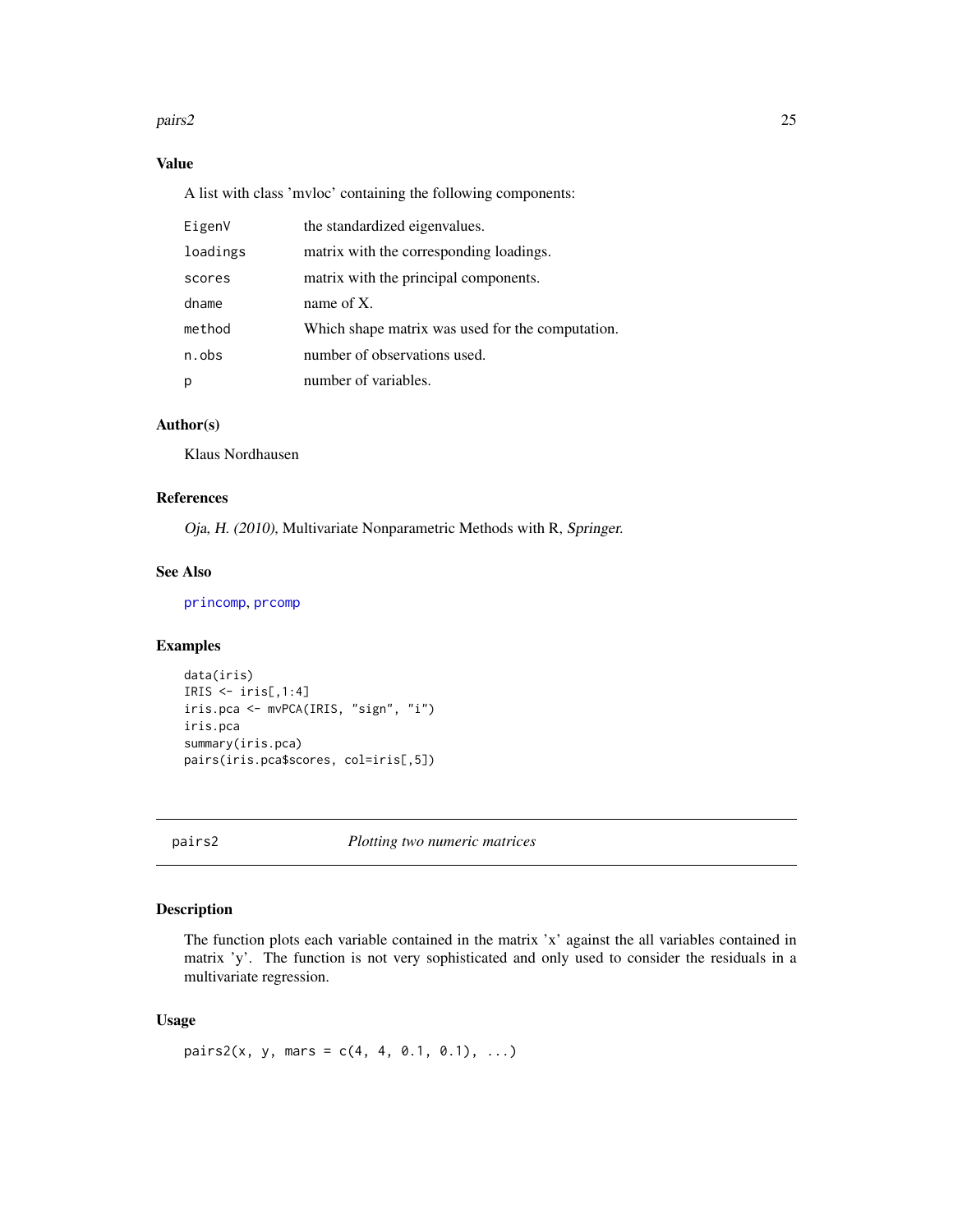#### <span id="page-25-0"></span>Arguments

| $\mathsf{x}$ | a numeric matrix. Same number or rows as y.                                                                                                                                                     |
|--------------|-------------------------------------------------------------------------------------------------------------------------------------------------------------------------------------------------|
| y            | a numeric matrix. Same number or rows as x.                                                                                                                                                     |
| mars         | A numerical vector of the form 'c(bottom, left, top, right)' which gives the num-<br>ber of lines of margin to be specified on the four sides of the plot. The default is<br>C(4, 4, 0.1, 0.1). |
|              | Arguments to be passed to methods, such as graphical parameters (see par).<br>Should not contain x lab and y lab.                                                                               |

# Author(s)

Klaus Nordhausen

# Examples

```
X \leftarrow \text{rmvnorm}(50, c(0, 0, 1))Y <- rmvnorm(50, c(20,1), matrix(rep(0.5,4),ncol=2))
colnames(X) <- LETTERS[1:3]
colnames(Y) <- letters[1:2]
pairs2(X,Y)
```
plot.mvl1lm *Residual Plot for an mvl1lm Object*

# Description

Scatterplots of fitted vs. residual values of the response variable for an mvl1lm object.

#### Usage

```
## S3 method for class 'mvl1lm'
plot(x, captation = "Residuals vs fitted", ...)
```
# Arguments

| $\mathsf{x}$ | an object of class mv111m.   |
|--------------|------------------------------|
| captation    | captation of the figure.     |
| .            | optional plotting arguments. |

# Author(s)

Klaus Nordhausen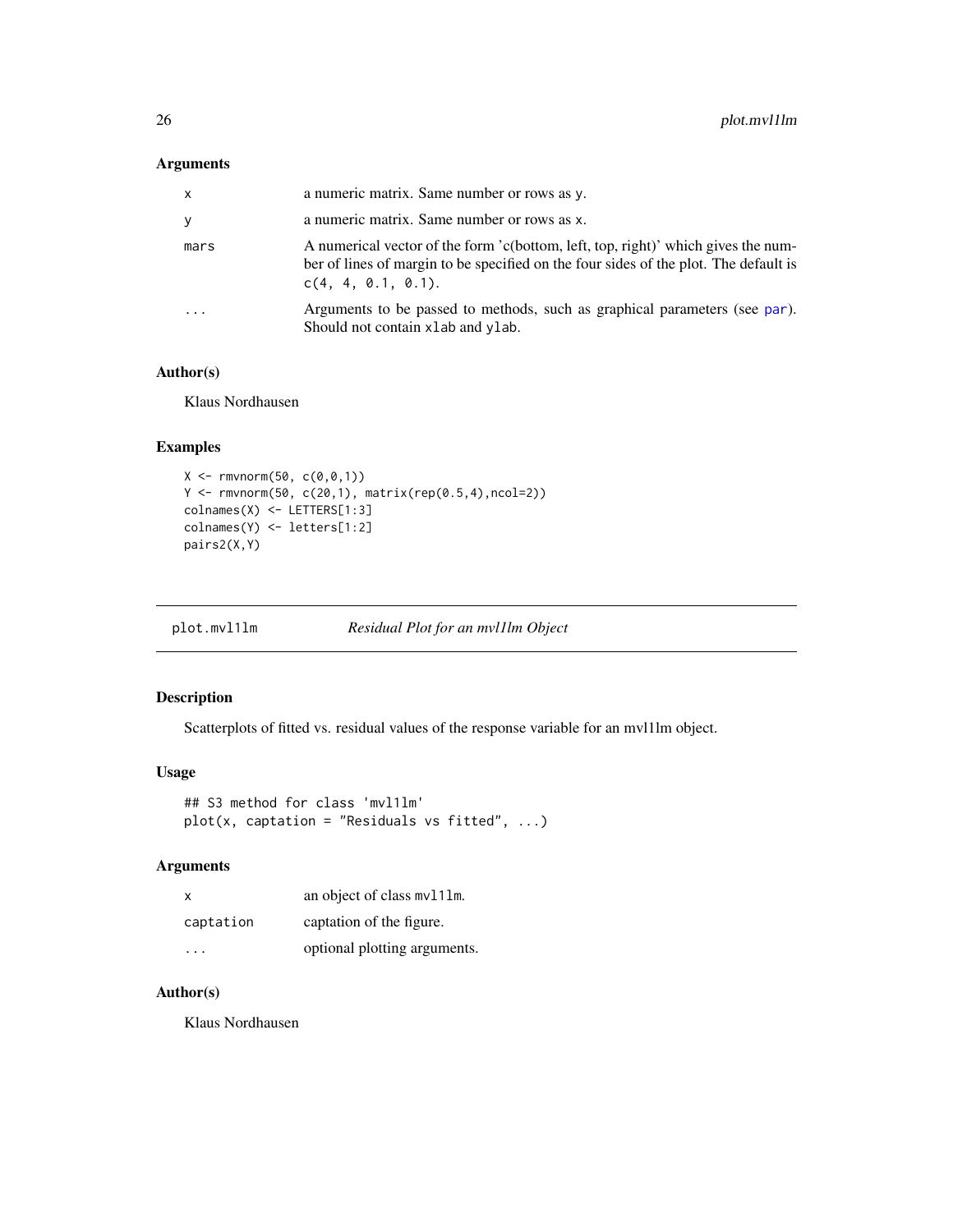<span id="page-26-0"></span>

Visually presents and compares different multivariate location estimates and their confidence ellipsoids.

#### Usage

## S3 method for class 'mvloc'  $plot(x, est2 = NULL, est3 = NULL, X = NULL, ...)$ 

#### Arguments

| X        | an object of class mv111m.                                                                                                                    |
|----------|-----------------------------------------------------------------------------------------------------------------------------------------------|
| est2     | An optional additional location estimate. A list with the components location,<br>vcov and est. name, for example an object of class 'mvloc'. |
| est3     | An optional additional location estimate. A list with the components location,<br>vcov and est. name, for example an object of class 'mvloc'. |
| X        | a numeric data frame or matrix. Optional data points on which the estimates<br>could have been based.                                         |
| $\cdots$ | optional plotting arguments. For details see plot Mvloc.                                                                                      |

#### Details

The figure can be used to compare different multivariate location estimates. The location of the legend is currently problematic and it is recommended that the user should provide the coordinates for the legend. The function calls [plotMvloc](#page-27-1).

#### Author(s)

Klaus Nordhausen

#### See Also

[plotMvloc](#page-27-1)

# Examples

```
X \leftarrow \text{rmvt}(50, \text{diag}(c(1, 2)), 3)est1 <- mv.1sample.est(X)
est2 <- mv.1sample.est(X, "sign")
est3 <- mv.1sample.est(X, "rank", "inner")
plot(est1)
```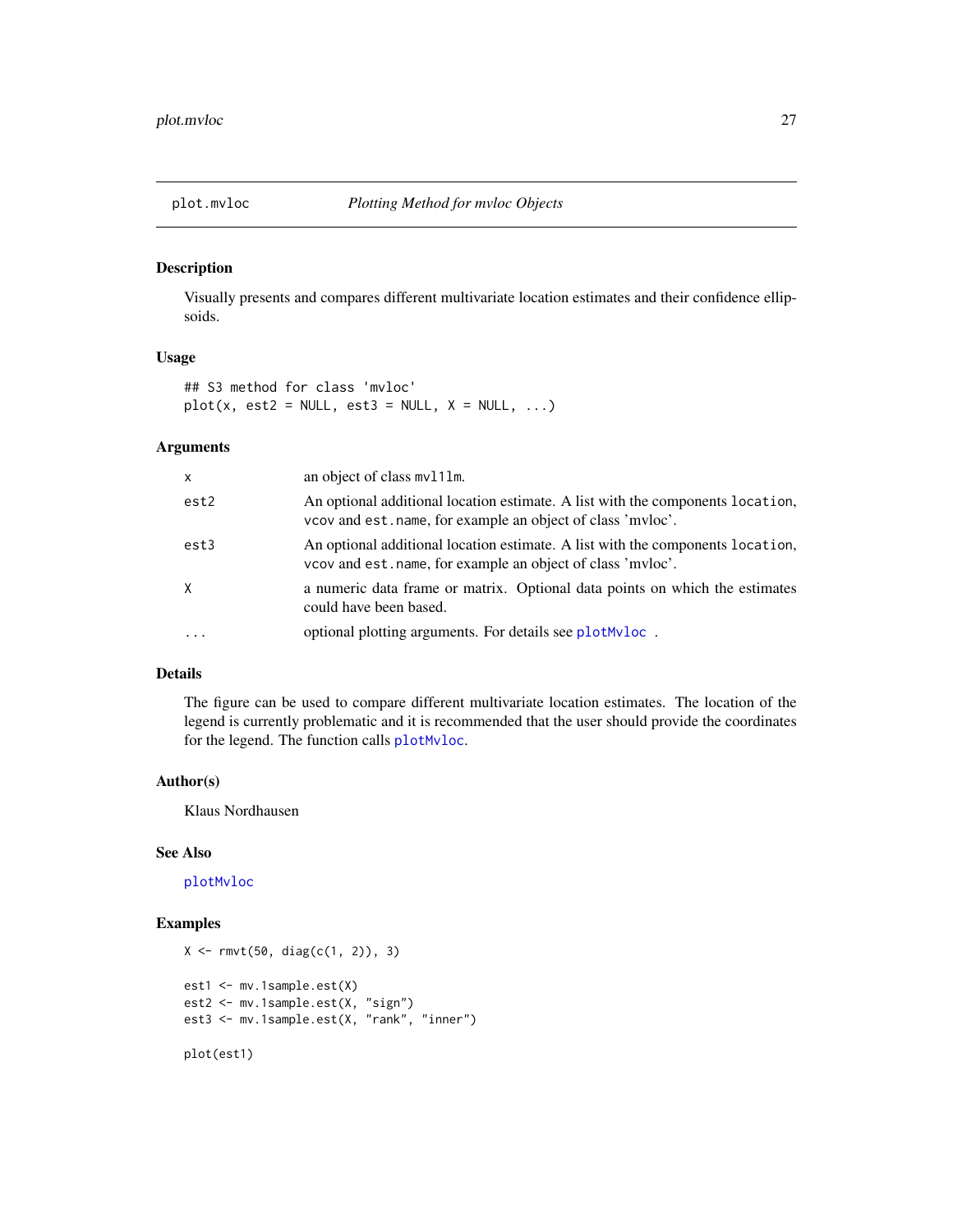<span id="page-27-0"></span>28 plotMvloc

```
plot(est1, est2, est3, X, alim="b", lty.ell=1:3, pch.ell=14:16)
plot(est1, est2, est3, X, alim="e")
```
<span id="page-27-1"></span>plotMvloc *Function to Plot Multivariate Location Estimates and Their Confidence Ellipsoids.*

# Description

Visually presents and compares different multivariate location estimates and their confidence ellipsoids.

#### Usage

```
plotMvloc(est1, est2 = NULL, est3 = NULL, X = NULL, alim = NULL,
         color.ell = 2:4, color.points = grey(0.5),
         lty.ell = rep(1, 3), pch.ell = rep(16, 3),lwd.ell = rep(1, 3), cex.ell = rep(1, 3),pch.points = 1, level = 0.95, npoints = 100,
         x.legend, y.legend, cex.legend = 1, pty = "s", gap = 1,
         oma.bottom, labels, cex.labels = 2, main, ...)
```
#### Arguments

| est1         | The location of interest. A list with the components location, vcov and est. name,<br>for example an object of class 'mvloc'.                                                                                                      |
|--------------|------------------------------------------------------------------------------------------------------------------------------------------------------------------------------------------------------------------------------------|
| est2         | An optional additional location estimate. A list with the components location,<br>vcov and est. name, for example an object of class 'mvloc'.                                                                                      |
| est3         | An optional additional location estimate. A list with the components location,<br>vcov and est. name, for example an object of class 'mvloc'.                                                                                      |
| X            | a numeric data frame or matrix. Optional data points on which the estimates<br>could have been based.                                                                                                                              |
| alim         | can be NULL, both or ellipses. Specifies whether the plotting regions are are<br>based on the confidence ellipsoids only or also the range of the data points. If<br>NULL it chooses both if X is provided and otherwise ellipses. |
| color.ell    | vector of length 3 that gives the colors for the corresponding estimates 'est1',<br>'est2' and 'est3'.                                                                                                                             |
| color.points | the color of the data points.                                                                                                                                                                                                      |
| lty.ell      | line types of the confidence ellipsoids.                                                                                                                                                                                           |
| pch.ell      | plotting symbols for the location estimates, the centers of the confidence ellip-<br>soids.                                                                                                                                        |
| lwd.ell      | line width values of the confidence ellipsoids.                                                                                                                                                                                    |
| cex.ell      | cex values for the location estimates, the centers of the confidence ellipsoids.                                                                                                                                                   |
| pch.points   | plotting symbol for the data points X.                                                                                                                                                                                             |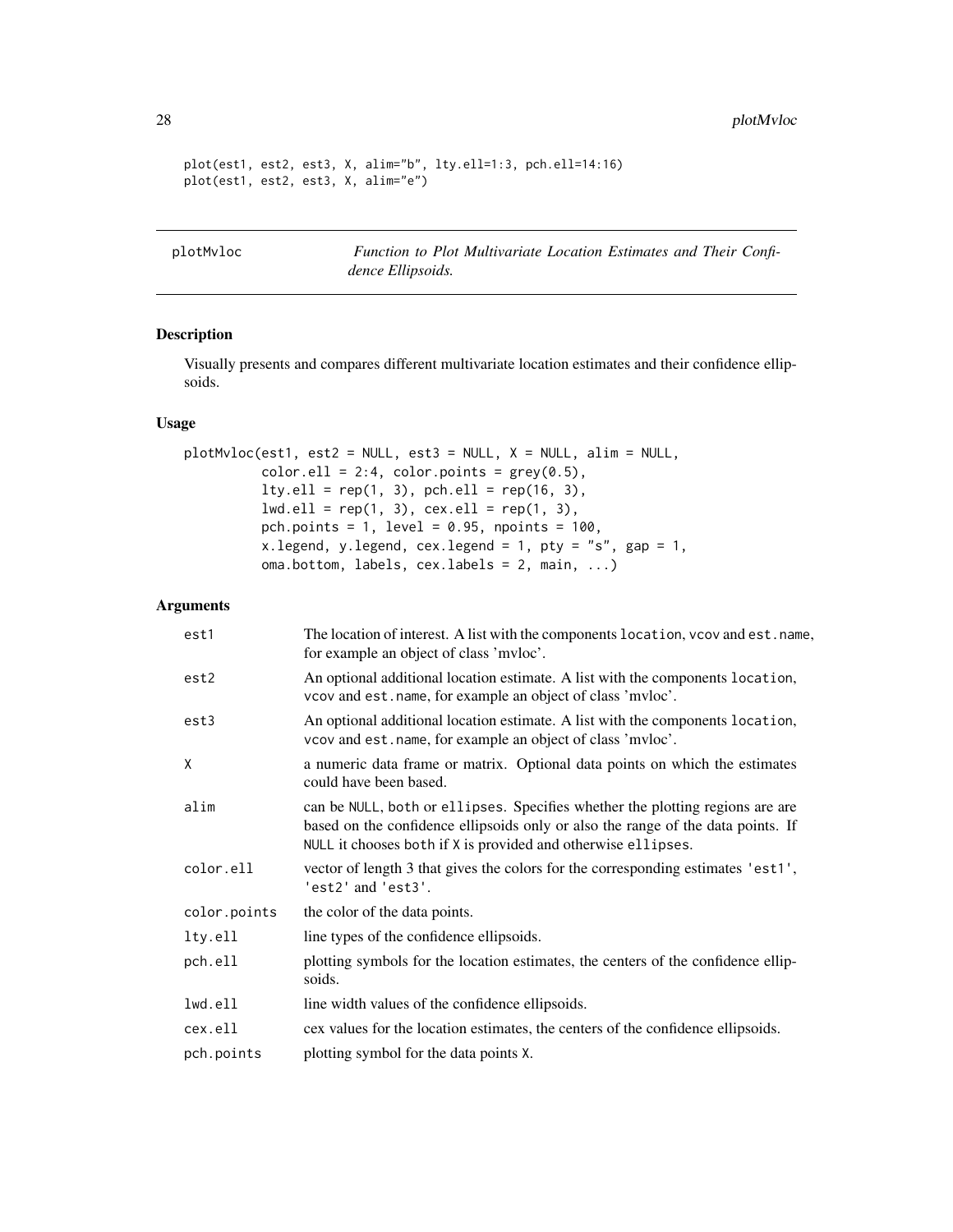# <span id="page-28-0"></span>plotMvloc 29

| level      | the level of the confidence ellipsoids.                                                                                                 |
|------------|-----------------------------------------------------------------------------------------------------------------------------------------|
| npoints    | the number of points used to approximate each ellipsoid.                                                                                |
| x.legend   | vertical position of the legend. By default tries to find for 2 to 4 dimensional<br>data a good location. If NULL no legend is drawn.   |
| y.legend   | horicontal position of the legend. By default tries to find for 2 to 4 dimensional<br>data a good location. If NULL no legend is drawn. |
| cex.legend | cex for the legend.                                                                                                                     |
| pty        | pty value for the individual plots of the scatter matrix. Default is "s".                                                               |
| gap        | distance between subplots, in margin lines.                                                                                             |
| oma.bottom | oma value of the bottom.                                                                                                                |
| labels     | optional labels for the diagonals.                                                                                                      |
| cex.labels | cex for the labels. Default is 2.                                                                                                       |
| main       | optional title of the plot.                                                                                                             |
| $\cdots$   | further arguments passed to or from other methods.                                                                                      |

# Details

The figure can be used to compare different multivariate location estimates. The location of the legend is currently problematic and it is recommended that the user should provide the coordinates for the legend.

#### Value

A scatterplot matrix.

# Author(s)

Klaus Nordhausen

#### See Also

[ellipse](#page-0-0), [plotShape](#page-29-1)

# Examples

```
X \leftarrow \text{rmvt}(50, \text{diag}(c(1, 2)), 3)
```

```
est1 <- mv.1sample.est(X)
est2 <- mv.1sample.est(X, "sign")
est3 <- mv.1sample.est(X, "rank", "inner")
plotMvloc(est1)
plotMvloc(est1, est2, est3, X, alim="b", lty.ell=1:3, pch.ell=14:16)
plotMvloc(est1, est2, est3, X, alim="e")
```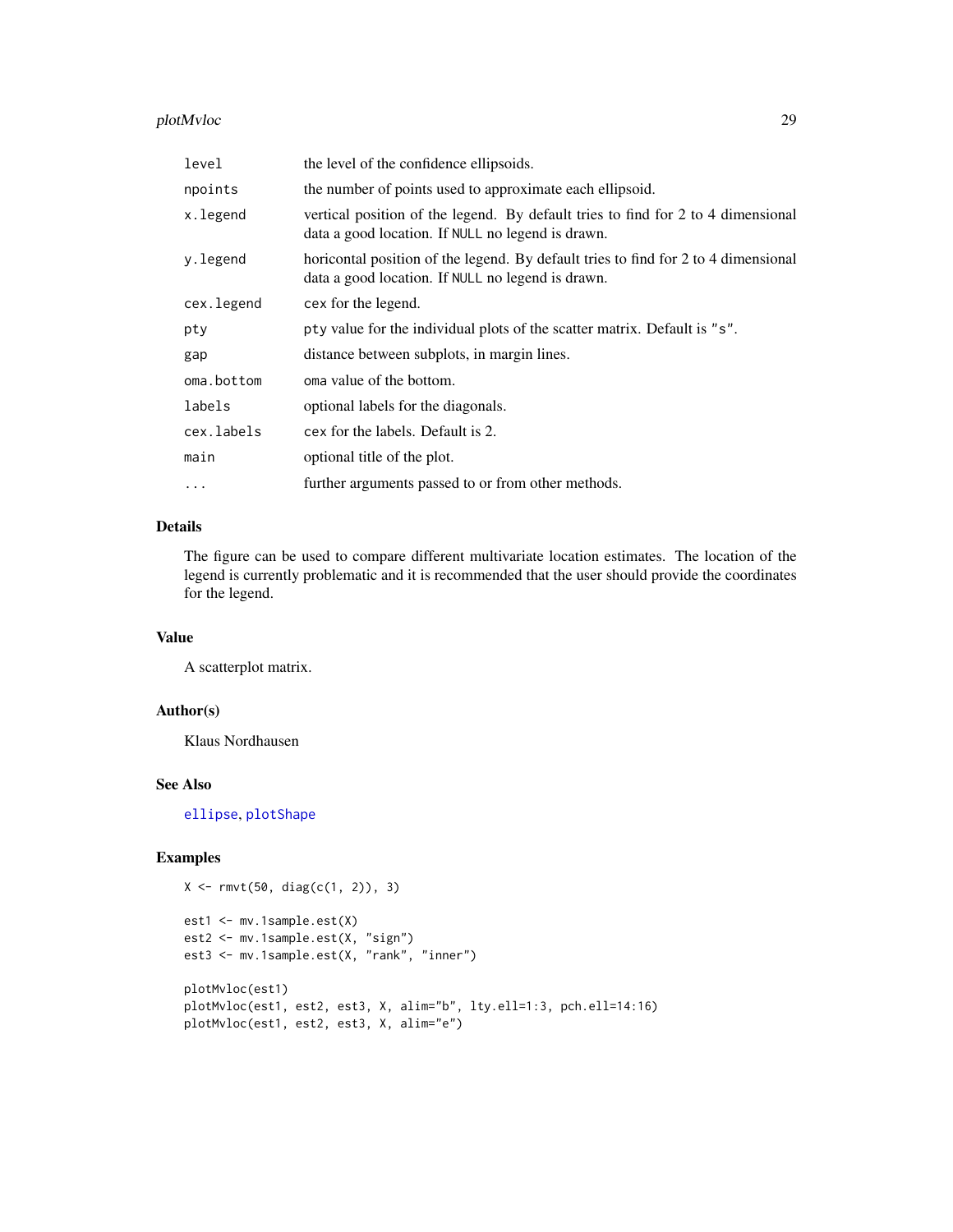<span id="page-29-1"></span><span id="page-29-0"></span>

Function for visual comparisons for up to three shape matrices.

# Usage

```
plotShape(est1, est2 = NULL, est3 = NULL, X = NULL, alim = NULL,
          color.ell = 2:4, color.points = grey(0.5),
          lty.ell = rep(1, 3), pch.ell = rep(16, 3),lwd.ell = rep(1, 3), cex.ell = rep(1, 3),
          pch.points = 1, level = 0.5, npoints = 100,
         x.legend, y.legend, cex.legend = 1, pty = "s", gap = 1,oma.bottom, labels, cex.labels = 2, main, ...)
```
# Arguments

| est1         | The shape matrix of interest. A list with the components location, scatter<br>and est.name.                                                                                                                                                          |  |
|--------------|------------------------------------------------------------------------------------------------------------------------------------------------------------------------------------------------------------------------------------------------------|--|
| est2         | An optional additional shape matrix. A list with the components location,<br>scatter and est. name.                                                                                                                                                  |  |
| est3         | An optional additional shape matrix. A list with the components location,<br>scatter and est.name.                                                                                                                                                   |  |
| X            | a numeric data frame or matrix. Optional data points on which the estimates<br>could have been based.                                                                                                                                                |  |
| alim         | can be NULL, both or ellipses. Specifies when the plotting regions are com-<br>puted if only the size of the ellipses are to be considered or also the range of the<br>data points. If NULL it chooses both if X is provided and otherwise ellipses. |  |
| color.ell    | vector of length 3 that gives the colors for the corresponding estimates 'est1',<br>'est2' and 'est3'.                                                                                                                                               |  |
| color.points | the color of the data points.                                                                                                                                                                                                                        |  |
| lty.ell      | line types of the confidence ellipsoids.                                                                                                                                                                                                             |  |
| pch.ell      | plotting symbols for the location estimates, the centers of the confidence ellip-<br>soids.                                                                                                                                                          |  |
| lwd.ell      | line width values of the confidence ellipsoids.                                                                                                                                                                                                      |  |
| cex.ell      | cex values for the location estimates, the centers of the confidence ellipsoids.                                                                                                                                                                     |  |
| pch.points   | plotting symbol for the data points X.                                                                                                                                                                                                               |  |
| level        | The proportion of the data points that should be inside the ellipses. If there is no<br>data the value for t in the function ellipse.                                                                                                                |  |
| npoints      | the number of points used to approximate each ellipsoid.                                                                                                                                                                                             |  |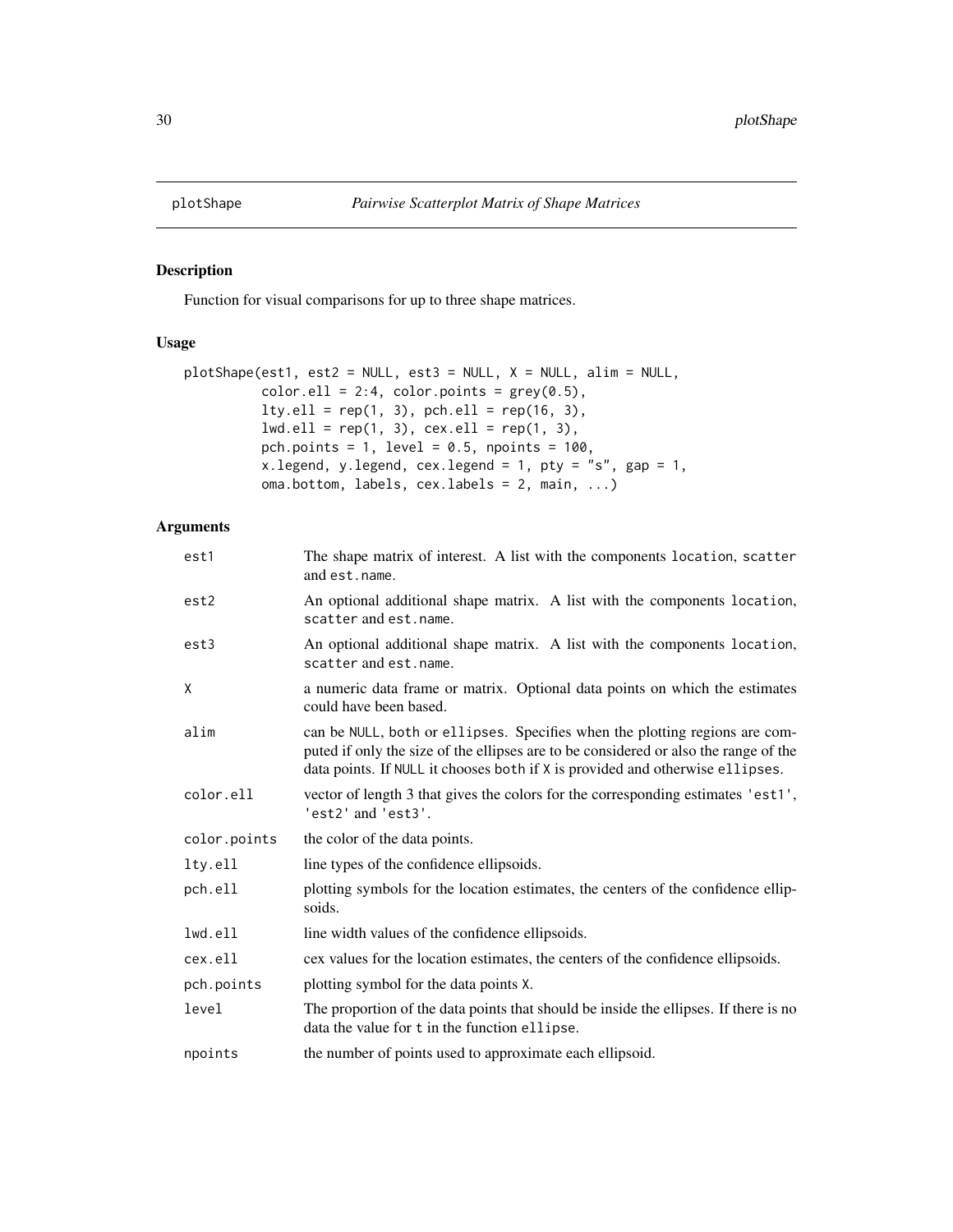#### <span id="page-30-0"></span>plotShape 31

| x.legend   | vertical position of the legend. By default tries to find for 2 to 4 dimensional<br>data a good location. If NULL no legend is drawn.   |
|------------|-----------------------------------------------------------------------------------------------------------------------------------------|
| y.legend   | horicontal position of the legend. By default tries to find for 2 to 4 dimensional<br>data a good location. If NULL no legend is drawn. |
| cex.legend | cex for the legend.                                                                                                                     |
| pty        | pty value for the individual plots of the scatter matrix. Default is "s".                                                               |
| gap        | distance between subplots, in margin lines.                                                                                             |
| oma.bottom | oma value of the bottom.                                                                                                                |
| labels     | optional labels for the diagonals.                                                                                                      |
| cex.labels | cex for the labels. Default is 2.                                                                                                       |
| main       | optional title of the plot.                                                                                                             |
| .          | further arguments passed to or from other methods.                                                                                      |

# Details

All scatter matrices are standardized to have determinant 1. If X is given, the Mahalanobis distances based on the location and shape estimates are computed, and t in the function [ellipse](#page-0-0) is the level quantile of the Mahalanobis distances. If no X is provided t equals level.

The location of the legend is currently problematic and it is recommended that the user should provide the coordinates for the legend.

# Value

A scatter plot matrix.

# Author(s)

Klaus Nordhausen

# See Also

[ellipse](#page-0-0), [plotMvloc](#page-27-1)

# Examples

```
X <- rmvt(100, diag(3), df=3)
EST1 <- list(location=colMeans(X), scatter=cov(X), est.name="COV")
HR < -HR.Mest(X)EST2 <- list(location=HR$center, scatter=HR$scatter, est.name="Tyler")
plotShape(EST1,EST2, X=X)
```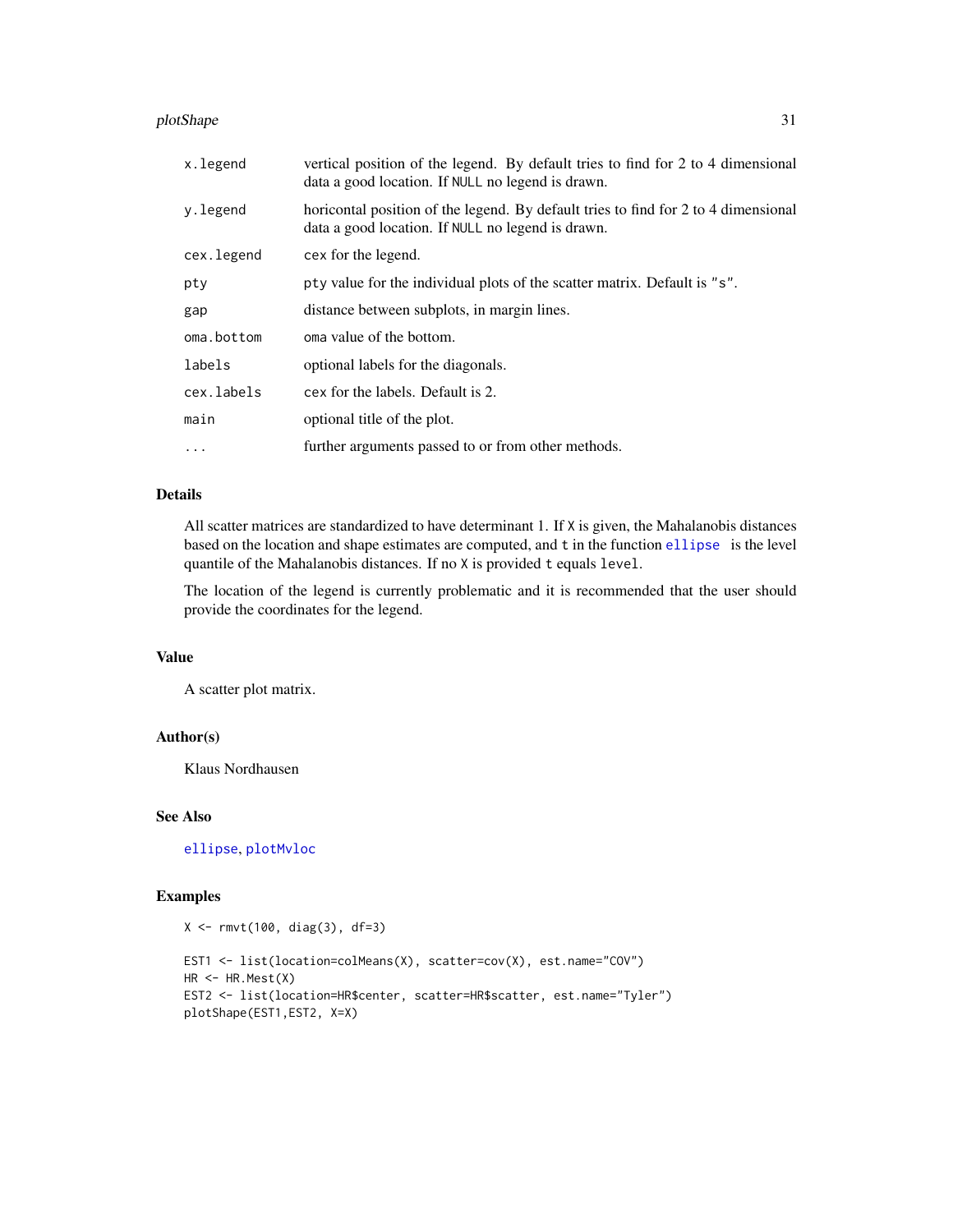<span id="page-31-0"></span>

Predicted response values based on a model fitted by  $mv.11lm$ .

#### Usage

```
## S3 method for class 'mvl1lm'
predict(object, newdata, na.action = na.pass, ...)
```
# Arguments

| object    | an object of class mv111m.                                                                                     |
|-----------|----------------------------------------------------------------------------------------------------------------|
| newdata   | An optional data frame with the values of the explaining variables. If omitted,<br>the fitted values are used. |
| na.action | function determining what should be done with missing values in 'newdata'.                                     |
| $\cdots$  | needed for other methods.                                                                                      |

# Author(s)

Klaus Nordhausen

predict.mvPCA *Prediction Method for a Principal Component Object of Type mvPCA*

# Description

Prediction method for class mvPCA.

#### Usage

```
## S3 method for class 'mvPCA'
predict(object, newdata, ...)
```
# Arguments

| object                  | an object of class myloc.                                                                 |
|-------------------------|-------------------------------------------------------------------------------------------|
| newdata                 | New data with the same variables. If missing just the scores of object are re-<br>turned. |
| $\cdot$ $\cdot$ $\cdot$ | needed for other methods.                                                                 |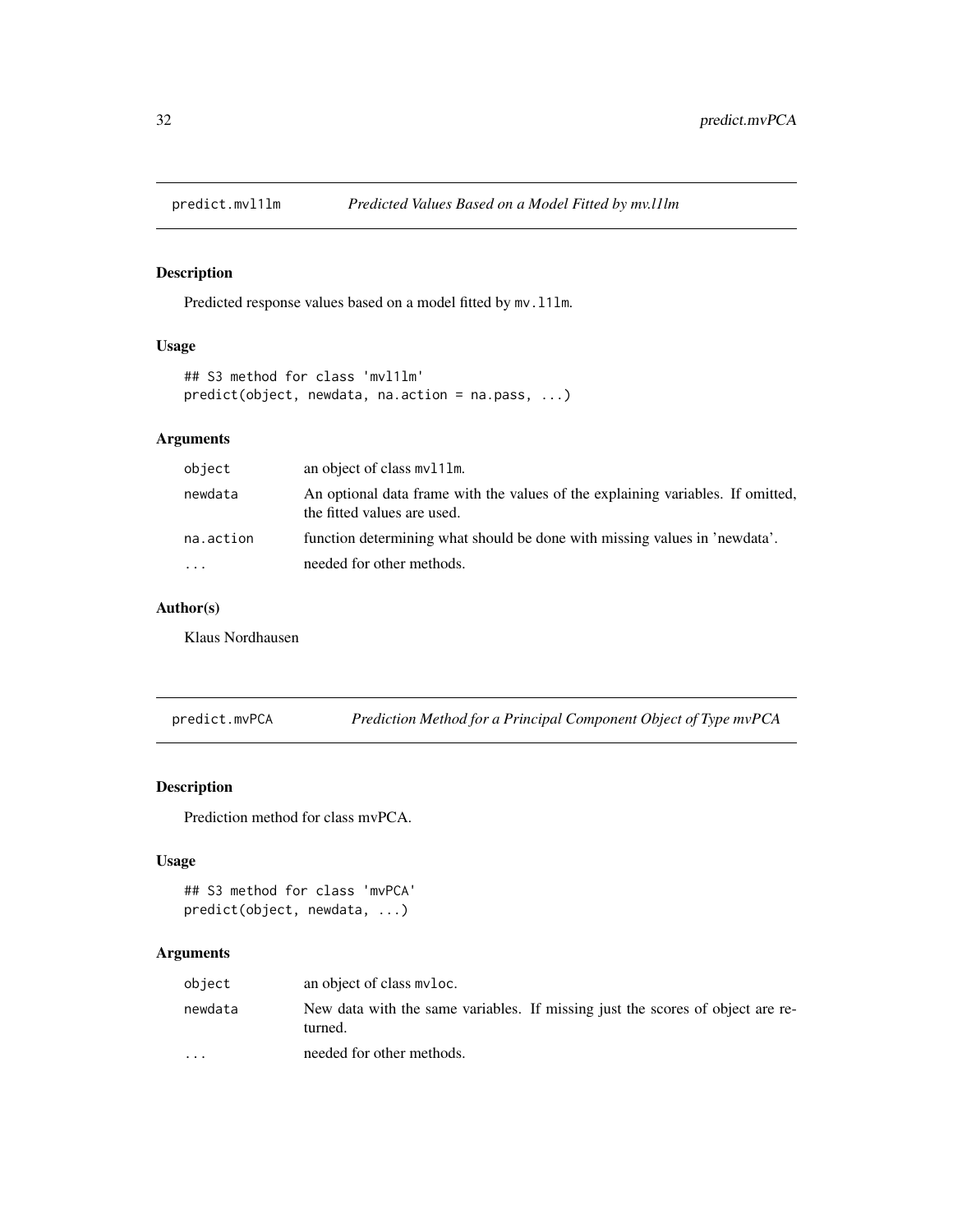# <span id="page-32-0"></span>print.anovamvl1lm 33

# Value

a matrix with the predicted principal components.

#### Author(s)

Klaus Nordhausen

print.anovamvl1lm *Printing an Object of Class anovamvl1lm*

# Description

Printing an object of class 'anovamvl1lm'.

# Usage

## S3 method for class 'anovamvl1lm'  $print(x, \ldots)$ 

# Arguments

| X | an object of class anovamv111m. |
|---|---------------------------------|
| . | needed for other methods.       |

#### Author(s)

Klaus Nordhausen

print.mvcloc *Printing an 'mvcloc' Object*

#### Description

Printing an mvcloc object.

#### Usage

```
## S3 method for class 'mvcloc'
print(x, \ldots)
```
# Arguments

|          | an object of class mycloc.               |
|----------|------------------------------------------|
| $\cdots$ | arguments that can be passed further on. |

#### Author(s)

Jyrki Möttönen <jyrki.mottonen@helsinki.fi>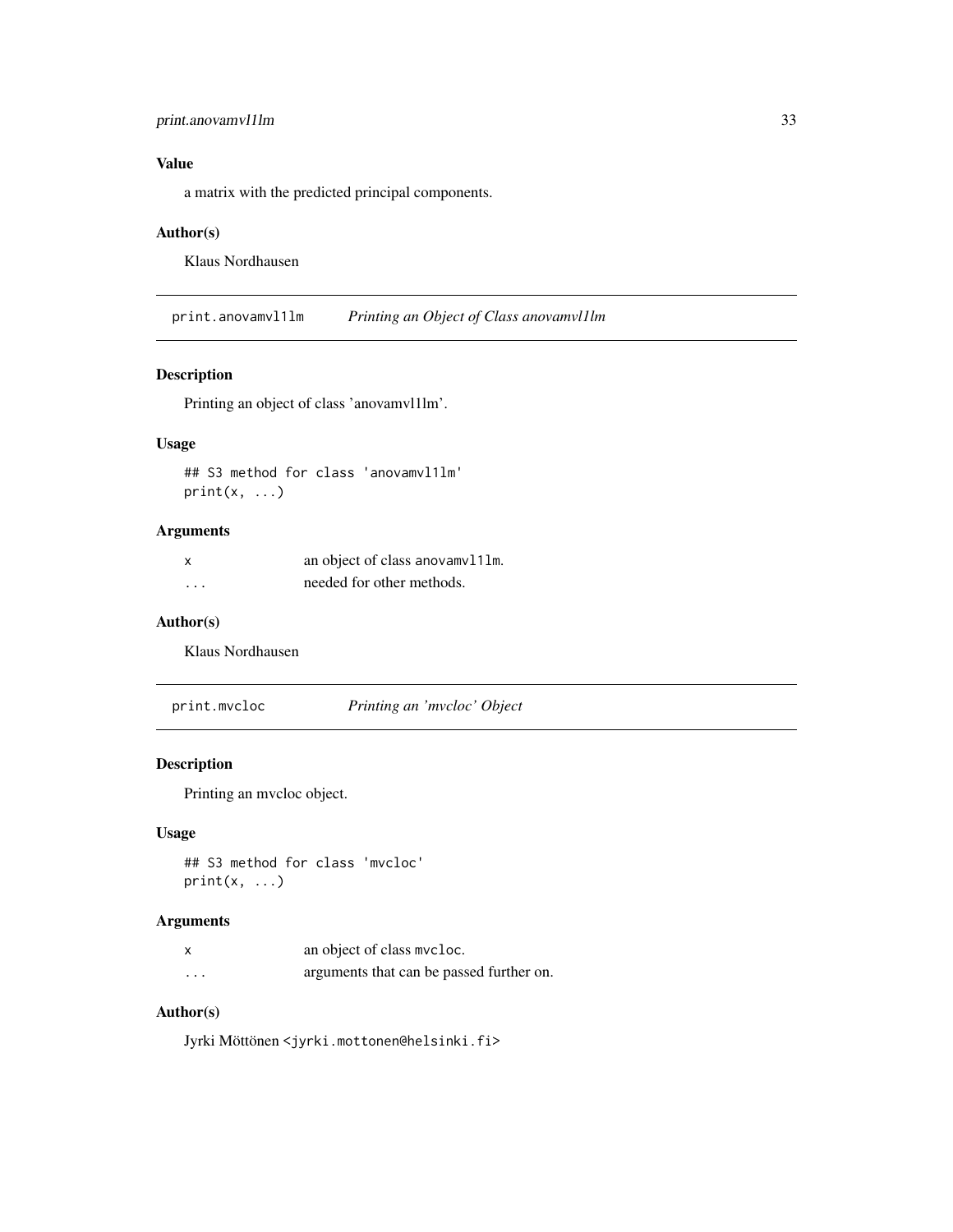<span id="page-33-0"></span>

Printing of an mvl1lm object.

# Usage

## S3 method for class 'mvl1lm' print(x, digits =  $3, ...$ )

# Arguments

| X      | an object of class mv111m.              |
|--------|-----------------------------------------|
| digits | minimal number of _significant_ digits. |
| .      | needed for other methods.               |

# Author(s)

Klaus Nordhausen

|--|

# Description

Printing an mvloc object.

# Usage

## S3 method for class 'mvloc'  $print(x, \ldots)$ 

# Arguments

|          | an object of class myloc.                |
|----------|------------------------------------------|
| $\cdots$ | arguments that can be passed further on. |

#### Author(s)

Klaus Nordhausen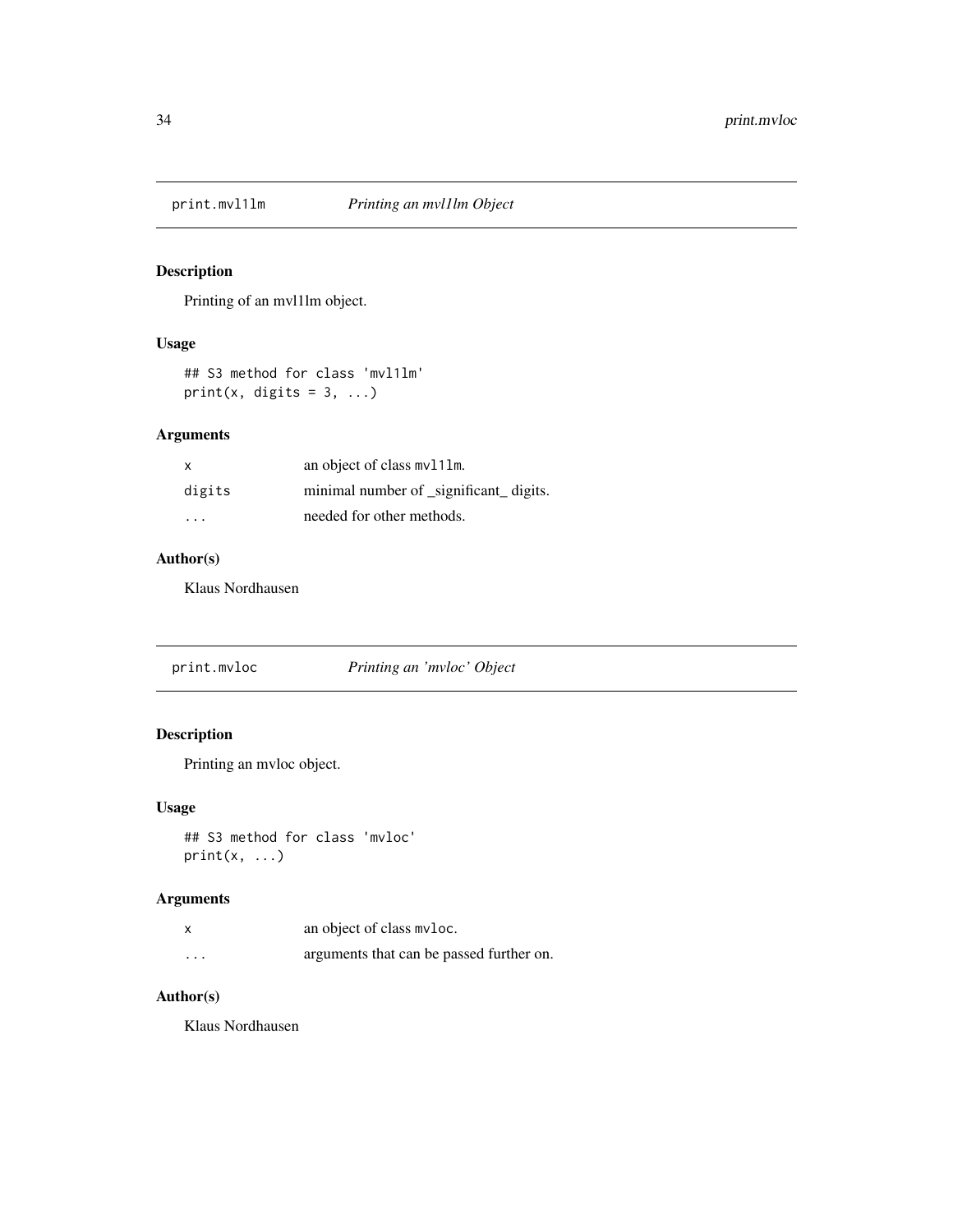<span id="page-34-0"></span>

Prints an object of class mvPCA.

#### Usage

## S3 method for class 'mvPCA'  $print(x, \ldots)$ 

# Arguments

|          | object of type 'mvPCA'             |
|----------|------------------------------------|
| $\cdots$ | needed for other printing methods. |

#### Author(s)

Klaus Nordhausen

residuals.mvl1lm *Residuals of an mvl1lm Object*

# Description

Extracts the residuals of an mvl1lm object.

#### Usage

## S3 method for class 'mvl1lm' residuals(object, ...)

# Arguments

| object   | an object of class mv111m. |
|----------|----------------------------|
| $\cdots$ | needed for other methods.  |

# Author(s)

Klaus Nordhausen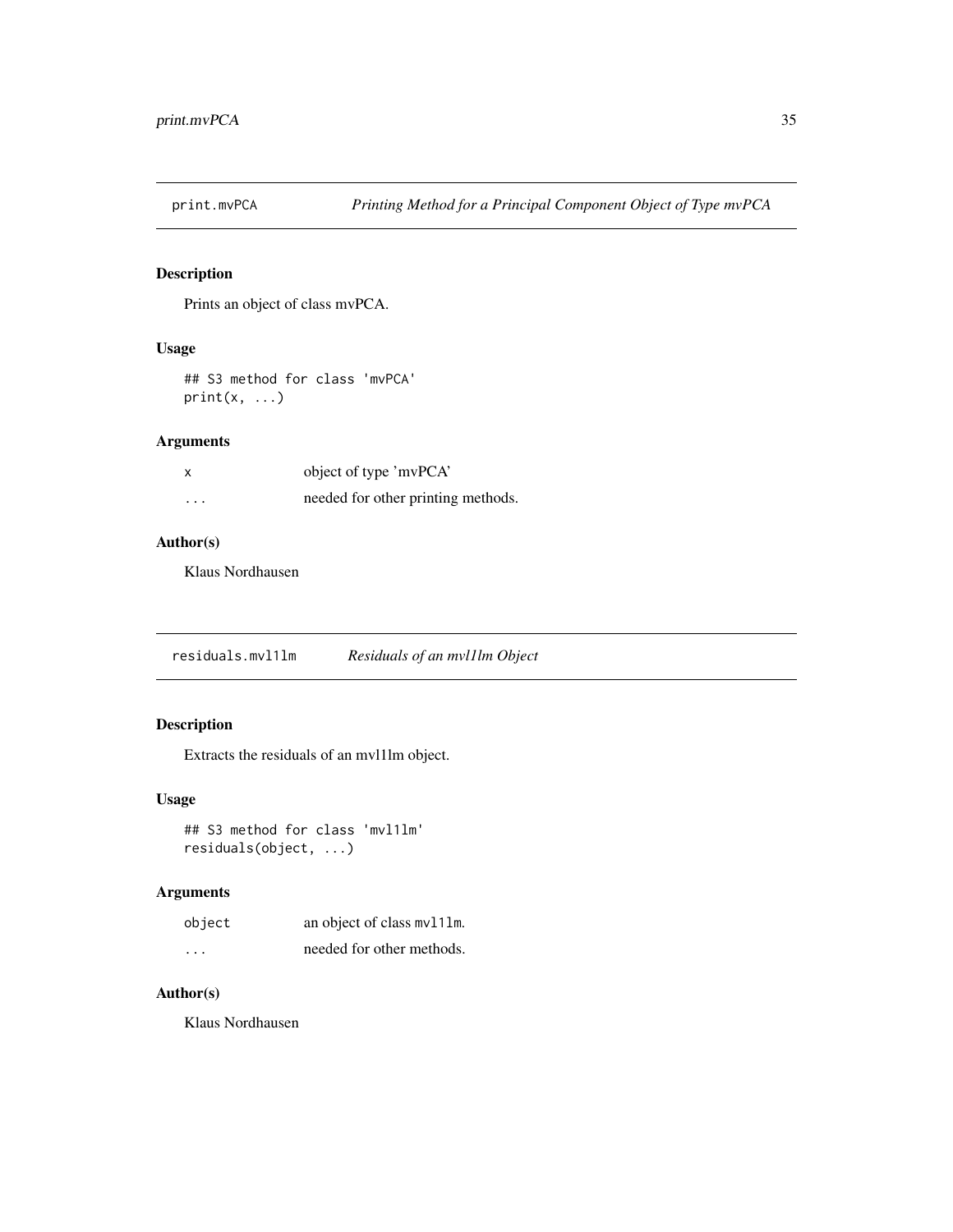<span id="page-35-0"></span>

Function to obtain random samples from a multivariate power exponential distribution.

#### Usage

```
rmvpowerexp(n, Location = rep(0, nrow(Scatter)),
            Scatter = diag(length(Location)), Beta = 1)
```
# Arguments

| n        | number of random samples.            |
|----------|--------------------------------------|
| Location | Location vector of the distribution. |
| Scatter  | Scatter matrix of the distribution.  |
| Beta     | shape parameter of the distribution. |

# Details

The power exponential distribution is an elliptical distribution which can have light or heavy tails. Beta = 1 yields a multivariate normal distribution, Beta =  $0.5$  the multivariate Laplace distribution and with increasing Beta converges to a multivariate uniform distribution.

# Value

a matrix.

#### Author(s)

Klaus Nordhausen

#### References

Oja, H. (2010), Multivariate Nonparametric Methods with R, Springer.

# See Also

[rmvnorm](#page-0-0), [rmvt](#page-0-0)

# Examples

```
X1 <- rmvpowerexp(100,c(0,0,0),Beta = 0.5)
pairs(X1)
X2 <- rmvpowerexp(100,c(0,0,0),Beta = 1)
pairs(X2)
X3 <- rmvpowerexp(100,c(0,0,0),Beta = 10)
pairs(X3)
```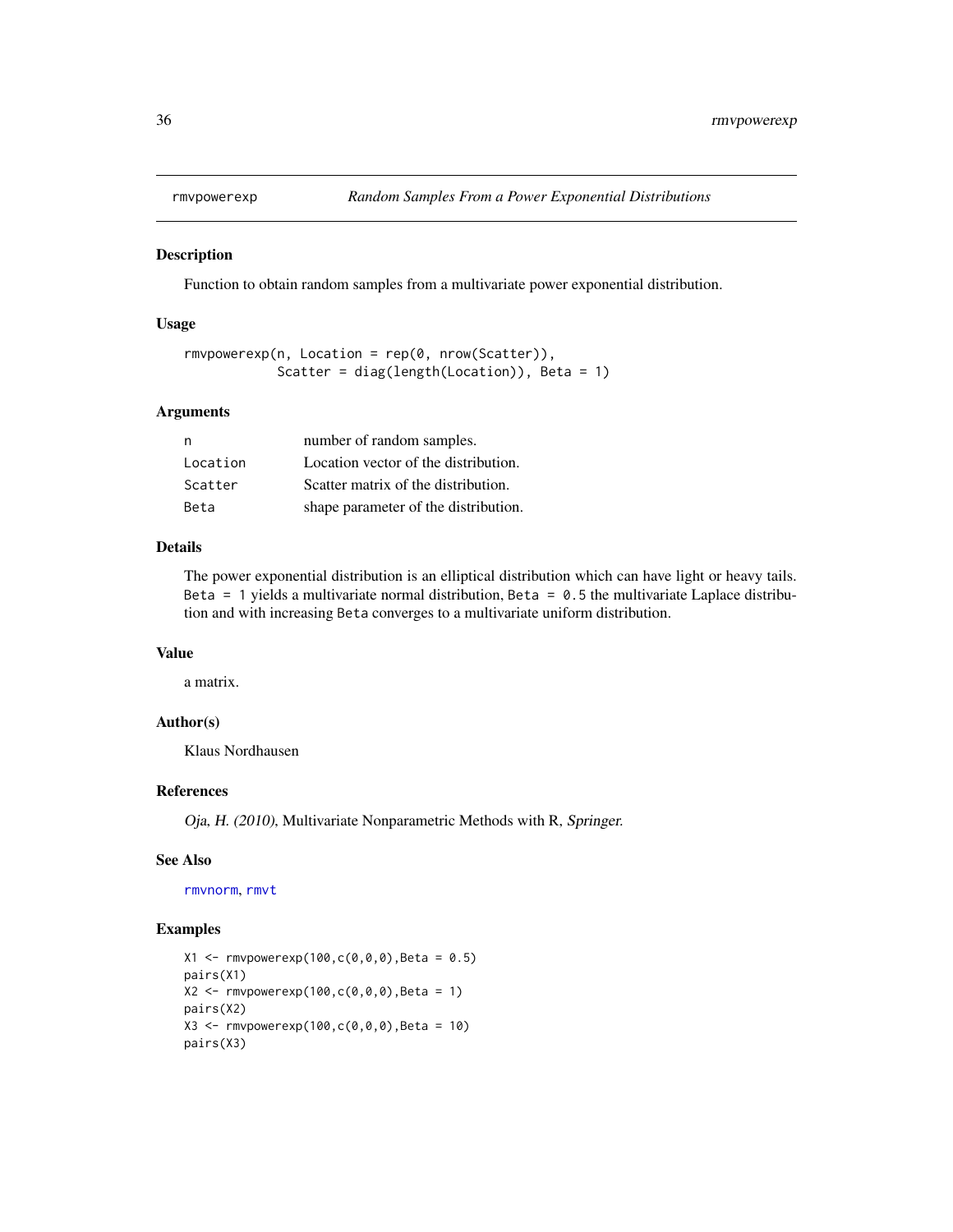<span id="page-36-0"></span>

Function to sample uniformly distributed observations on the unit sphere.

#### Usage

runifsphere(n, p)

# Arguments

| n | number of random samples.     |
|---|-------------------------------|
| D | dimension of the unit sphere. |

#### Value

a matrix.

#### Author(s)

Klaus Nordhausen

# References

Oja, H. (2010), Multivariate Nonparametric Methods with R, Springer.

#### Examples

```
X <- runifsphere(100,2)
plot(X, pty = "s")
```
screeplot.mvPCA *Plotting Method for a Principal Component Object of Type mvPCA*

#### Description

Creates a screeplot for an object of class mvPCA. Works analogously to a normal screeplot for a classical principal component analysis. Here however the y-axis gives the proportion of the variation explained by the components.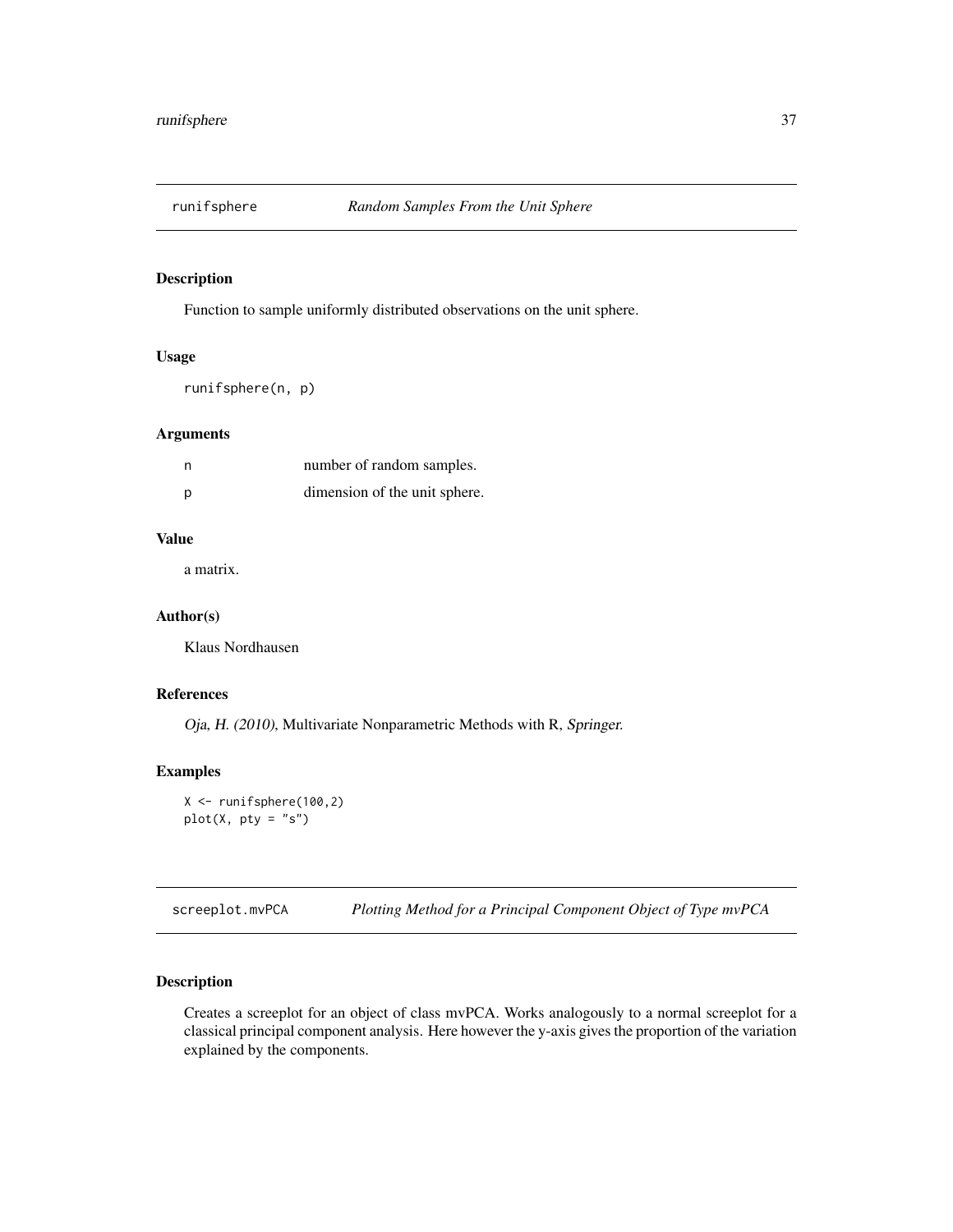# Usage

```
## S3 method for class 'mvPCA'
plot(x, main = deparse(substitute(x)), ...)## S3 method for class 'mvPCA'
screeplot(x, npcs = min(10, length(x$EigenV)),
          type = c("barplot", "lines"),
          main = deparse(substitute(x)), \dots)
```
# Arguments

| $\mathsf{x}$ | an object to type mvPCA.                                    |
|--------------|-------------------------------------------------------------|
| npcs         | the number of components to be plotted.                     |
| type         | the type of plot.                                           |
| main         | title of the plot.                                          |
|              | other graphical parameters passed to or from other methods. |

#### Value

A screeplot.

# Author(s)

Klaus Nordhausen

#### See Also

[mvPCA](#page-23-1)

#### Examples

```
data(IRIS)
IRIS \le iris[,1:4]
iris.pca <- mvPCA(IRIS, "sign", "i")
plot(iris.pca, type="lines")
```
spatial.sign2 *Spatial Signs*

# Description

The function computes the spatial signs for a data set. This function differs from the function [spatial.sign](#page-0-0) in the way how observations with small norms are treated. For details see below.

# Usage

```
spatial.sizen2(X, center = TRUE, shape = TRUE, eps.S = 1e-05,na. action = na. fail, ...)
```
<span id="page-37-0"></span>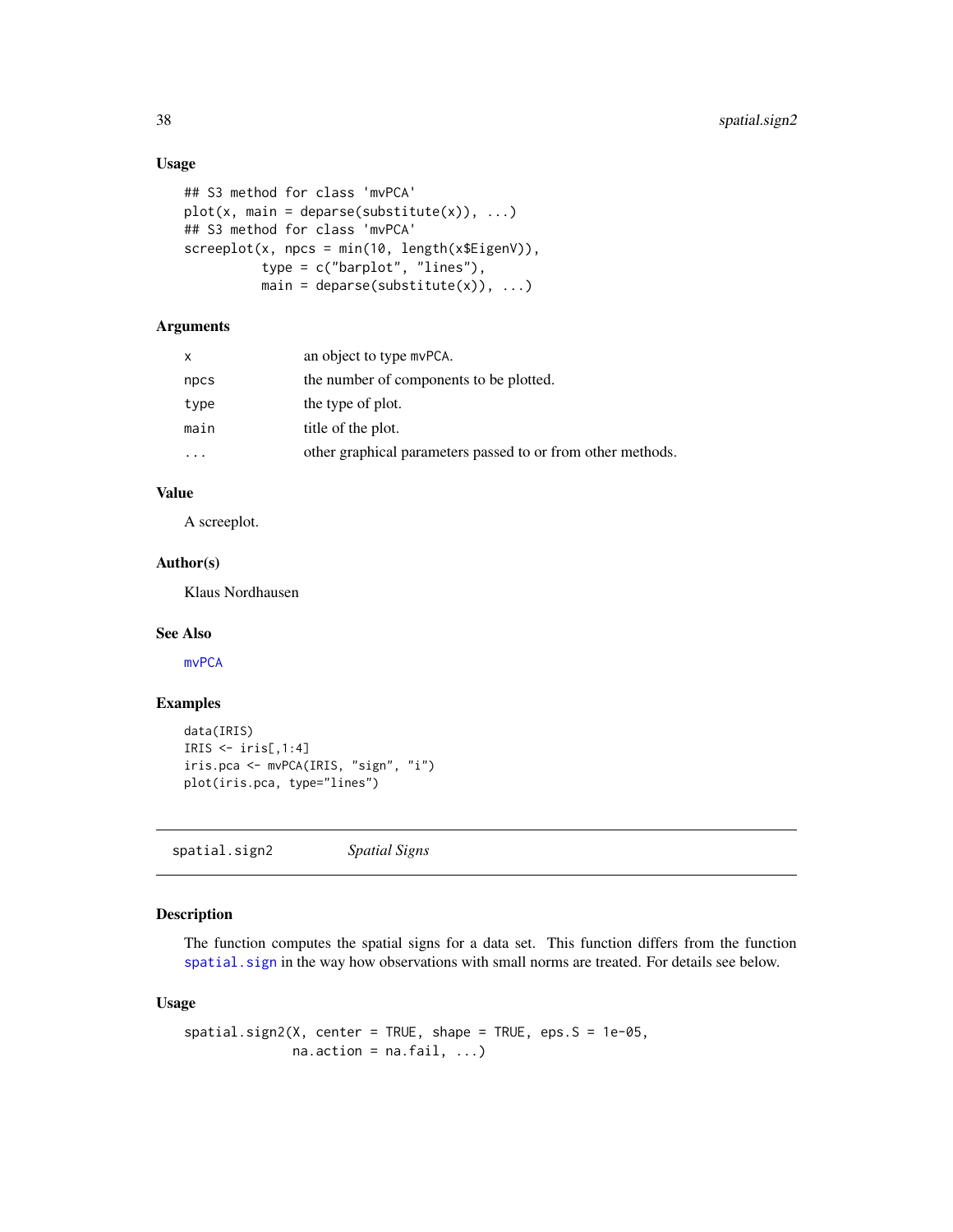#### <span id="page-38-0"></span>spatial.sign2 39

#### **Arguments**

| X         | a numeric data frame or matrix.                                                                                                                    |
|-----------|----------------------------------------------------------------------------------------------------------------------------------------------------|
| center    | either a logical value or a numeric vector of length equal to the number of<br>columns of 'X'. See below for more information.                     |
| shape     | either a logical value or a square numeric matrix with number of columns equal<br>to the number of columns of 'X'. See below for more information. |
| eps.S     | treshold value which defines which obersvations are considered to have a small<br>norm.                                                            |
| na.action | a function which indicates what should happen when the data contain 'NA's.<br>Default is to fail.                                                  |
| .         | arguments that can be passed on to functions used for the estimation of location<br>and shape.                                                     |

# Details

The spatial signs U of X with location  $\mu$  and shape V are given by transforming the data points  $z_i = (x_i - \mu) V^{-\frac{1}{2}}$  and then computing

$$
u_i = \frac{z_i}{\|z_i\|}.
$$

If a numeric value is given as 'center' and/or 'shape' these are used as  $\mu$  and/or V in the above formula. If 'center' and/or 'shape' are 'TRUE' the values for  $\mu$  and/or V are estimated, if 'FALSE' the origin is used as the value of  $\mu$  and/or the identity matrix as the value of V.

When the norm  $||z_i||$  is 0 then the spatial sign is set usually to 0 as for example in the function [spatial.sign](#page-0-0). Here however if the spatial designs are defined as

$$
u_i = \frac{z_i}{\|z_i\|} I(\|z_i\| > eps.S) + \frac{z_i}{eps.S} I(\|z_i\| \le eps.S).
$$

#### Value

a matrix with the spatial signs of the data as rows or the univariate signs as a px1 matrix. The centering vector and scaling matrix used are returned as attributes 'center' and 'shape'.

#### Author(s)

Klaus Nordhausen

#### See Also

[spatial.sign](#page-0-0), [HR.Mest](#page-0-0)

#### Examples

```
# comparing spatial.sign and spatial.sign2
data(pulmonary)
head(spatial.sign2(pulmonary, c(-0.1099999,-0.12,-4.3),FALSE))
head(spatial.sign(pulmonary, c(-0.1099999,-0.12,-4.3),FALSE))
```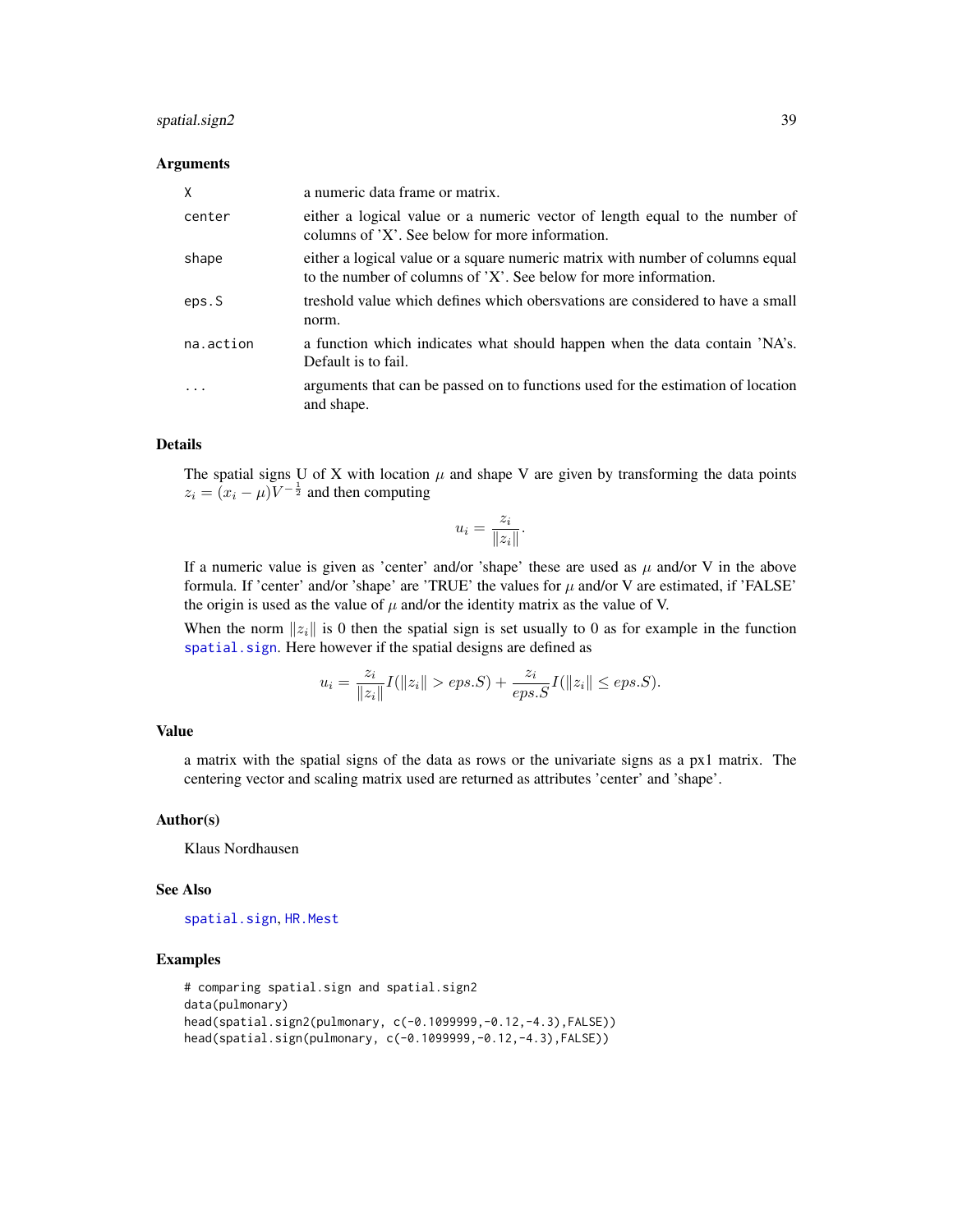<span id="page-39-0"></span>

Summarizing an 'mvcloc' object.

# Usage

```
## S3 method for class 'mvcloc'
summary(object,..., digits = 4)
```
# Arguments

| object                  | an object of class mycloc.        |
|-------------------------|-----------------------------------|
| $\cdot$ $\cdot$ $\cdot$ | needed for other summary methods. |
| digits                  | number of digits for rounding.    |

# Author(s)

Jyrki Möttönen <jyrki.mottonen@helsinki.fi>

summary.mvl1lm *Summary for an mvl1lm Object*

# Description

Gives a detailed output for an object of class mvl1lm. Note that the output will differ for different score functions used.

#### Usage

```
## S3 method for class 'mvl1lm'
summary(object, ..., digits = 3)
```
#### Arguments

| object                  | an object of class mv111m.              |
|-------------------------|-----------------------------------------|
| $\cdot$ $\cdot$ $\cdot$ | needed for other methods.               |
| digits                  | minimal number of _significant_ digits. |

# Author(s)

Klaus Nordhausen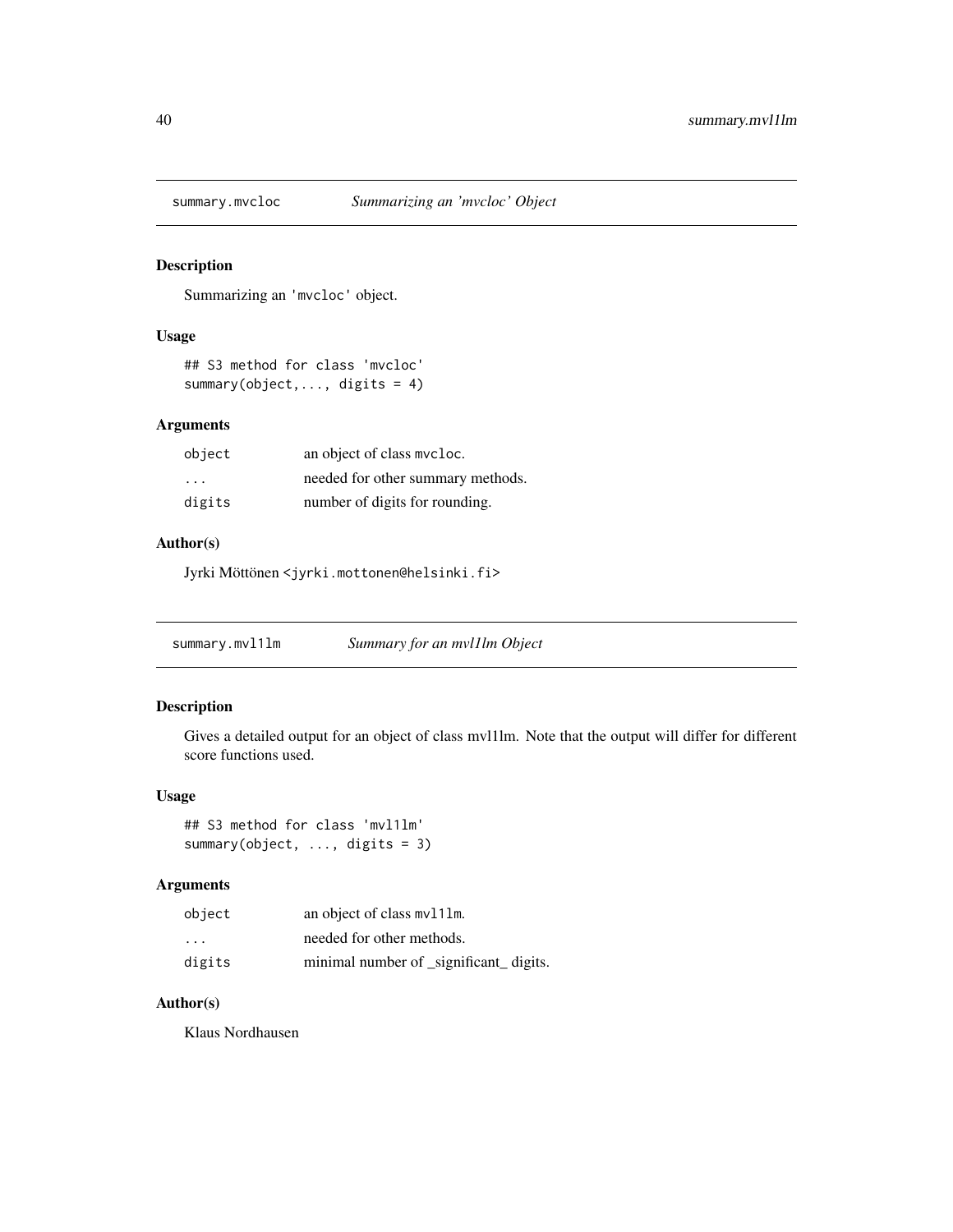<span id="page-40-0"></span>summary.mvloc *Summarizing an 'mvloc' Object*

#### Description

Summarizing an 'mvloc' object.

#### Usage

```
## S3 method for class 'mvloc'
summary(object,..., digits = 4)
```
# Arguments

| object   | an object of class myloc.         |
|----------|-----------------------------------|
| $\cdots$ | needed for other summary methods. |
| digits   | number of digits for rounding.    |

#### Author(s)

Klaus Nordhausen

summary.mvPCA *Summary for an object of class mvPCA.*

# Description

Summary method for an object of class mvPCA.

# Usage

```
## S3 method for class 'mvPCA'
summary(object, loadings = FALSE, cutoff = 0.1, ...)
## S3 method for class 'summary.mvPCA'
print(x, digits = 3, loadings = x$print.loadings,cutoff = x$cutoff, ...)
```
# Arguments

| object   | an object to type mvPCA.                                                                   |
|----------|--------------------------------------------------------------------------------------------|
| loadings | logical. Should the loadings be returned.                                                  |
| cutoff   | numeric. Loadings below this cutoff in absolute value are shown as blank in the<br>output. |
| X        | an object of class "summary.mvPCA".                                                        |
| digits   | the number of significant digits to be used in listing of loadings.                        |
| $\cdots$ | arguments to be passed to or from other methods.                                           |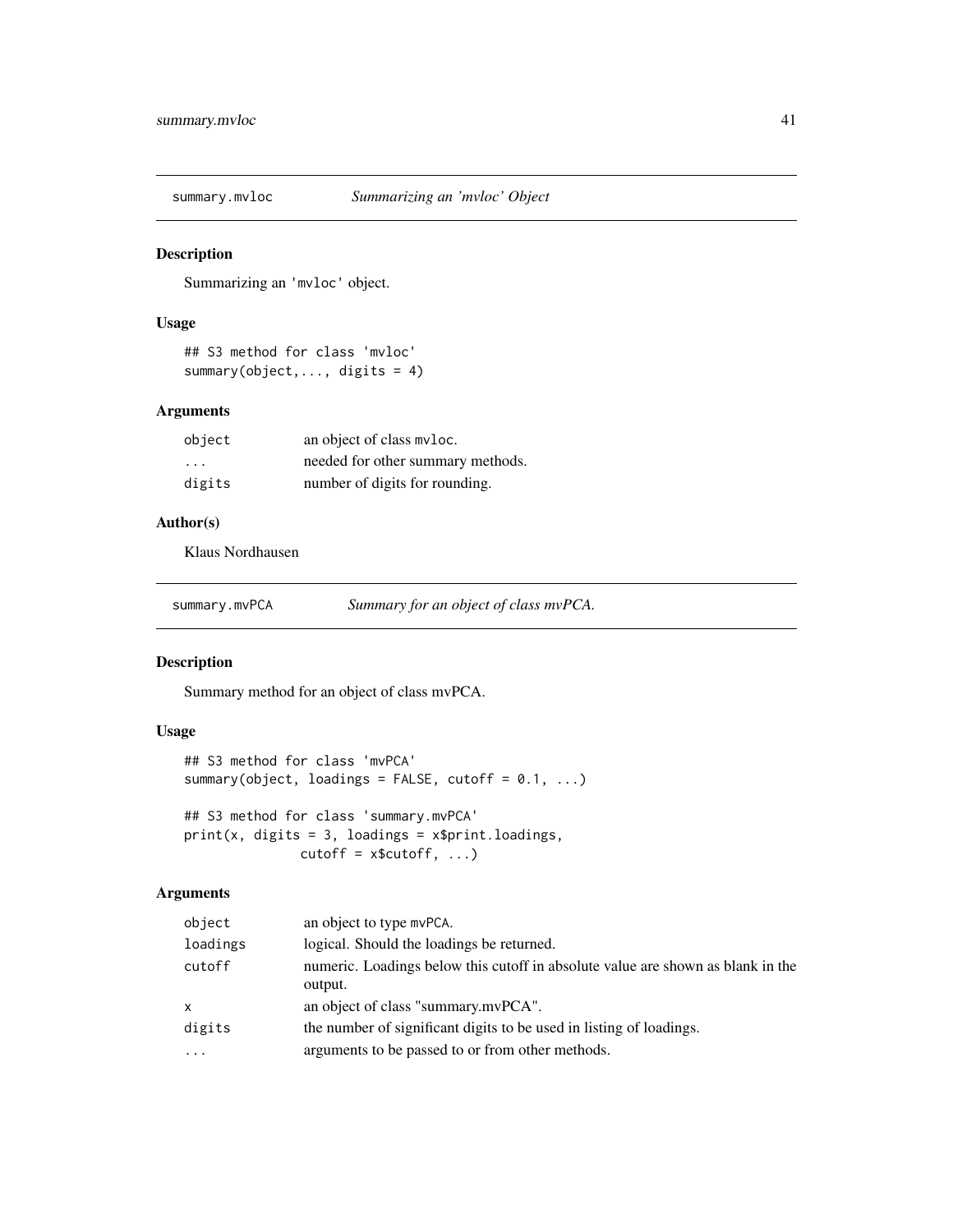# Value

'object' with additional components 'cutoff' and 'print.loadings'.

#### Author(s)

Klaus Nordhausen

#### See Also

[mvPCA](#page-23-1)

# Examples

```
data(iris)
IRIS \le iris[,1:4]
iris.pca <- mvPCA(IRIS, "sign", "i")
summary(iris.pca, loadings = TRUE)
```
# vcov.mvl1lm *Variance-Covariance Matrix of an mvl1lm Object*

#### Description

Extracts the variance-covariance matrix of an mvl1lm Object.

#### Usage

## S3 method for class 'mvl1lm' vcov(object, ...)

#### Arguments

| object  | an object of class mv111m. |
|---------|----------------------------|
| $\cdot$ | needed for other methods.  |

#### Details

For details see Chapter 13 of the MNM book.

# Author(s)

Klaus Nordhausen

# References

Oja, H. (2010), Multivariate Nonparametric Methods with R, Springer.

<span id="page-41-0"></span>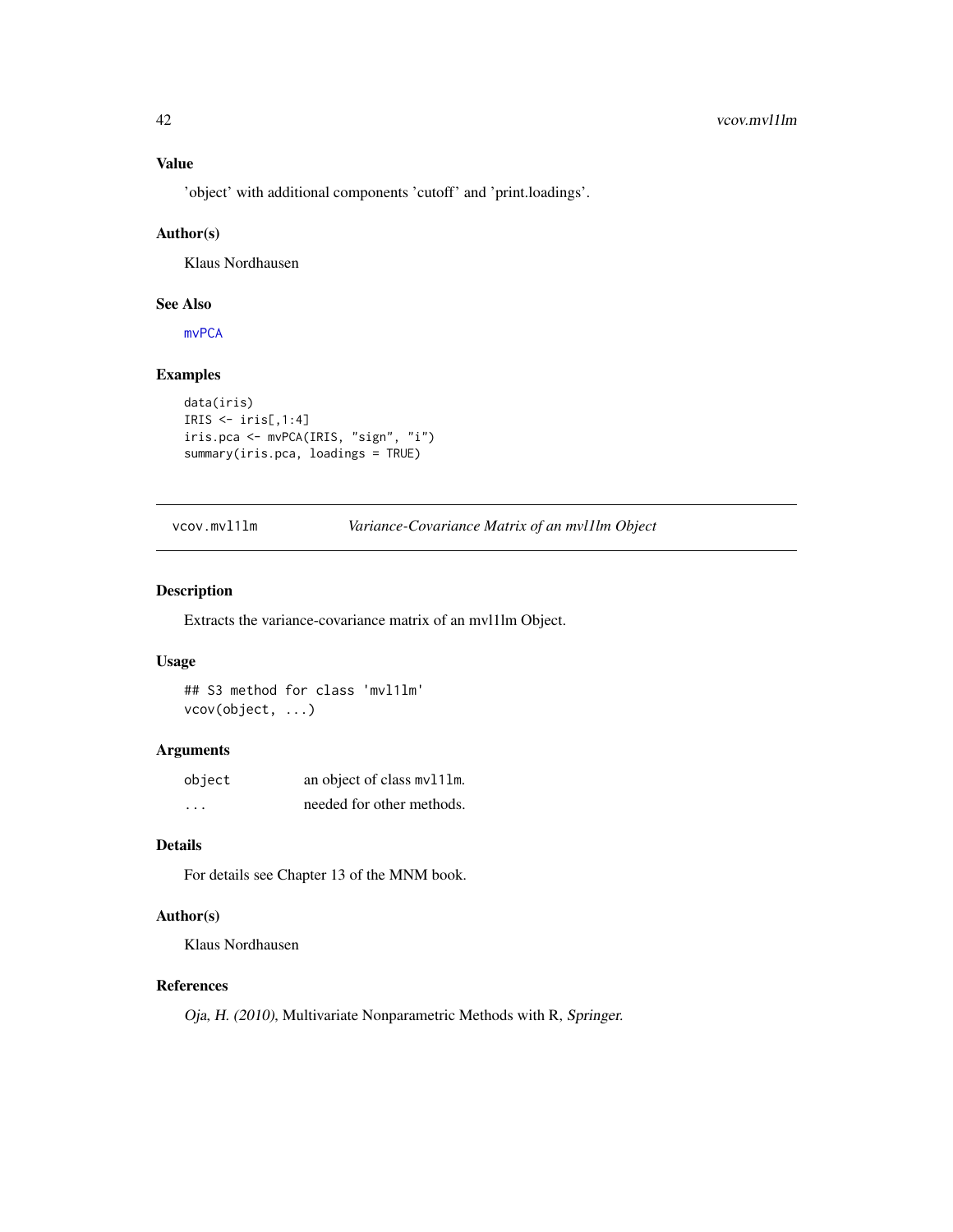# <span id="page-42-0"></span>Index

∗Topic datasets beans, [5](#page-4-0) ∗Topic distribution rmvpowerexp , [36](#page-35-0) runifsphere , [37](#page-36-0) ∗Topic hplot pairs2 , [25](#page-24-0) plotMvloc , [28](#page-27-0) plotShape , [30](#page-29-0) screeplot.mvPCA , [37](#page-36-0) ∗Topic htest mv.1sample.test , [9](#page-8-0)  $mv.2$ way.test,  $13$ mv.Csample.test , [15](#page-14-0) mv.ind.test , [17](#page-16-0) mv.shape.test, [23](#page-22-0) ∗Topic methods anova.mvl1lm , [4](#page-3-0) coef.mvl1lm , [6](#page-5-0) fitted.mvl1lm , [7](#page-6-0) plot.mvl1lm , [26](#page-25-0) plot.mvloc, [27](#page-26-0) predict.mvl1lm , [32](#page-31-0) predict.mvPCA, [32](#page-31-0) print.anovamvl1lm , [33](#page-32-0) print.mvl1lm , [34](#page-33-0) print.mvPCA, [35](#page-34-0) residuals.mvl1lm , [35](#page-34-0) screeplot.mvPCA, [37](#page-36-0) summary.mvl1lm, [40](#page-39-0) summary.mvPCA, [41](#page-40-0) vcov.mvl1lm , [42](#page-41-0) ∗Topic multivariate affine.trans, [3](#page-2-0) mv.1sample.est , [7](#page-6-0) mv.1sample.test , [9](#page-8-0) mv.2sample.est , [10](#page-9-0) mv.2way.est, [12](#page-11-0) mv.2way.test, [13](#page-12-0)

mv.Csample.test , [15](#page-14-0) mv.ind.test, [17](#page-16-0) mv.l1lm , [18](#page-17-0) mv.shape.est, [21](#page-20-0) mv.shape.test, [23](#page-22-0) mvPCA, [24](#page-23-0) rmvpowerexp , [36](#page-35-0) runifsphere , [37](#page-36-0) spatial.sign2, [38](#page-37-0) ∗Topic nonparametric mv.1sample.est , [7](#page-6-0) mv.1sample.test , [9](#page-8-0) mv.2sample.est,[10](#page-9-0) <code>mv.2way.est, $\overline{12}$  $\overline{12}$  $\overline{12}$ </code> mv.2way.test, [13](#page-12-0) mv.Csample.test , [15](#page-14-0) mv.ind.test , [17](#page-16-0) mv.l1lm , [18](#page-17-0) mv.shape.est, [21](#page-20-0) mv.shape.test, [23](#page-22-0) mvPCA, [24](#page-23-0) spatial.sign2, [38](#page-37-0) ∗Topic package MNM-package, [2](#page-1-0) ∗Topic print print.mvcloc , [33](#page-32-0) print.mvloc , [34](#page-33-0) print.mvPCA, [35](#page-34-0) summary.mvcloc, [40](#page-39-0) summary.mvloc, [41](#page-40-0) summary.mvPCA, [41](#page-40-0) ∗Topic regression mv.l1lm , [18](#page-17-0) affine.trans, [3](#page-2-0) anova.mlm , *[4](#page-3-0)* anova.mvl1lm , [4](#page-3-0)

beans, [5](#page-4-0)